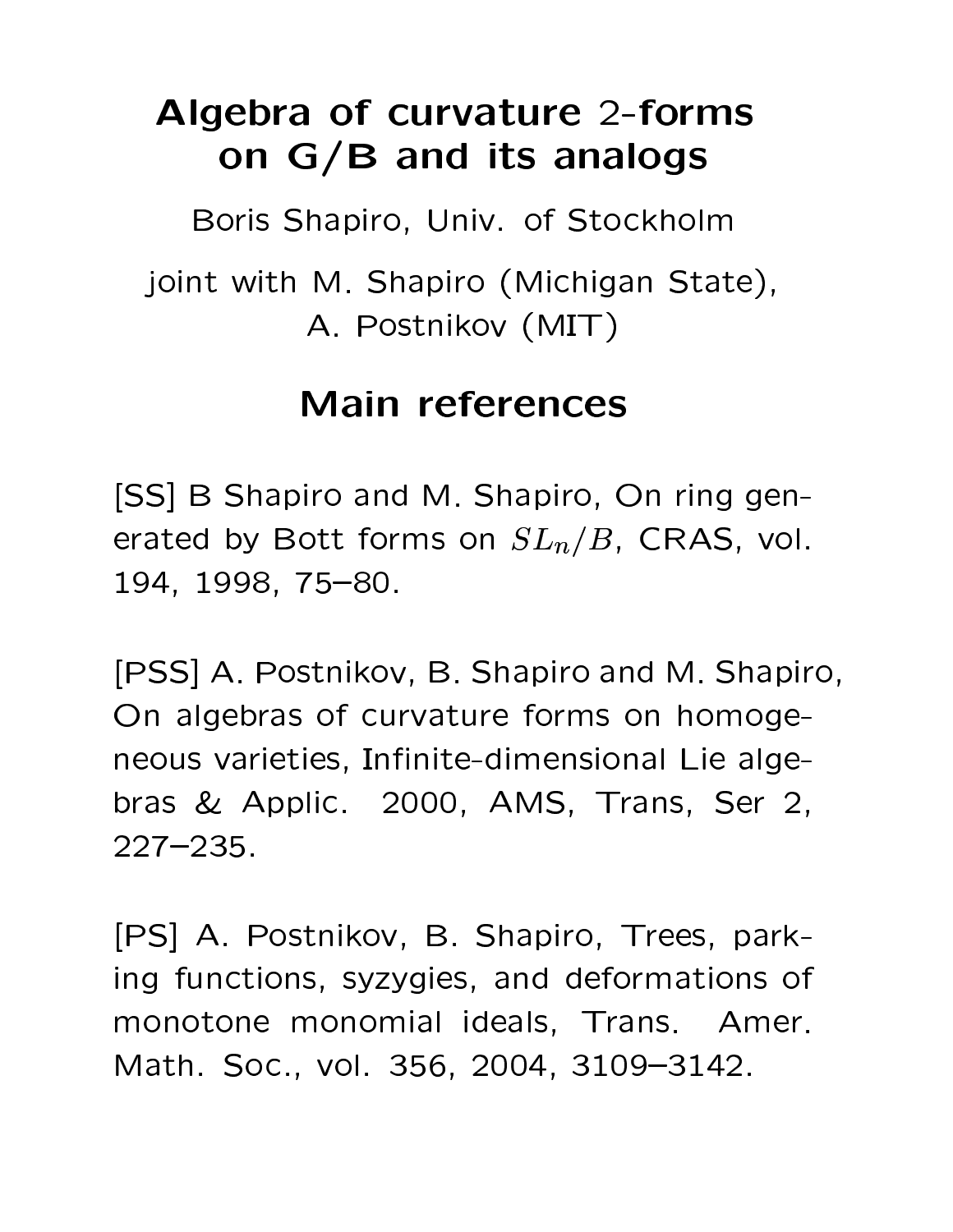#### **CONTENT**

- 1. Basic example:  $F_n = SL_n/B$ .
- 1'. Open problems related to  $SL_n/P$ .
- 2. Other  $G/B$ 's and subalgebras generated<br>by linear elements in  $\frac{\mathbb{Z}[\gamma_1,...,\gamma_m]}{(\gamma_1^2,...,\gamma_m^2)}$ .

4. Two algebras associated to a given undirected graph.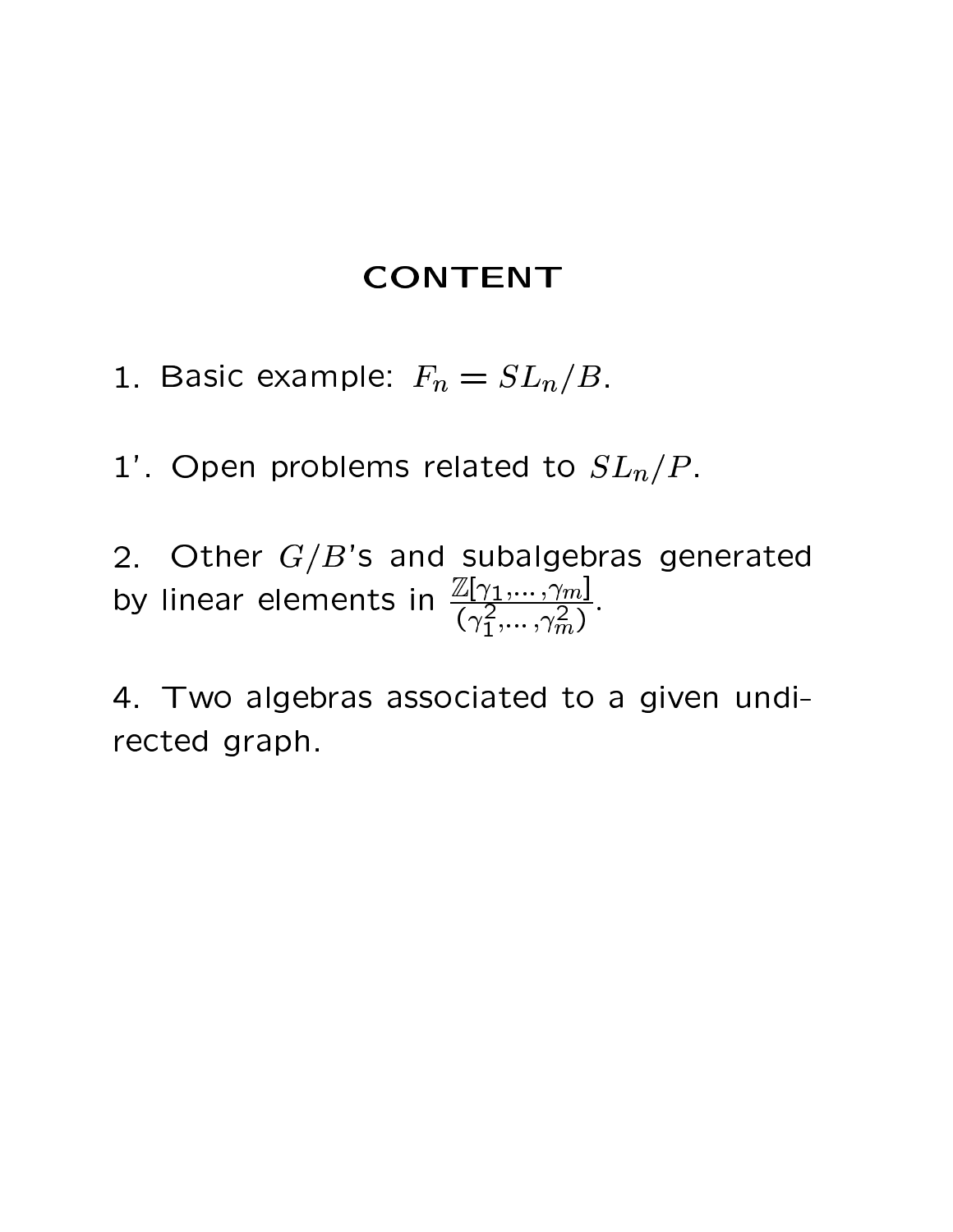#### $\sim$  . As a set of the contract of the contract of the contract of the contract of the contract of the contract of the contract of the contract of the contract of the contract of the contract of the contract of the contra

Interprete  $SL_n/B \,=\, \mathcal{U}_n/T^n$  as the space of complete flags in  $\mathbb{C}^n$  and take the standard sequence of tautological bundles

$$
0 \subset E_1 \subset \ldots \subset E_n = E
$$

 $\left( \begin{array}{ccc} 0 & \cdots & \cdots & \cdots \end{array} \right)$ and the corresponding  $n$ -tuple of quotient  $\qquad \qquad$ line bundles  $L_i = E_i/E_{i-1}$ .

Fixing some Hermitian metric on the original  $\mathbb{C}^n$  one equips every bundle  $E_i$ ,  $L_i$  and  $E_i/E_j$ ,  $i > j$  with the induced Hermitian metric. Denote by  $w_i$  the curvature form of the above Hermitian metric on  $L_i$ . (Each  $w_i$  is a  $\mathcal{U}_n$ -invariant 2-form on  $SL_n/B$  such that  $\frac{\sqrt{-1}w_i}{2\pi}$  represents the first Chern class  $c_1(L_i)$ in  $H^2(SL_n/B)$ .

Setting  $x_i = c_1 [L_i]$  one has

$$
H^*(SL_n/B, \mathbb{Z}) = \frac{\mathbb{Z}[x_1, ..., x_n]}{(s_1, s_2, ..., s_n)},
$$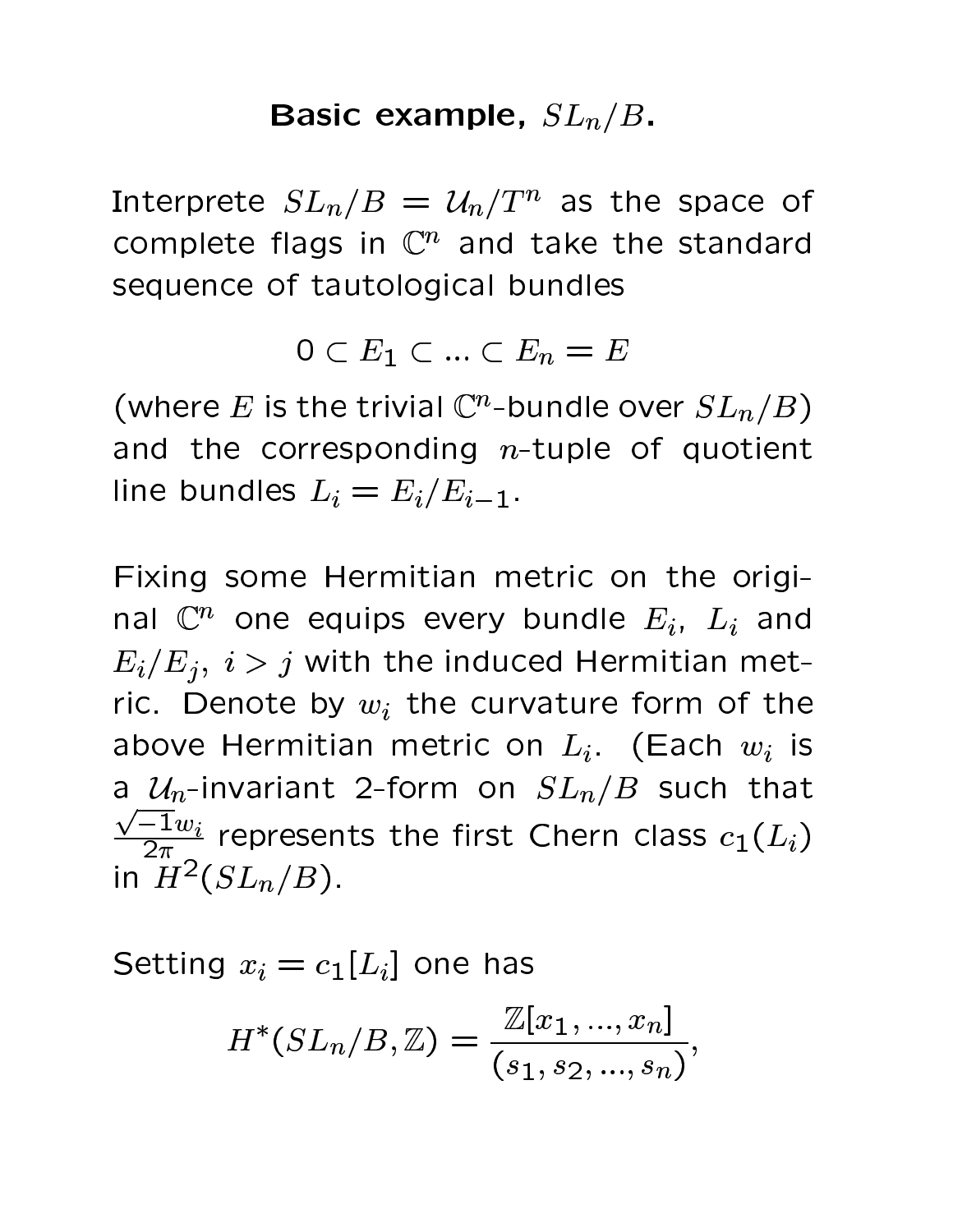where  $s_i$  stands for the *i*th elementary symmetric functions in variables  $x_1, ..., x_n$ .

**Problem.** Study the Z-ring  $A_n = \mathbb{Z}(w_1, ..., w_n)$ generated by all  $w_i$ 's (which are standard) and compare it to  $H^*(SL_n/B, \mathbb{Z})$ .

Remark. One has the standard surjective ring homomorphism  $\pi : A_n \to H^*(SL_n/B, \mathbb{Z})$ .

Denote by  $\mathcal{A}_{k,n} = \mathbb{Z}(w_{i_1},...,w_{i_k})$  the subring of  $A_n$  generated by any k of  $w_i$ 's. (One can define a natural  $S_n$ -action on  $(w_1, \ldots, w_n)$ and thus show that up to an isomorphism  $\mathcal{A}_{k,n}$  does not depend on a particular choice of a  $k$ -tuple.)

Remark. Experiments with Macaulay have shown that the sequence of dimensions of  $\mathcal{A}_n$  (as a Z-vector space) starts with 2, 7, 38. Has anybody seen this before?

1.2. Example. The ring  $A_3 = A_{3,3}$  is isomorphic to  $\frac{\mathbb{Z}[w_1,w_2,w_3]}{I_3}$  where  $I_{3,3}$  is generated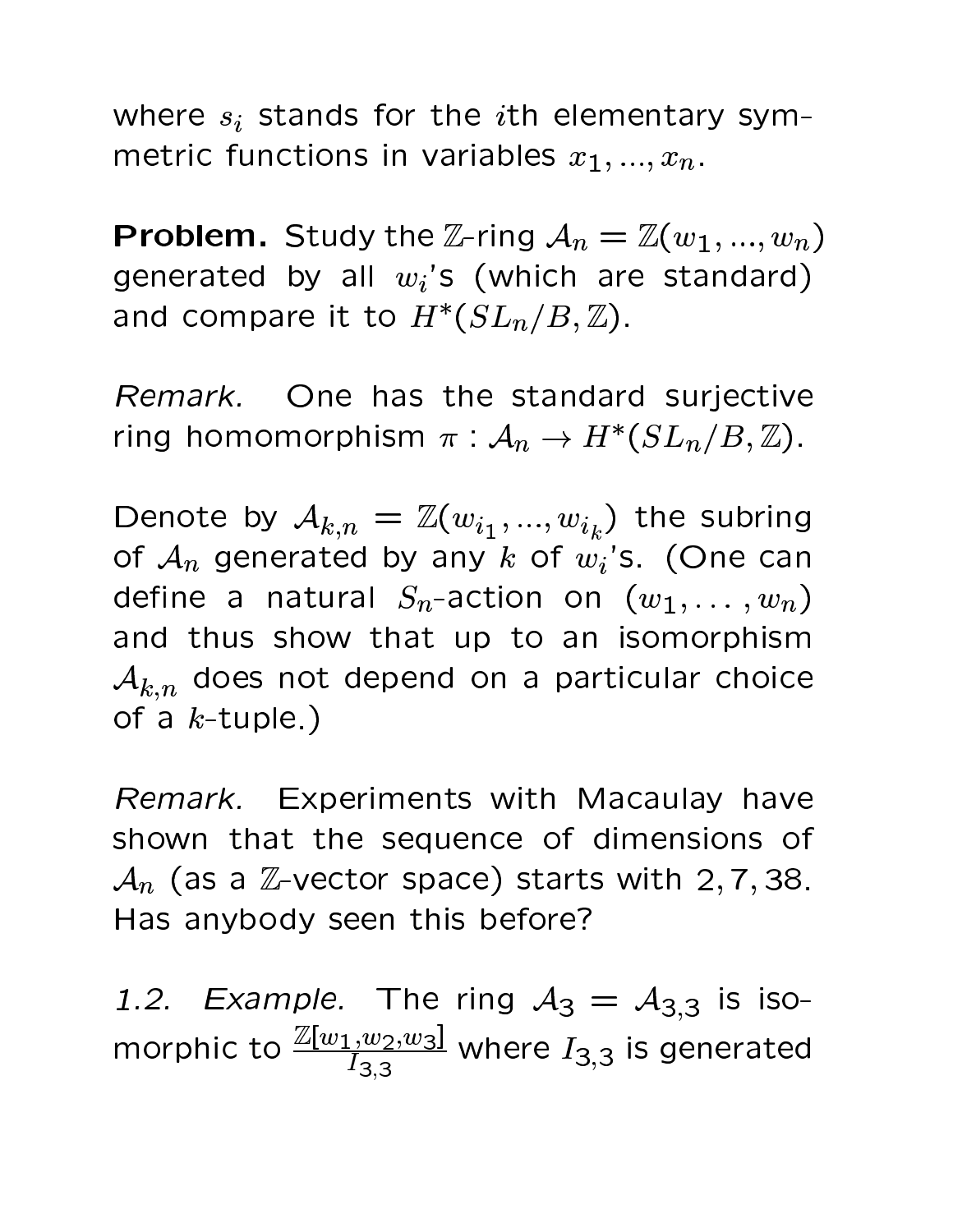by  $w_1^3, w_2^3, w_3^3, (w_1 + w_2)^3, (w_1 + w_3)^3, (w_2 + w_3)^3$  $(w_3)^3, w_1 + w_2 + w_3$ . The Hilbert polynomial of  $A_3$  equals

 $H(t) = 1 + 2t + 3t^2 + t^3$ .

(For comparison, the Poincaré polynomial of  $SL_3/B$  equals  $1 + 2t + 2t^2 + t^3$ .)

### Ring of  $\mathcal{U}_n$ -invariant forms on  $SL_n/B$

Proposition. The ring of all G-invariant differential forms on a homogeneous space  $G/H$ is isomorphic to the subalgebra  $\Lambda_{inv}((\mathfrak{G}/\mathfrak{H})^*)$ of the exterior algebra  $\Lambda((\mathfrak{G}/\mathfrak{H})^*)$ , consisting of skewsymmetric polylinear functions on  $6$ which

i) vanish on  $\mathfrak{H}$ ;

ii) are invariant under the action of internal automorphisms by the elements of  $H$ .

(Here  $\mathfrak G$  and  $\mathfrak H$  are the Lie algebras of G and  $H$  resp.)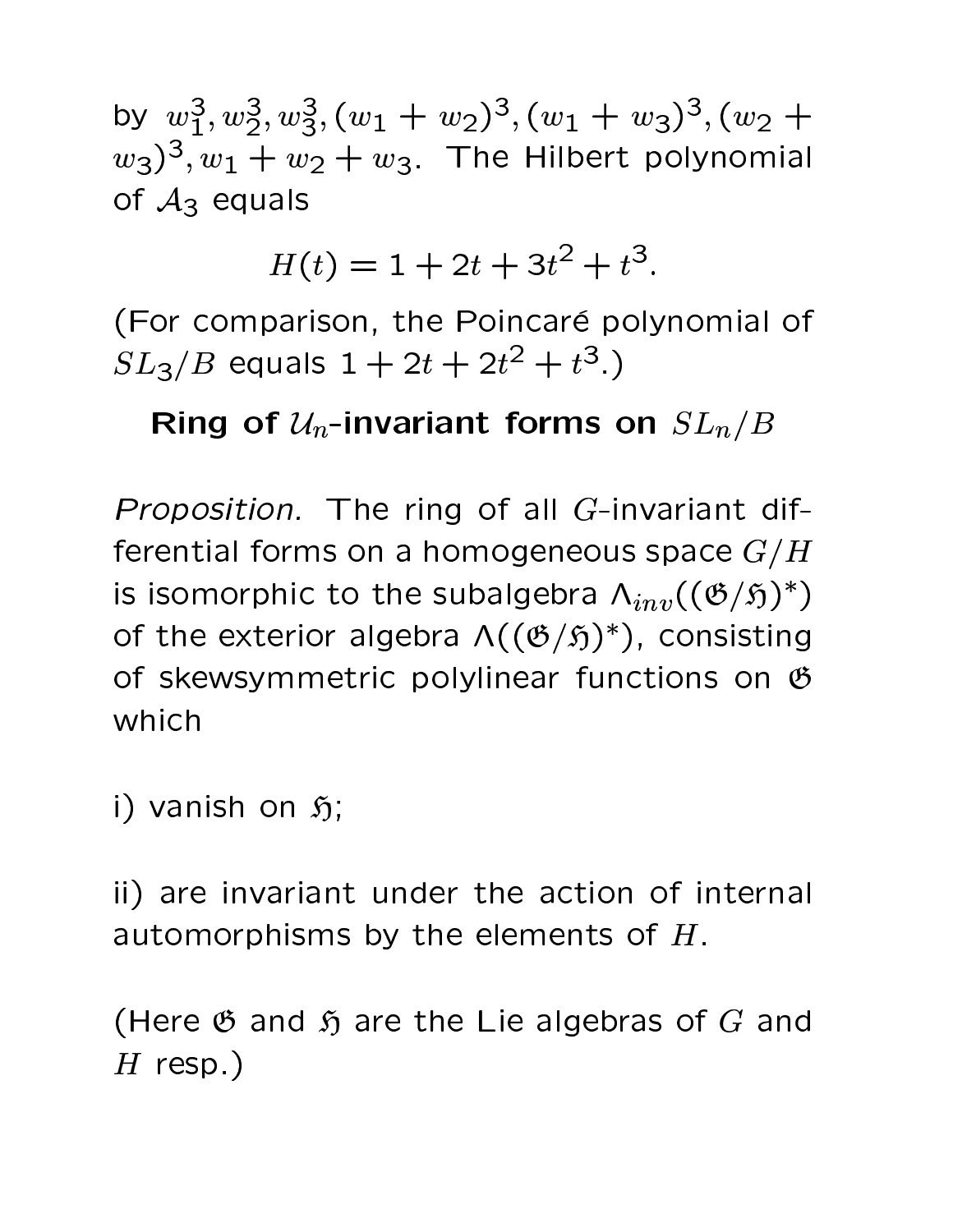In our case the linear space  $(\mathfrak{U}_n/\mathfrak{T}^n)^*$  where  $\mathfrak{U}_n$  (resp.  $\mathfrak{T}^n$ ) is the Lie algebra of  $\mathcal{U}_n$  (resp. of  $T^n$ ) coincides with the  $\binom{n}{2}$ -dimensional vector space of all skew-hermitian matrices of the form

$$
\begin{pmatrix}\n0 & a_{1,2} & \dots & \dots & a_{1,n} \\
-\bar{a}_{1,2} & 0 & a_{2,3} & \dots & a_{2,n} \\
-\bar{a}_{1,3} & -\bar{a}_{2,3} & 0 & a_{3,4} & \dots & a_{3,n} \\
\vdots & \vdots & \vdots & \ddots & \vdots & \vdots \\
-\bar{a}_{1,n} & -\bar{a}_{2,n} & \dots & \dots & \dots & 0\n\end{pmatrix}.
$$

Let us denote by  $(e^{i\lambda_1}, e^{i\lambda_2}, ..., e^{i\lambda_n})$  the diagonal entries of elements in  $T^n$  acting by conjugation on  $(\mathfrak{U}_n/\mathfrak{T}^n)^*$ . Under this action each entry  $a_{i,j}$  above the main diagonal is multiplied by  $e^{i(\lambda_i-\lambda_j)}$  and each entry  $-\bar{a}_{i,j}$  below the main diagonal is multiplied by  $e^{i(\lambda_j-\lambda_i)}$ . Introducing the fundamental weights  $\alpha_i =$  $\lambda_i - \lambda_{i+1}, i = 1, ..., n-1$  we get that  $a_{i,j}$  is multiplied by  $e^{i(\alpha_i+\alpha_{i+1}+...+\alpha_{j-1})}$ . The expression  $\alpha_i + \alpha_{i+1} + ... + \alpha_{i-1}$  is called the multiweight of the entry  $a_{i,j}$ . (Under this convention the entry  $-\overline{a}_{i,j}$  has the opposite multiweight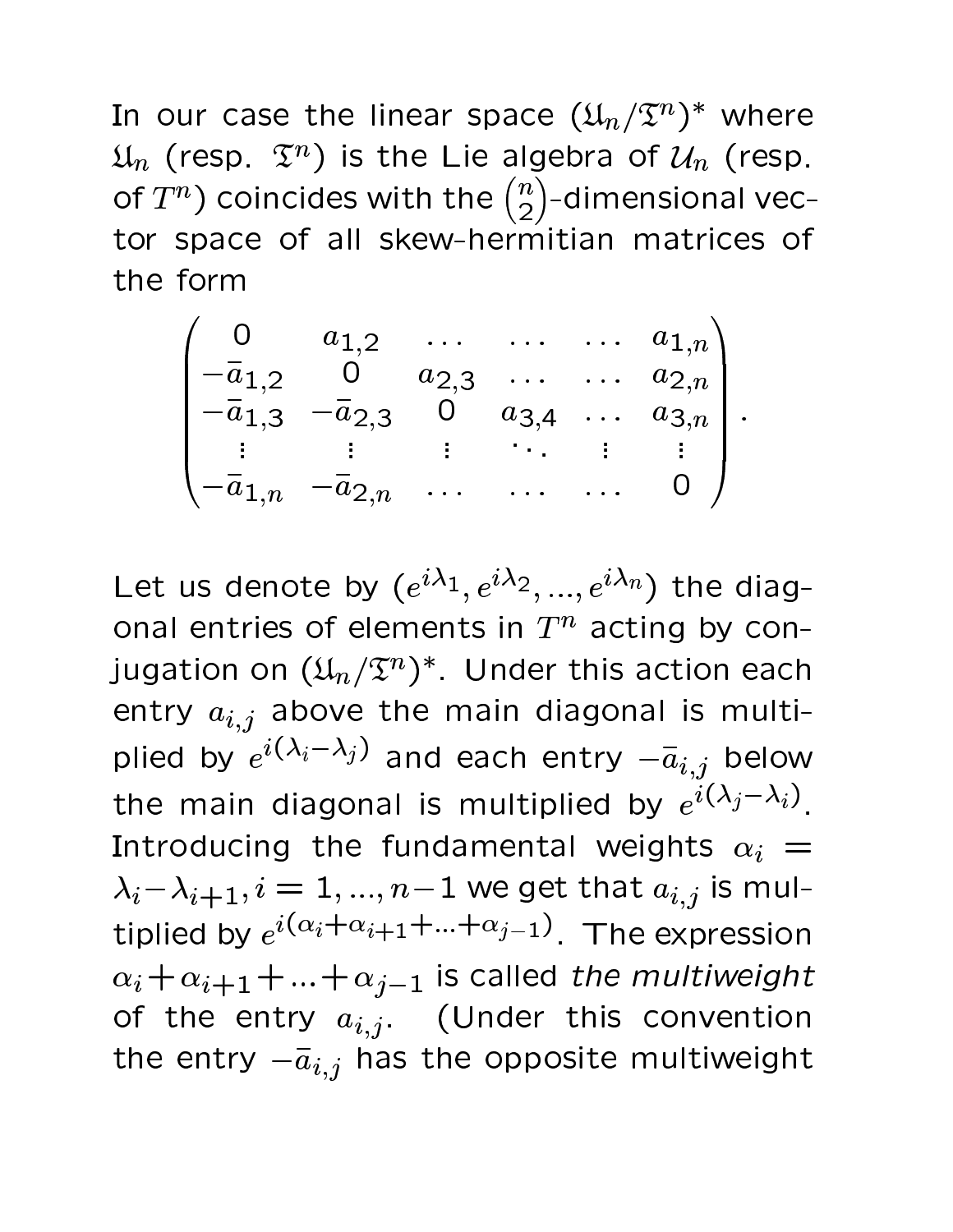$-\alpha_i-\alpha_{i+1}-...-\alpha_{j-1}$ .) The multiweight of an exterior monomial  $\tilde{a}_{i_1,j_1} \wedge \tilde{a}_{i_2,j_2} \cdots \wedge \tilde{a}_{i_r,j_r}$  where each  $\tilde{a}_{i_l,j_l}$  is either  $a_{i_l,j_l}$  or  $-\overline{a}_{i_l,j_l}$  equals to the sum of multiweights of its factors.

2.2. Corollary. The ring  $\mathfrak{A}(SL_n/B)$  is the linear span of all exterior monomials  $\tilde{a}_{i_1,j_1} \wedge$  $\tilde{a}_{i_2,j_2}\cdots \wedge \tilde{a}_{i_r,j_r}$  having vanishing multiweight. (In particular,  $\mathfrak{A}(SL_n/B)$  has no degree 1 elements.)

Remark. Note that such monomials with vanishing multiweight can be considered as collections of roots in  $\mathfrak{U}_n$  whose sum vanishes. This notion makes sense for all root systems.

2.3. Example. The Hilbert series for  $\mathfrak{A}(SL_3/B)$ is  $(1, 0, 3, 2, 3, 0, 1)$ . (We assume that  $\mathfrak{A}(SL_n/B)$ contains constants.) Its degree 2 component is spanned by  $a_{1,2} \wedge \bar{a}_{1,2}$ ,  $a_{1,3} \wedge \bar{a}_{1,3}$ ,  $a_{2,3} \wedge \bar{a}_{2,3}$ ; degree 3 component is spanned by  $a_{1,2} \wedge a_{2,3} \wedge$  $\bar{a}_{1,3}, \bar{a}_{1,2} \wedge \bar{\alpha}_{2,3} \wedge a_{1,3}$ ; degree 4 component is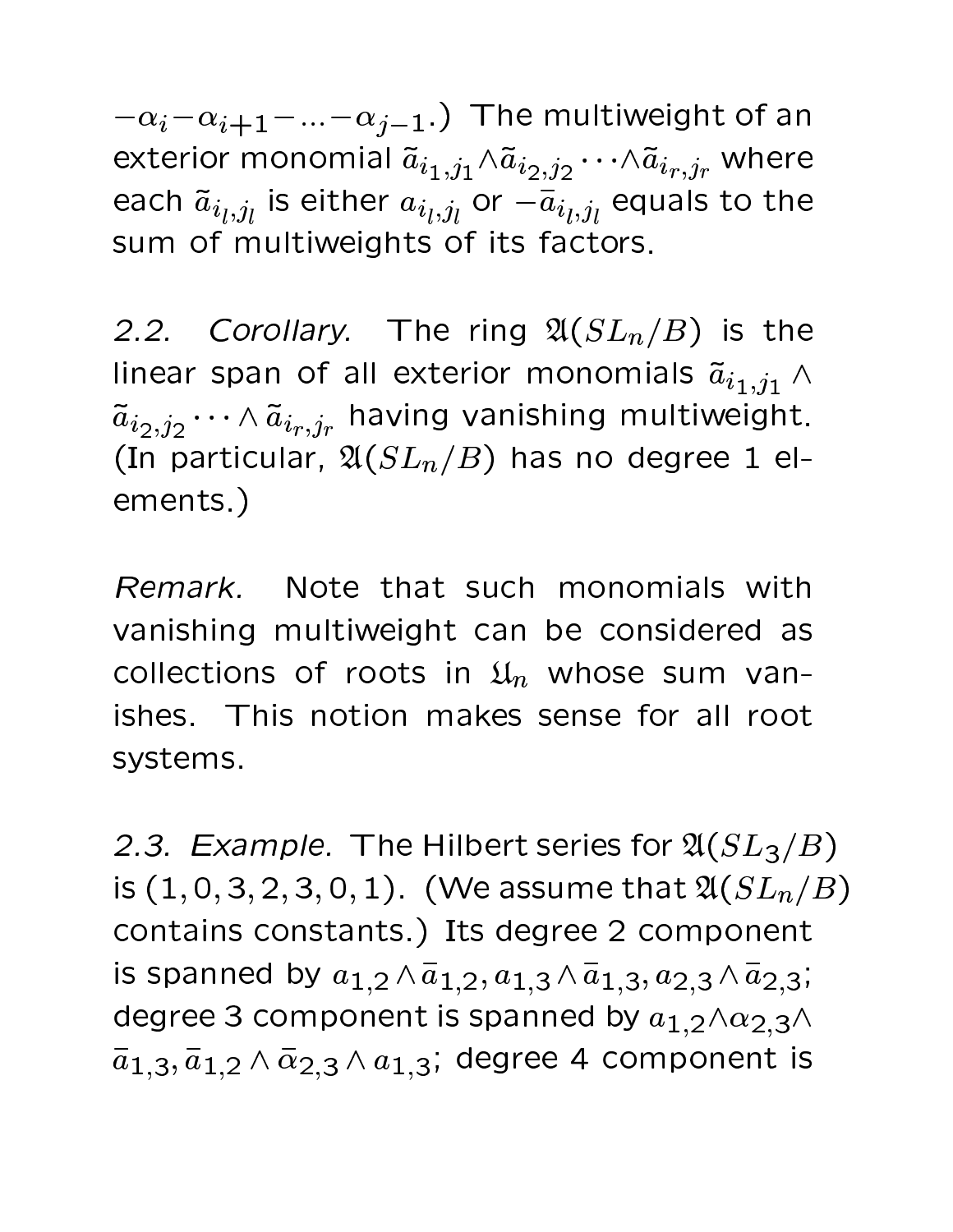spanned by  $a_{1,2} \wedge \overline{a}_{1,2} \wedge a_{1,3} \wedge \overline{a}_{1,3}, a_{1,2} \wedge \overline{a}_{1,2} \wedge$  $a_{2,3} \wedge \overline{a}_{2,3}, a_{1,3} \wedge \overline{a}_{1,3} \wedge a_{2,3} \wedge \overline{a}_{2,3}$  and, finally, its degree 6 component is spanned by  $a_{1,2} \wedge \overline{a}_{1,2} \wedge$  $a_{1,3} \wedge \overline{a}_{1,3} \wedge a_{2,3} \wedge \overline{a}_{2,3}$ . The Hilbert series for  $\mathfrak{A}(SL_4/B)$  is  $(1, 0, 6, 8, 21, 24, 32, 24, 21, 8, 6, 0, 1)$ .

Recall that an Eulerian digraph is a directed graph such that the numbers of coming and leaving edges at each vertex are equal. (We do not allow loops.)

The following proposition is a relatively simple reformulation of 2.2.

2.4. Proposition. The dimension of  $\mathfrak{A}(SL_n/B)$ (as a Z-vector space) equals the number of Eulerian digraphs on  $n$  labeled vertices, or equivalently, the number of subsets of the standard root system of  $A_n$  with vanishing sum.

Problem. For a given Weyl group count the number of subsets of its roots with vanishing sum.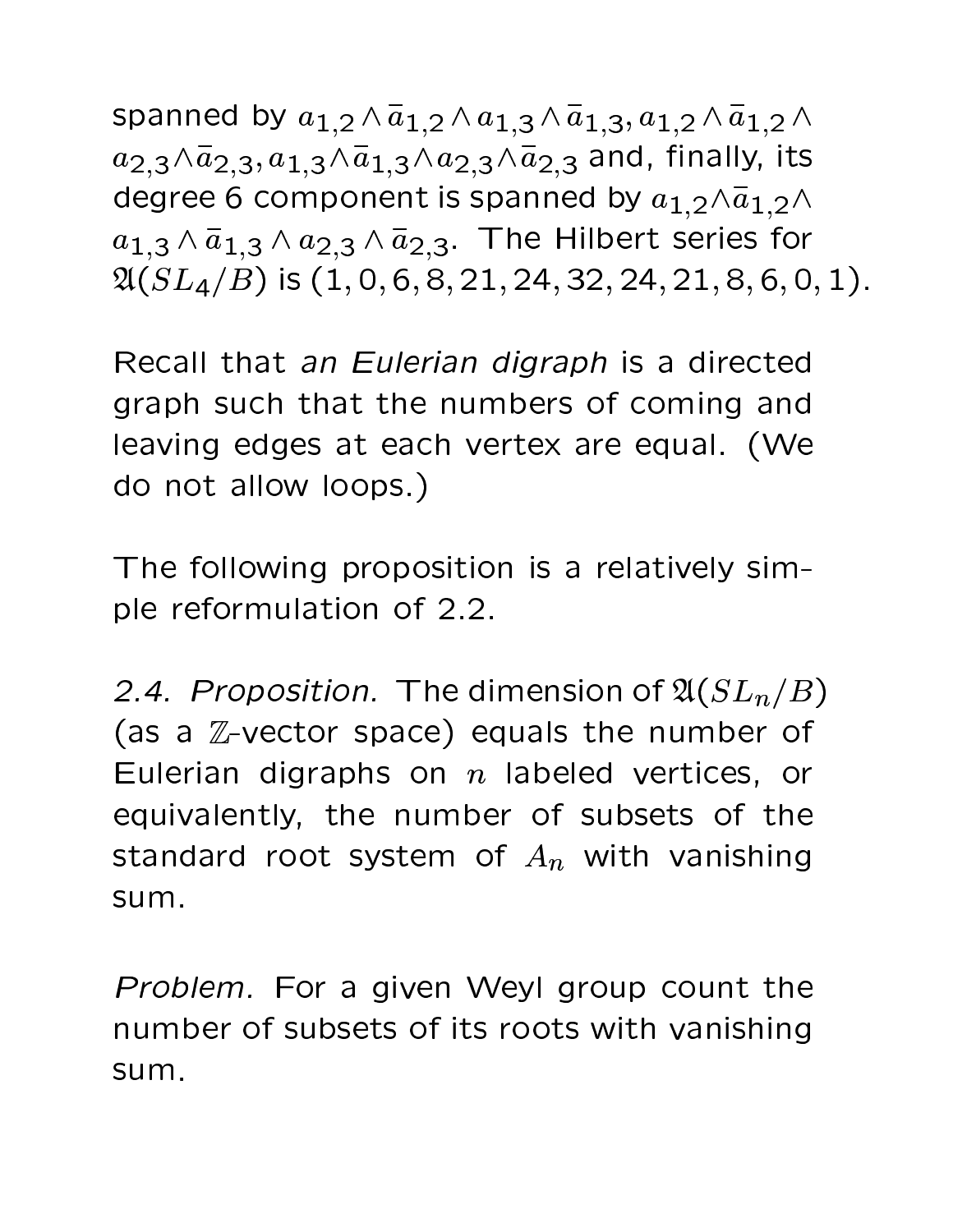#### **Curvature 2-forms and main results**

Proposition [Griffiths-Schmid]. The curvature 2-form  $w_i$ ,  $i = 1,...,n$  of the tautologic line bundle  $L_i = E_i/E_{i-1}$  over  $SL_n/B$  equals (up to a constant factor) to the sum of all entries in the *i*th row of the following matrix of 2-forms

$$
\begin{pmatrix}\n0 & \gamma_{1,2} & \gamma_{1,3} & \dots & \gamma_{1,n} \\
-\gamma_{1,2} & 0 & \gamma_{2,3} & \dots & \gamma_{2,n} \\
-\gamma_{1,3} & -\gamma_{2,3} & 0 & \dots & \gamma_{3,n} \\
\vdots & \vdots & \vdots & \ddots & \vdots \\
-\gamma_{1,n} & -\gamma_{2,n} & -\dots & -\gamma_{n-1,n} & 0\n\end{pmatrix}
$$
\n(3)  
\nwhere  $\gamma_{i,j} = a_{i,j} \wedge \bar{a}_{i,j}$ .

Lemma. There exists a natural  $S_n$ -action on  $(w_1, ..., w_n).$ 

*Proof.* The elementary transposition  $\tau_i$ ,  $i =$  $1, ..., n-1$  acts on the matrix (3) of 2-forms by the simultaneous interchanging of 1) the *ith*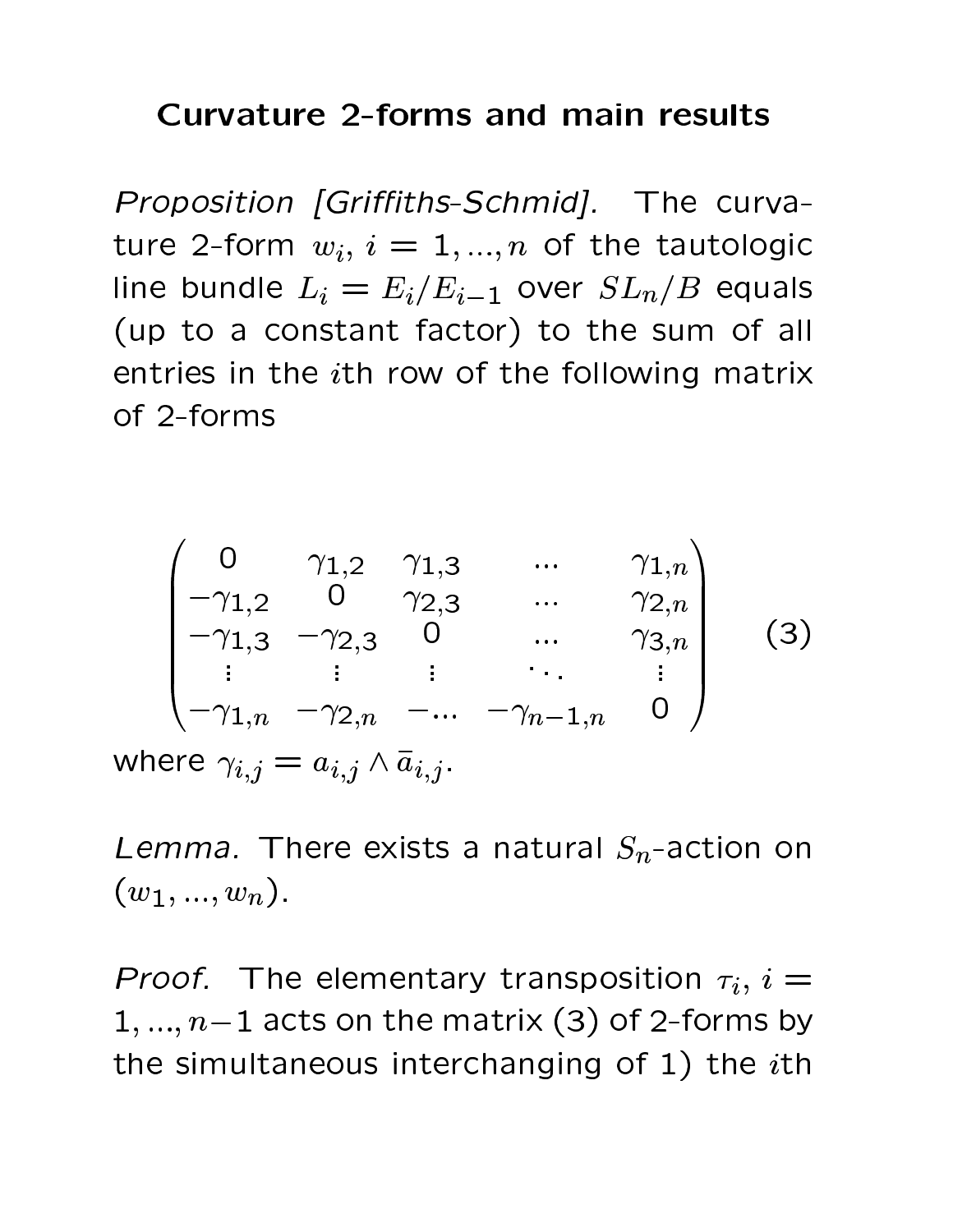row with the  $(i+1)$ st row, 2) the *i*th column with the  $(i + 1)$ st column and 3) changing sign of  $\gamma_{i,i+1}$ . One can easily check that this determines the required  $S_n$ -action.

2.7. Corollary. All rings  $A(w_{i_1},...,w_{i_k})$  are isomorphic to each other and, in particular, to  $\mathcal{A}(w_1, ..., w_k)$ .

**Proposition 1.**  $A_{k,n}$  is a graded ring isomorphic to  $\frac{\mathbb{Z}[w_1,...,w_k]}{I_{k,n}}$  where the ideal  $I_{k,n}$  is generated by the set of  $2^k - 1$  polynomials of the form

$$
g_{i_1,\dots,i_j}^{(n)} = (w_{i_1} + \dots + w_{i_j})^{j(n-j)+1} \qquad (1)
$$

where  $\{i_1, ..., i_j\}$  runs over the set of all nonempty subsets in the set  $\{1,...,k\}$ .

**Proposition 2.** The total dimension of  $A_n$ equals the number of forests on  $n$  labeled vertices and there exists a natural monomial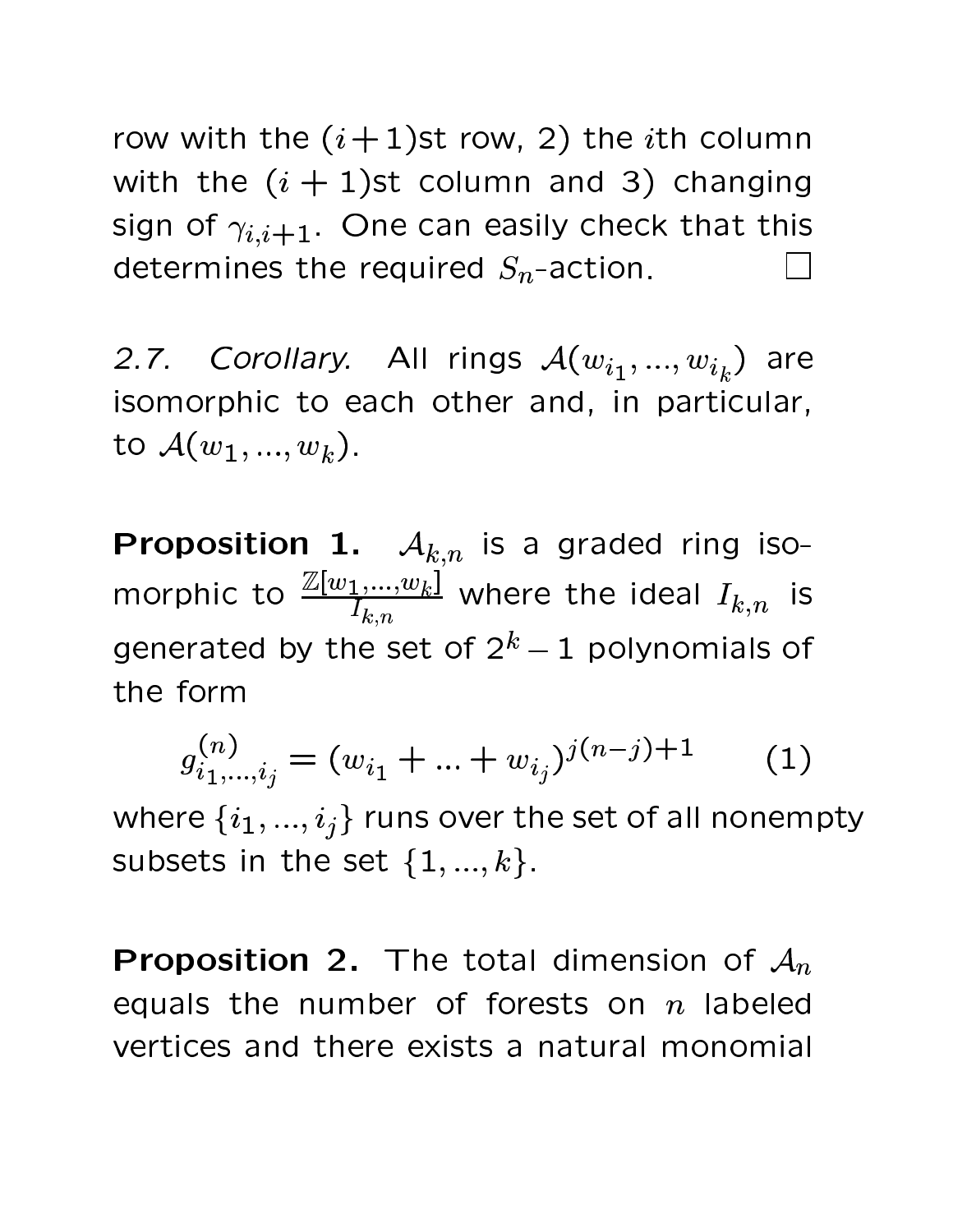basis for  $A_n$  whose monomials are enumerated by the above forests.

Remark. One can define the natural action of divided difference operators on  $A_n$ .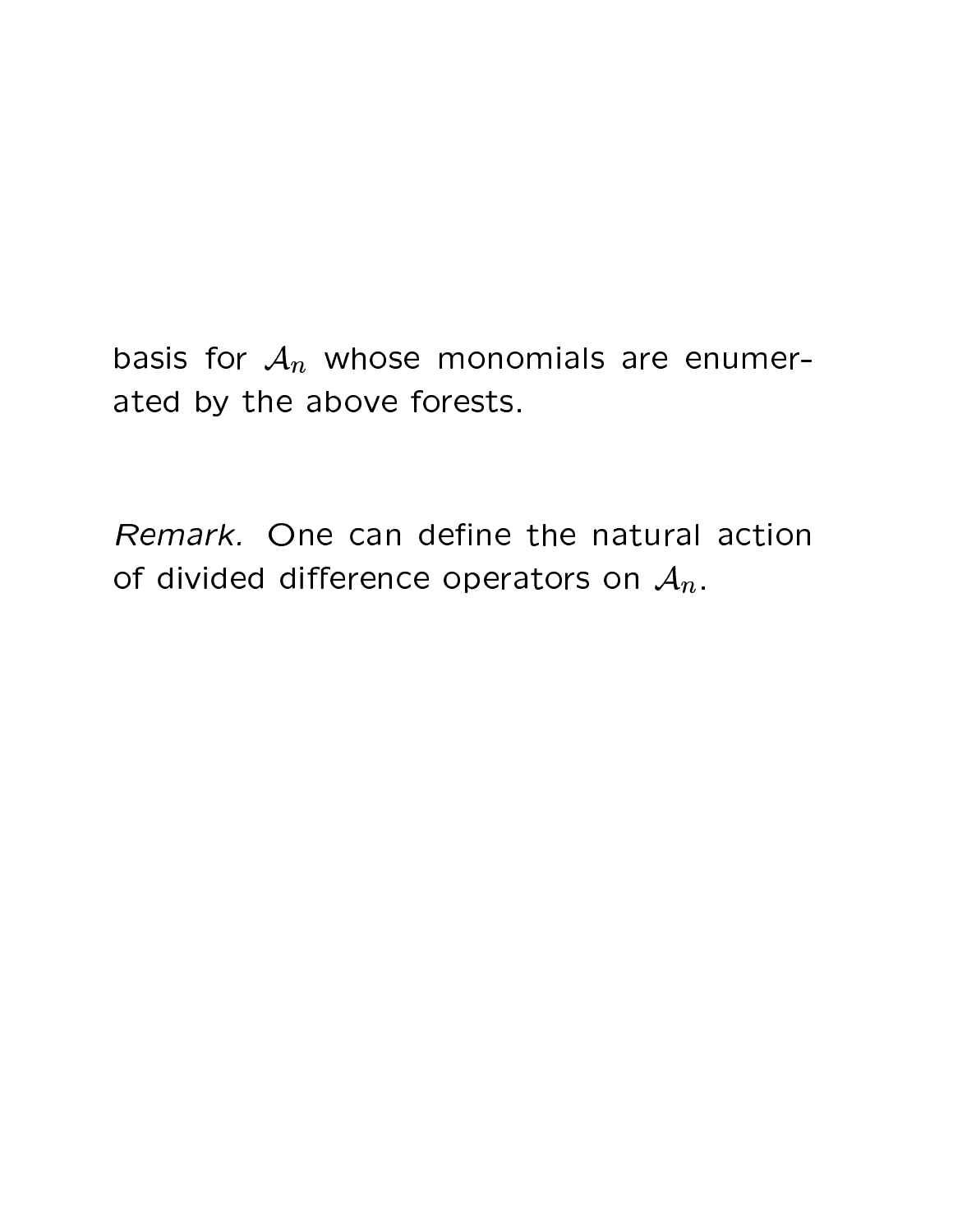#### Example of  $A_4$ .

$$
\begin{pmatrix} w_1 \\ w_2 \\ w_3 \\ w_4 \end{pmatrix} = \begin{pmatrix} 0 & a & b & b \\ -a & 0 & d & e \\ -b & -d & 0 & f \\ -b & -e & -f & 0 \end{pmatrix},
$$

where  $a^2 = b^2 = c^2 = d^2 = e^2 = f^2 = 0$  with no other relations.

Then one has  $w_i^4 = 0$ ;  $(w_i + w_j)^5 = 0$ ;  $(w_i +$  $w_j + w_k$ <sup>4</sup> = 0;  $w_1 + w_2 + w_3 + w_4 = 0$ .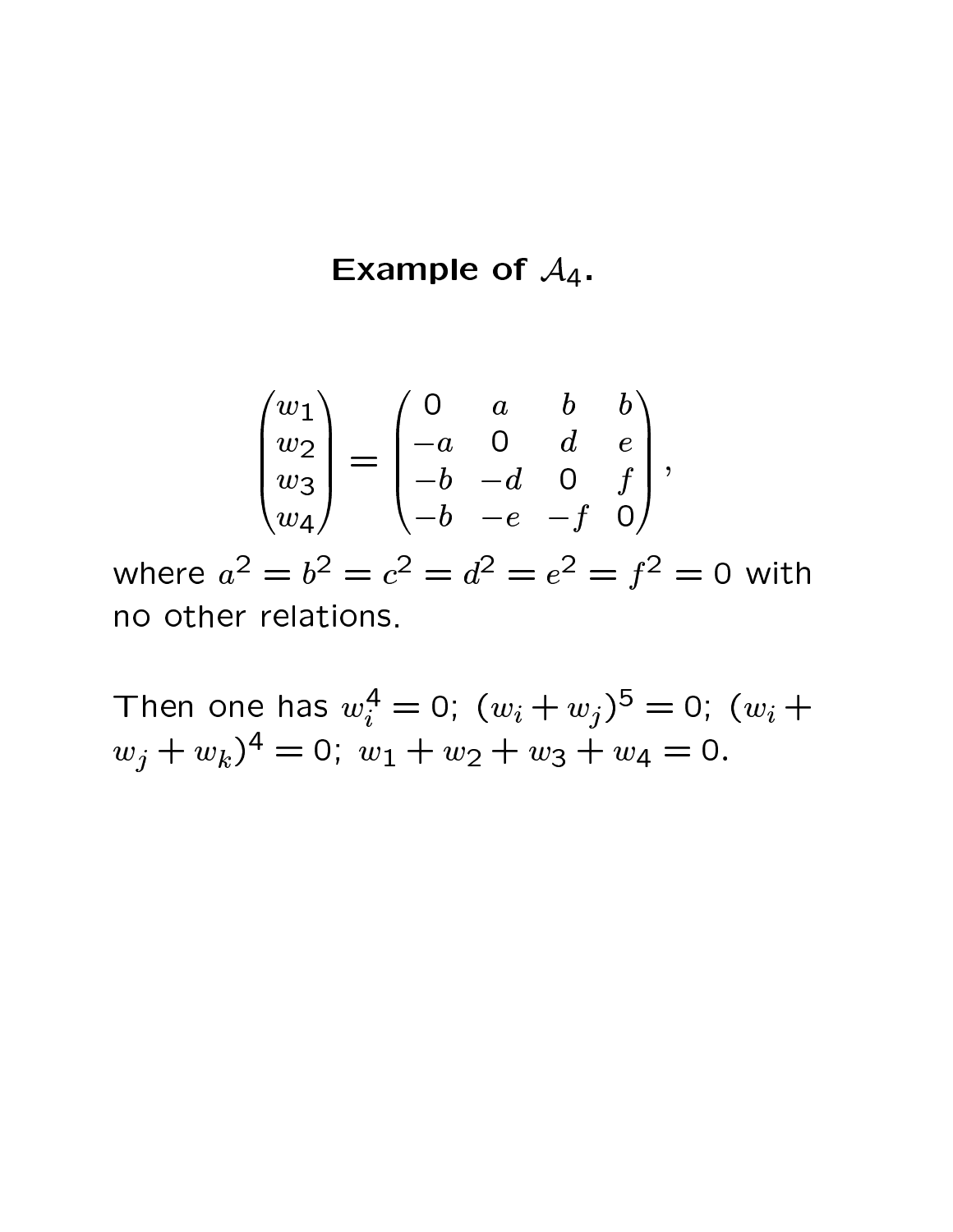Open problems related to  $SL_n/P$ .

P. Griffiths and W. Schmid (Acta Math., v.123, 1969) have found formulas for the curvature forms of all Chern classes for  $E_i/E_j$  (and even in a more general situation).

**Problem.** For a given  $SL_n/P$  study the corresponding algebra  $A_P$  generated by its curvature forms. In particular, what is the total dimension of  $A_P$  as a vector space/Hilbert series? (One will certainly get some remarkable subalgebras of  $\Lambda (roots)$  generated by elements of even degree.)

Grassmann case. For example, the standard 2*i*-form  $w^{2i}$  corresponding to the *i*th Chern class  $c_i, i \leq k \leq n-k$  in Grassmannian  $G(k, n)$  has the following presentation.

$$
w^{2i} = \sum_{g \in BEG} i_{k+1}! \dots i_n!g,
$$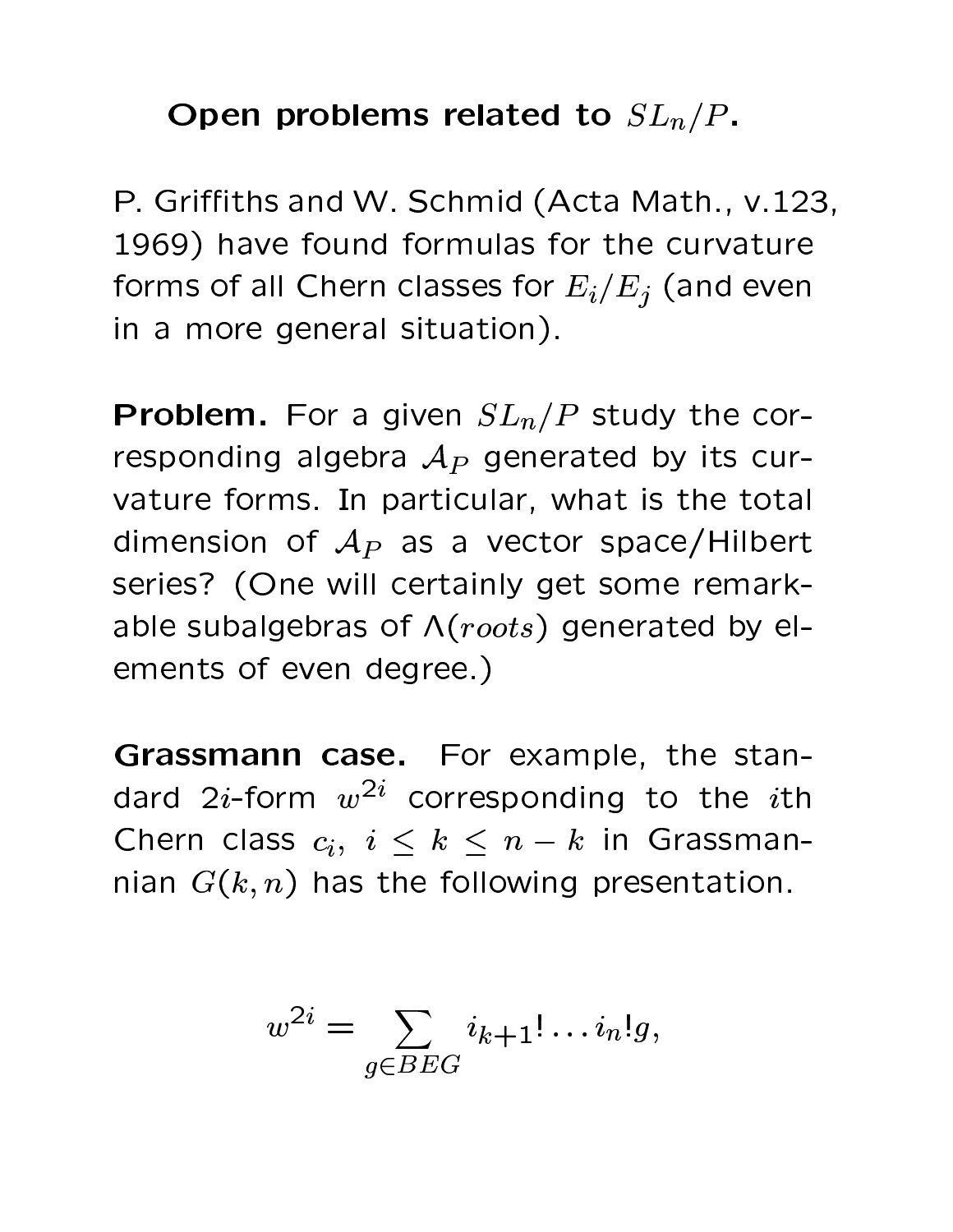where  $q$  runs over the set  $BEG$  of bipartite Eulerian graphs with  $2i$  edges

a) connecting the set of labelled vertices  $\{1,\ldots,k\}$ with the set of labelled vertices  $\{k+1,\ldots,n\}$ ;

b) the valencies = degrees/2 of all vertices among  $\{1,\ldots,k\}$  is at most 1.  $(i_{k+1},\ldots,i_n)$  stands for the set of valencies of the vertices  $(k +$  $1, \ldots, n$ ). (As usual,  $0! = 1.$ )

Notice that in the case of Grassmannian our algebra coincides with  $H^*(G(k,n))$ .

*Problem.* Derive the presentation for  $S_\lambda$  and Robinson-Schensted coefficients.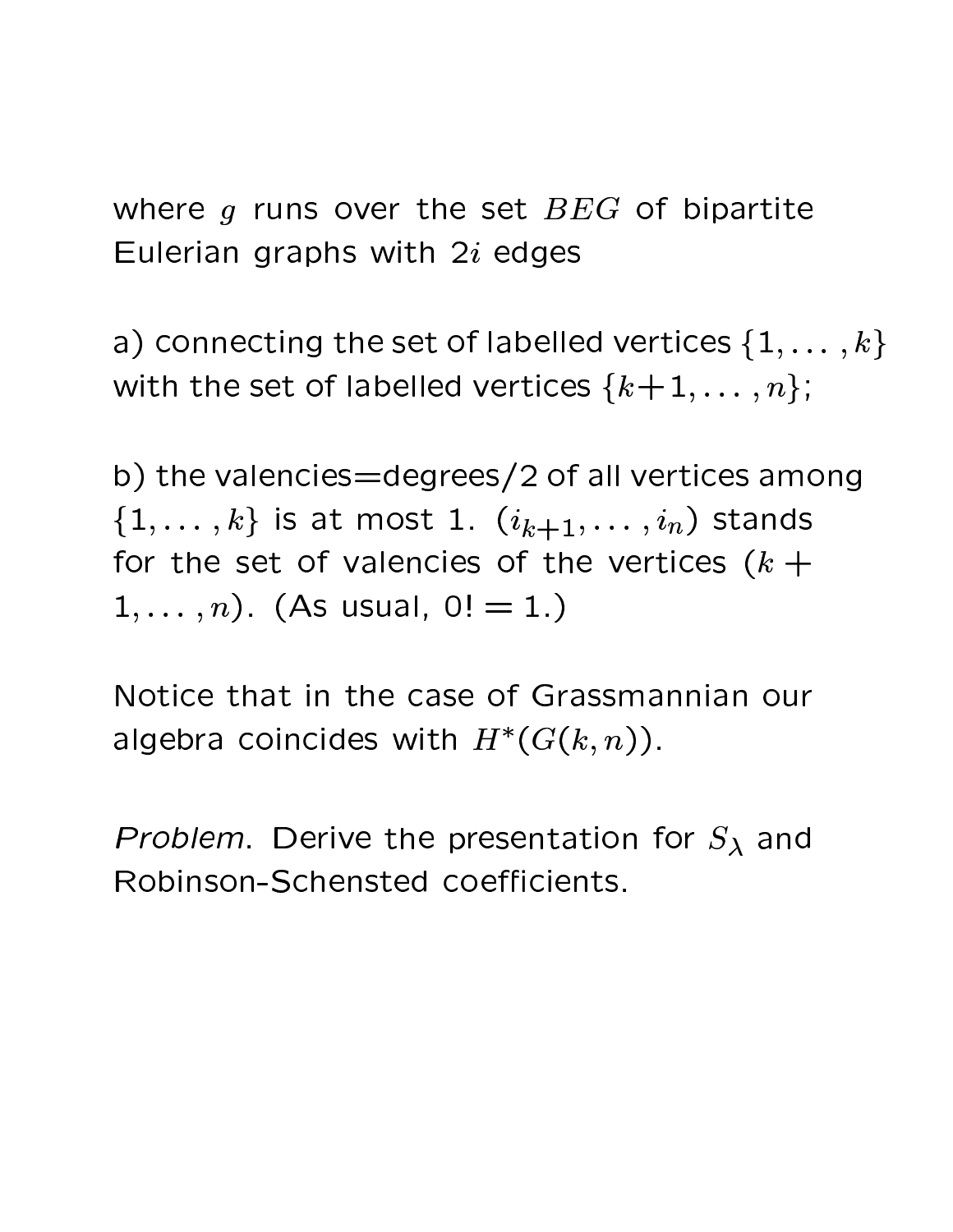Example of  $G_{2,4}$ .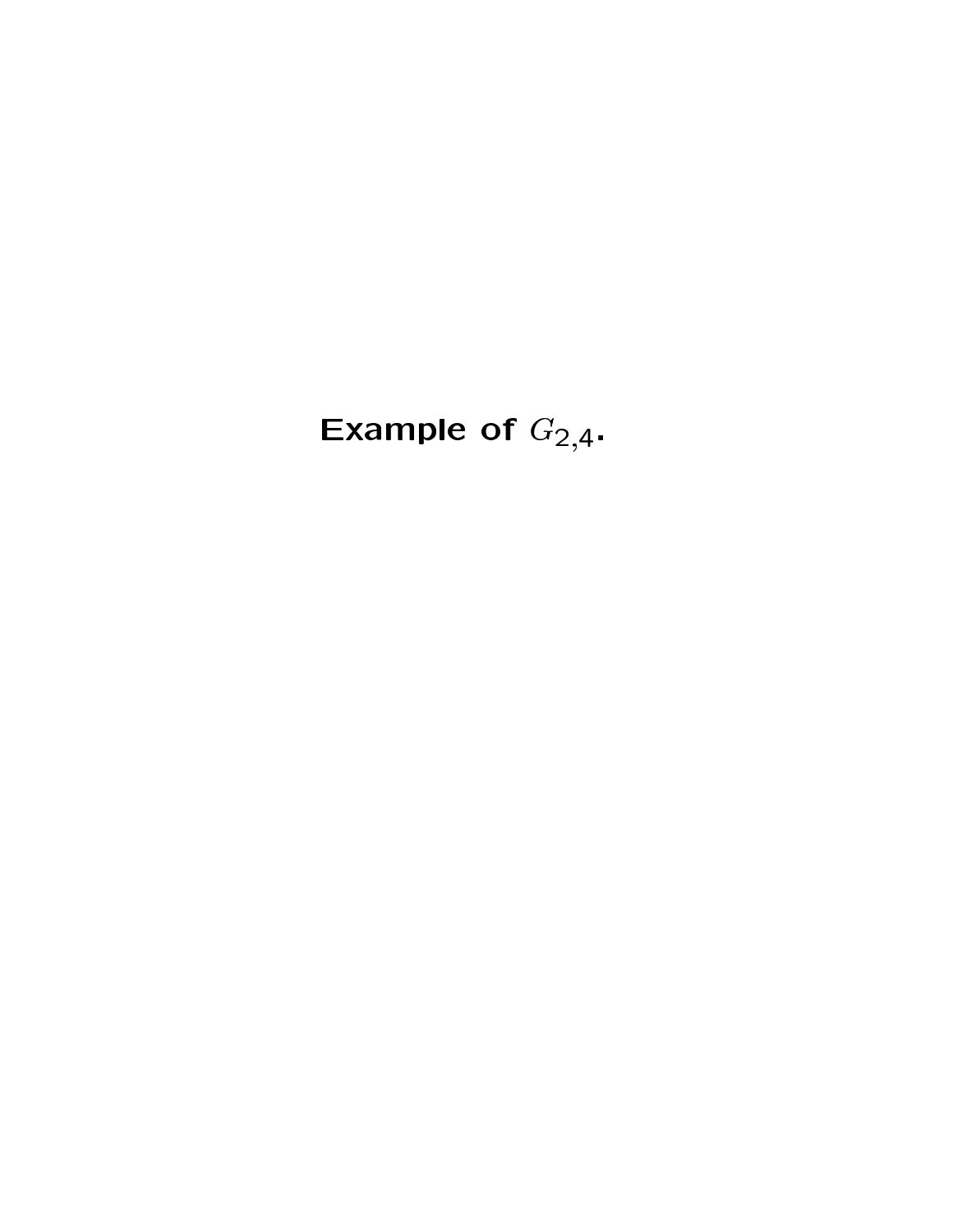Main features of the algebra  $A_n$  leading to possible generalizations:

1) generated by  $\mathcal{U}_n$ -invariant 2-forms of linear bundles

2) generated by linear elements in the squarefree commutative algebra  $\frac{\mathbb{Z}[\gamma_{i,j}]}{(\gamma_{i,j}^2)}$ ,  $1 \leq i < j \leq 1$  $\overline{n}$ .

3) presented as the quotient of  $\mathbb{Z}[x_1,\ldots,x_n]$ mod the ideal of powers of linear forms labelled by all nonempty subsets in  $\{1,\ldots,n\}$ .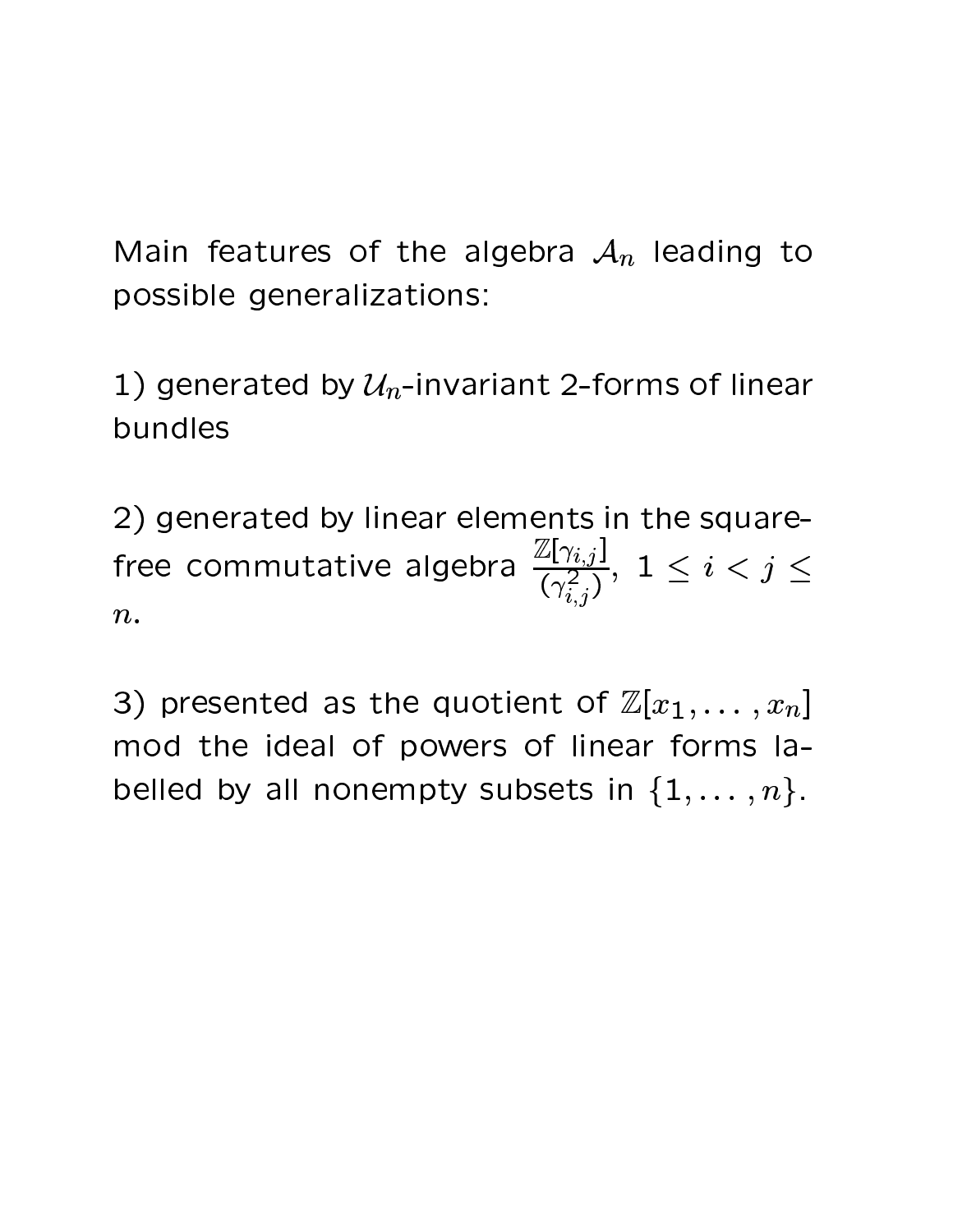# Other G/B's and subalgebras generated by linear elements in  $\frac{\mathbb{Z}[\gamma_1,\dots,\gamma_m]}{(\gamma_1^2,\dots,\gamma_m^2)}$ .

**Notation.**  $G$  is a connected complex semisimple Lie group; B its Borel subgroup;  $F =$  $G/B$  is the flag variety; K is a maximal compact subgroup of G and  $T = K \cap B$  is its maximal torus.

The group  $K$  acts transitively on  $F$  and  $\bm{F}$ can be identified with the quotient space  $K/T$ .

By  $\mathfrak g$  we denote the Lie algebra of  $G$  and by  $\mathfrak{h} \subset \mathfrak{g}$  its Cartan subalgebra. Also denote by  $\mathfrak{g}_{\mathcal{R}} \subset \mathfrak{g}$  the real form of g such that  $ig_{\mathcal{R}}$  is the Lie algebra of K. Analogously,  $\mathfrak{h}_R = \mathfrak{h} \cap$  $\mathfrak{g}_{\mathcal{R}}$  and  $i\mathfrak{h}_{\mathcal{R}}$  is the Lie algebra of the maximal torus  $T$ . The root system associated with  $\mathfrak g$ is the set  $\Delta$  of nonzero vectors (roots)  $\alpha \in \mathfrak{h}^*$ for which the root spaces

 $\mathfrak{g}_{\alpha} = \{x \in \mathfrak{g} \mid [h, x] = \alpha(h)x$  for all  $h \in \mathfrak{h}\}\$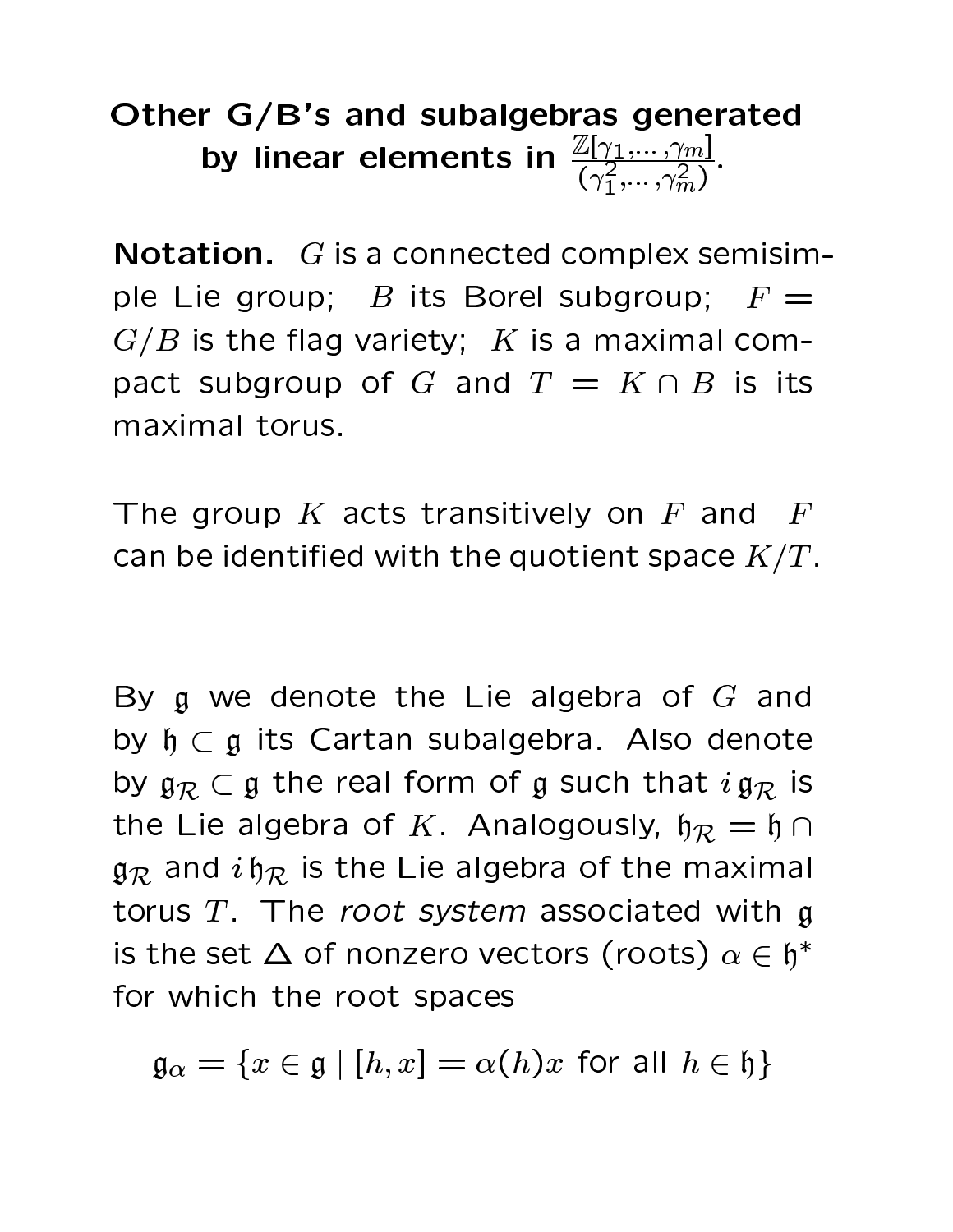are nontrivial. Then g decomposes into the direct sum of subspaces

$$
\mathfrak{g}=\mathfrak{h}\oplus\sum_{\alpha\in\Delta}\mathfrak{g}_{\alpha}.
$$

For  $\alpha \in \Delta$ , the spaces  $\mathfrak{g}_{\alpha}$  and  $\mathfrak{h}_{\alpha} = [\mathfrak{g}_{\alpha}, \mathfrak{g}_{-\alpha}]$ are one-dimensional and there exists a unique element  $h_{\alpha} \in \mathfrak{h}_{\alpha}$  such that  $\alpha(h_{\alpha}) = 2$ . The elements  $h_{\alpha} \in \mathfrak{h}$  are called *coroots*. Actually,  $\alpha \in \mathfrak{h}_\mathcal{R}^*$  and  $h_\alpha \in \mathfrak{h}_\mathcal{R}$ , for  $\alpha \in \Delta$ . Let us choose generators  $e_{\alpha} \in \mathfrak{g}_{\mathcal{R}}$  of the root spaces  $\mathfrak{g}_{\alpha}$  such that  $[e_{\alpha},e_{-\alpha}]=h_{\alpha}$  for any root  $\alpha$ . Then  $[h_{\alpha},e_{\alpha}]=2e_{\alpha}$  and  $[h_{\alpha},e_{-\alpha}]=-2e_{-\alpha}$ .

The root system  $\Delta$  is subdivided into a disjoint union of sets of positive roots  $\Delta_+$  and negative roots  $\Delta_- = -\Delta_+$  such that the direct sum  $\mathfrak{b} = \mathfrak{h} \oplus \sum_{\alpha \in \Delta_+} \mathfrak{g}_{\alpha}$  is the Lie algebra of Borel subgroup  $B$ . The Weyl group  $W$  is the group generated by the reflections  $s_{\alpha}$ :  $\mathfrak{h}^* \to \mathfrak{h}^*, \ \alpha \in \Delta_+,$  given by

$$
s_\alpha:\lambda\mapsto \lambda-\lambda(h_\alpha)\,\alpha.
$$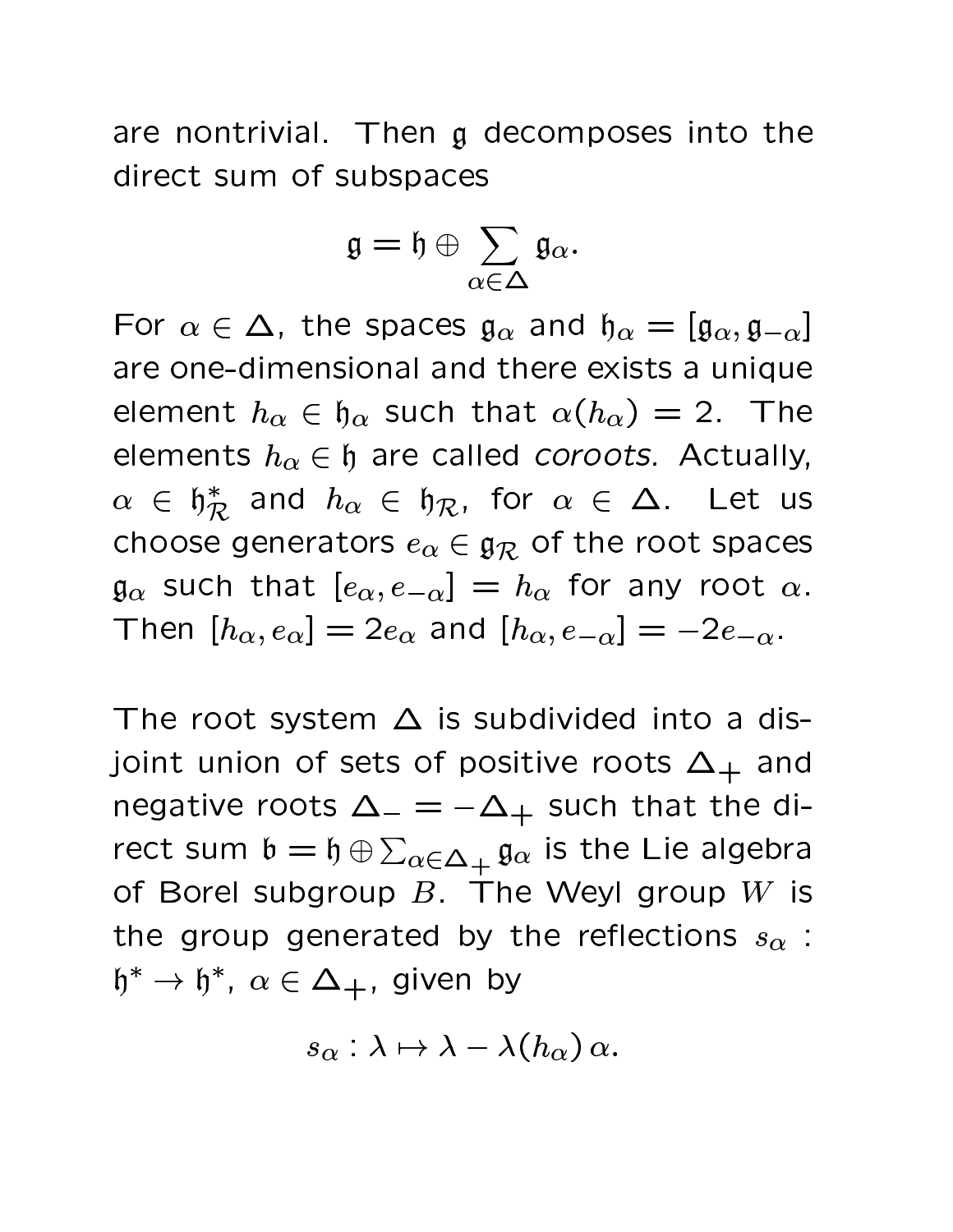The lattice  $\hat{T} = {\lambda \in \mathfrak{h}^* \mid \lambda(h_\alpha) \in \mathbb{Z}}$  for all  $\alpha \in$  $\Delta$ } is called the weight lattice. Every weight  $\lambda \in \hat{T}$  determines an irreducible unitary representations  $\pi_{\lambda}: T \to \mathbb{C}^{\times}$  of the maximal torus T given by  $\pi_{\lambda}(\exp(x)) = e^{\lambda(x)}$ , for  $x \in$  $i \mathfrak{h}_{\mathcal{R}}$ , and every irreducible unitary representation of  $T$  is of this form.

For a weight  $\lambda \in \hat{T}$ , the homomorphism  $\pi_{\lambda}$ :  $T \to \mathbb{C}^\times$  extends uniquely to a holomorphic homomorphism  $\bar{\pi}_{\lambda}: B \to \mathcal{C}^{\times}$ . Thus any  $\lambda \in \hat{T}$ determines a holomorphic line bundle  $L_{\lambda} =$  $G \times_B \mathbb{C} = K \times_T \mathbb{C}$  over  $F = G/B = K/T$ . The line bundle  $L_{\lambda}$  has a canonical K-invariant hermitian metric.

The classical Borel's theorem describes the cohomology ring  $H^*(X,\mathbb{C})$  of the homogeneous manifold  $F$  in terms of generators and relations:

$$
H^*(X,\mathbb{C}) \cong \text{Sym}(\mathfrak{h}^*)/I_W,
$$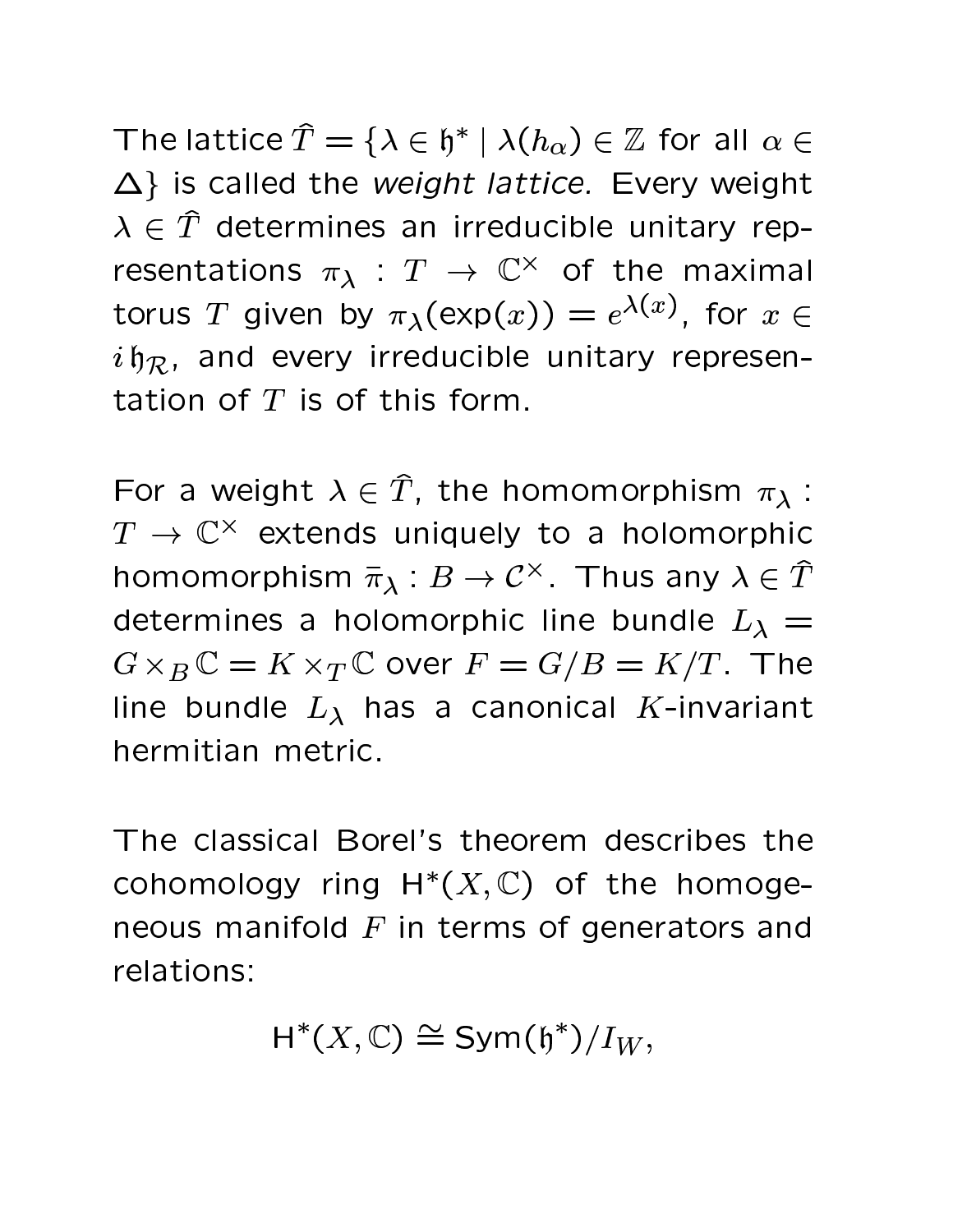where  $I_W$  is the ideal in the symmetric algebra Sym( $h^*$ ) generated by the W-invariant elements without constant term. The natural projection from Sym( $\mathfrak{h}^*$ ) to  $H^*(X,\mathbb{C})$  is the homomorphism that sends a weight  $\lambda \in \hat{T}$  to the first Chern class  $c_1(L_\lambda)$  of the line bundle  $L_{\lambda}$ .

It is possible to exhibit differential two-forms that represent the Chern classes  $c_1(L_\lambda)$  in the de Rham cohomology of the homogeneous manifold F. Recall that for a holomorphic hermitian line bundle  $L : E \rightarrow X$ there is a canonically associated connection on E. Denote by  $\Theta(L)$  the curvature form of this connection, which is a differential twoform on F. Then the form  $i\Theta(L)/2\pi$  represents  $c_1(L)$ .

In order to construct the curvature forms  $\Theta(L_\lambda)$ explicitly, we define the elements  $e^{\alpha} \in \mathfrak{g}_{\mathcal{R}}^*$ ,  $\alpha \in \Delta$ , by  $e^{\alpha}(\mathfrak{h}) = 0$  and  $e^{\alpha}(e_{\beta}) = \delta_{\alpha\beta}$ , for any  $\beta \in \Delta$ . (Here  $\delta_{\alpha\beta}$  is Kroneker's delta.)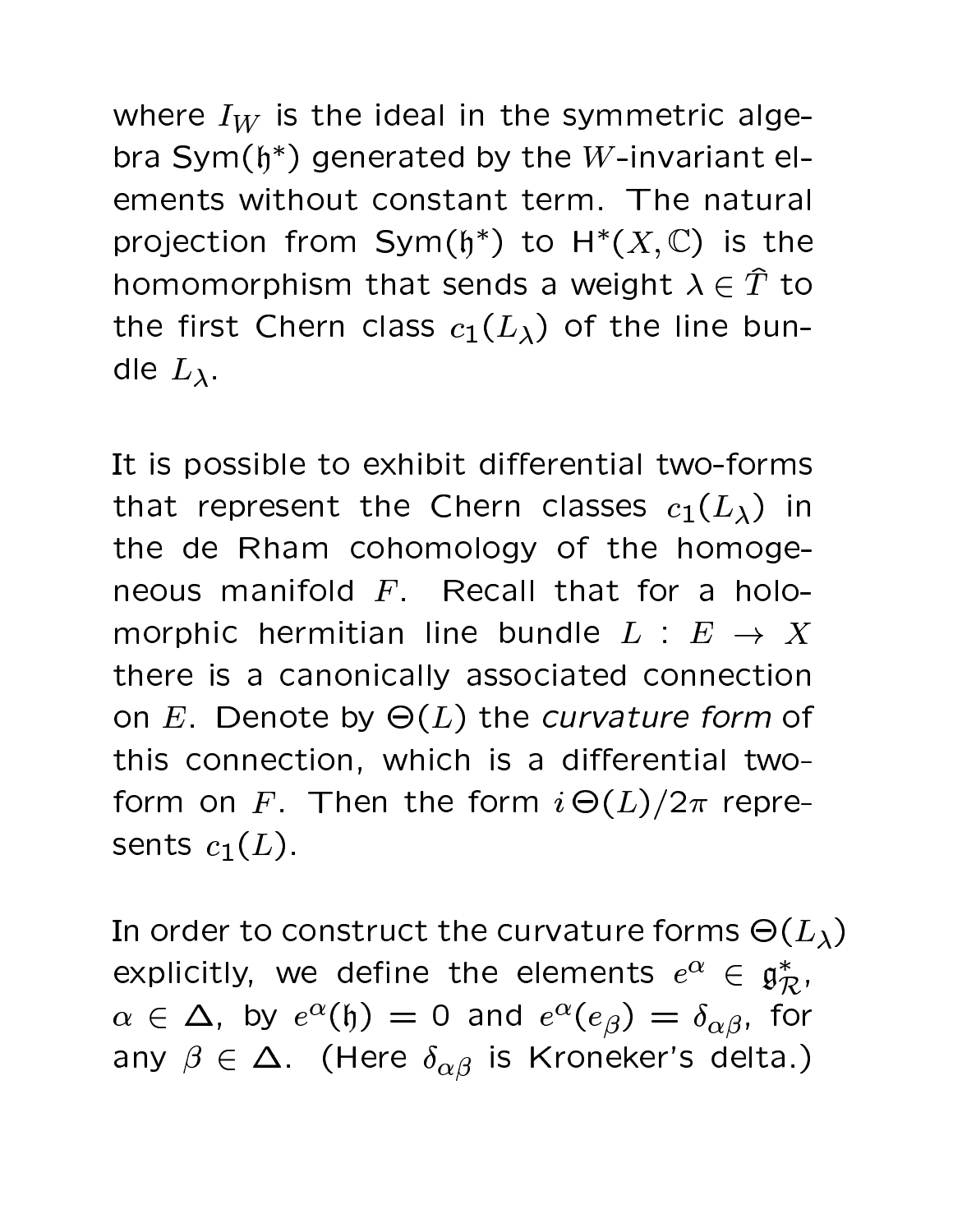The space of left  $K$ -invariant differential oneforms on  $K$  can be identified with the dual to its Lie algebra, t.e., with  $i\mathfrak{g}_{\mathcal{R}}^*$ . Thus the elements  $i e^{\alpha}$  can be regarded as one-forms on  $K$ . The differential two-form on  $K$  given by

$$
\phi_{\alpha} = e^{\alpha} \wedge e^{-\alpha}, \quad \alpha \in \Delta,
$$

is invariant with respect to the right translation action of the torus T. Thus  $\phi_{\alpha}$  produces a two-form on the manifold  $F$ , for which we will use the same notation  $\phi_{\alpha}$ . It is clear from the definition that  $\phi_{-\alpha} = -\phi_{\alpha}$ .

The following statement can be derived from the results of Graffiths-Schmid.

**Proposition 1.** For  $\lambda \in \hat{T}$ , the curvature form of the holomorphic hermitian line bundle  $L_{\lambda}$ is given by

$$
\Theta(L_{\lambda}) = \sum_{\alpha \in \Delta_+} \lambda(h_{\alpha}) \phi_{\alpha}.
$$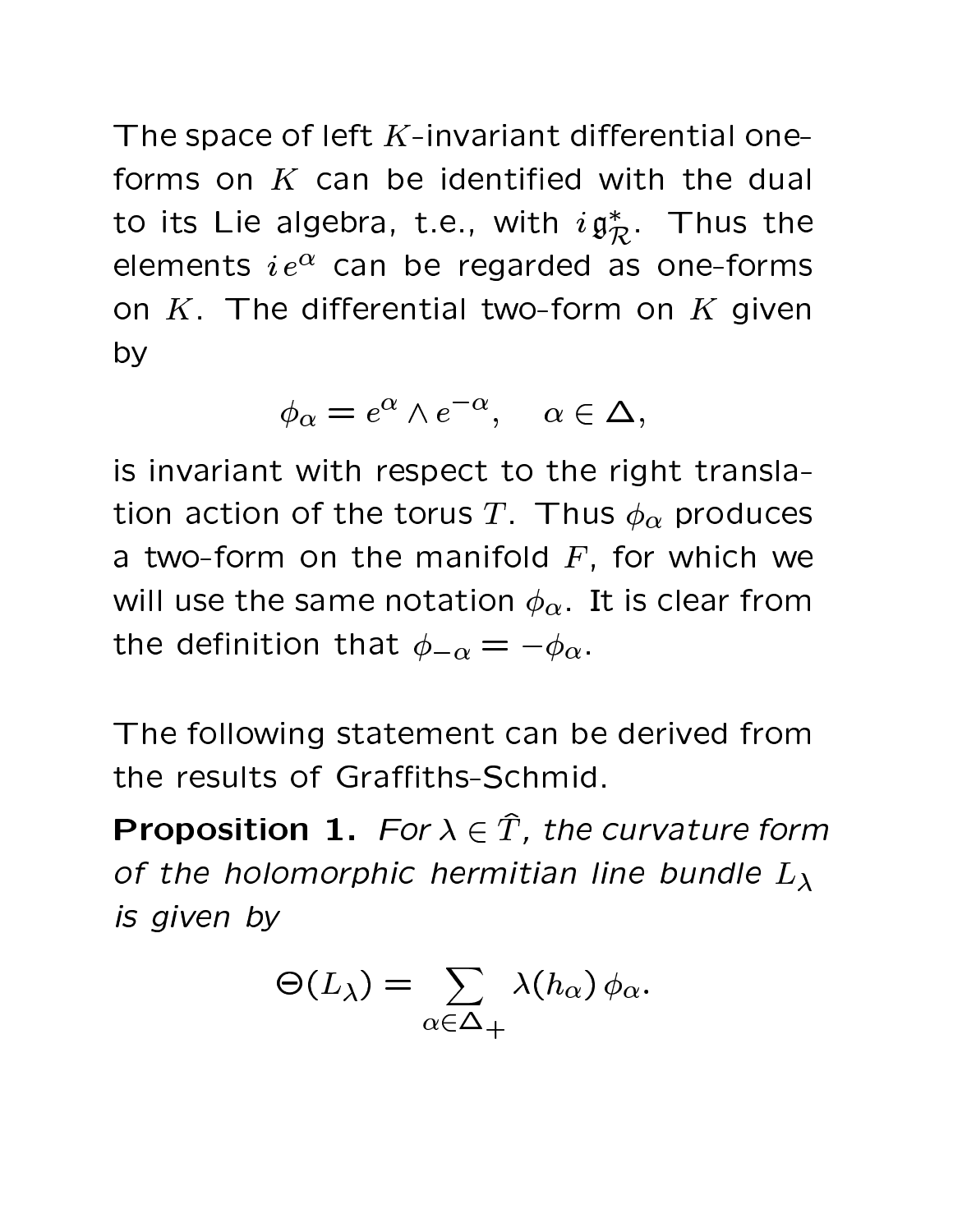Let  $\Phi$  be the algebra generated by the twoforms  $\phi_{\alpha}$ ,  $\alpha \in \Delta_+$ . The relations in  $\Phi$  are relatively simple:

$$
\phi_{\alpha}\phi_{\beta} = \phi_{\beta}\phi_{\alpha}, \qquad \qquad (\phi_{\alpha})^2 = 0.
$$

Thus  $\Phi$  is a 2<sup>N</sup>-dimensional algebra, where  $N=$  $|\Delta_+|$ . The main object is the subalgebra of  $\Phi$ generated by the curvature forms  $\Theta(L_{\lambda})$ .

#### **Main Results**

Denote by  $C(X)$  the subalgebra in the algebra of differential forms on  $F$  that is generated by the curvature forms  $\Theta(L_{\lambda})$  of line bundles. Obviously,  $C(X)$  has the structure of a graded ring:  $C(X) = C^0(X) \oplus C^1(X) \oplus$  $C^2(X) \oplus \cdots$ , where  $C^k(X)$  is the subspace of  $2k$ -forms in  $C(X)$ . In order to formulate our main results about  $C(X)$  we need some extra notation from the matroid theory.

Let V be a collection of vectors  $v_1, v_2, \ldots, v_N$ in a vector space  $E$ , say, over  $\mathbb{C}$ . A subset of vectors in V is called independent if they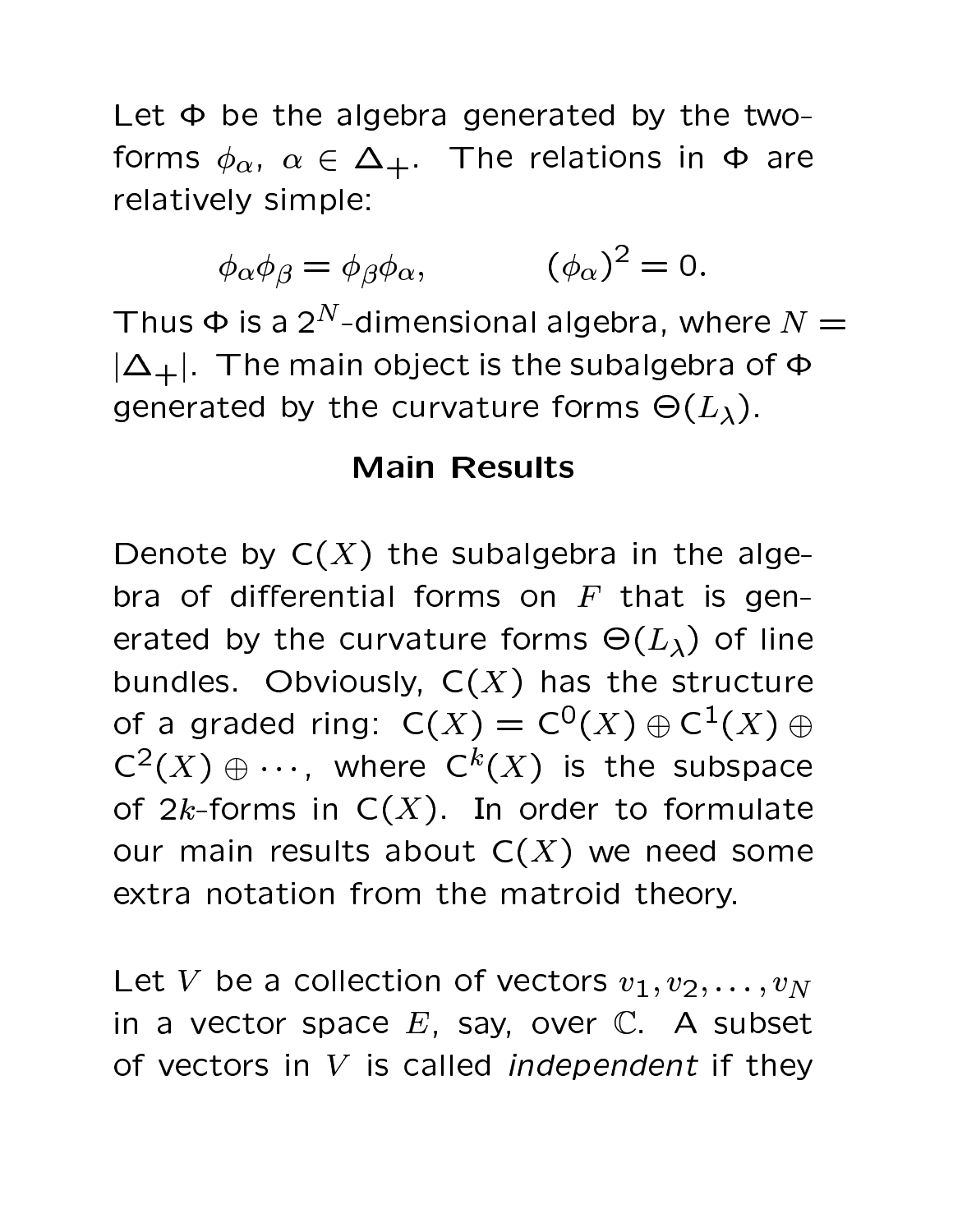are linearly independent in  $E$ . By convention, the empty subset is independent. Let  $ind(V)$ be number of all independent subsets in  $V$ .

A cycle is a minimal by inclusion not independent subset. For a cycle  $C = \{v_{i_1}, \ldots, v_{i_l}\}\,$ there is a unique, up to a factor, linear dependence  $a_1v_{i_1} + \cdots + a_lv_{i_l} = 0$  with non-zero  $a_i$ 's. Let us fix a linear order  $v_1 < v_2 < \cdots < v_N$  of all elements of V. For an independent subset S in V, a vector  $v \in V \setminus S$ , is called externally active if the set  $S \cup \{v\}$  contains a cycle C and v is the minimal element of C. Let  $act(S)$  be the number of externally active vectors with respect to  $S$ .

Theorem 2. The dimension of the algebra  $C(X)$  is equal to the number ind $(\Delta_+)$  of independent subsets in the set of positive roots  $\Delta_+$ . Moreover, the dimension of the k-th component  $C^k(X)$  is equal to the number of independent subsets  $S \subset \Delta_+$  such that  $k = N - |S|$  - act(S), where  $N = |\Delta_+|$ .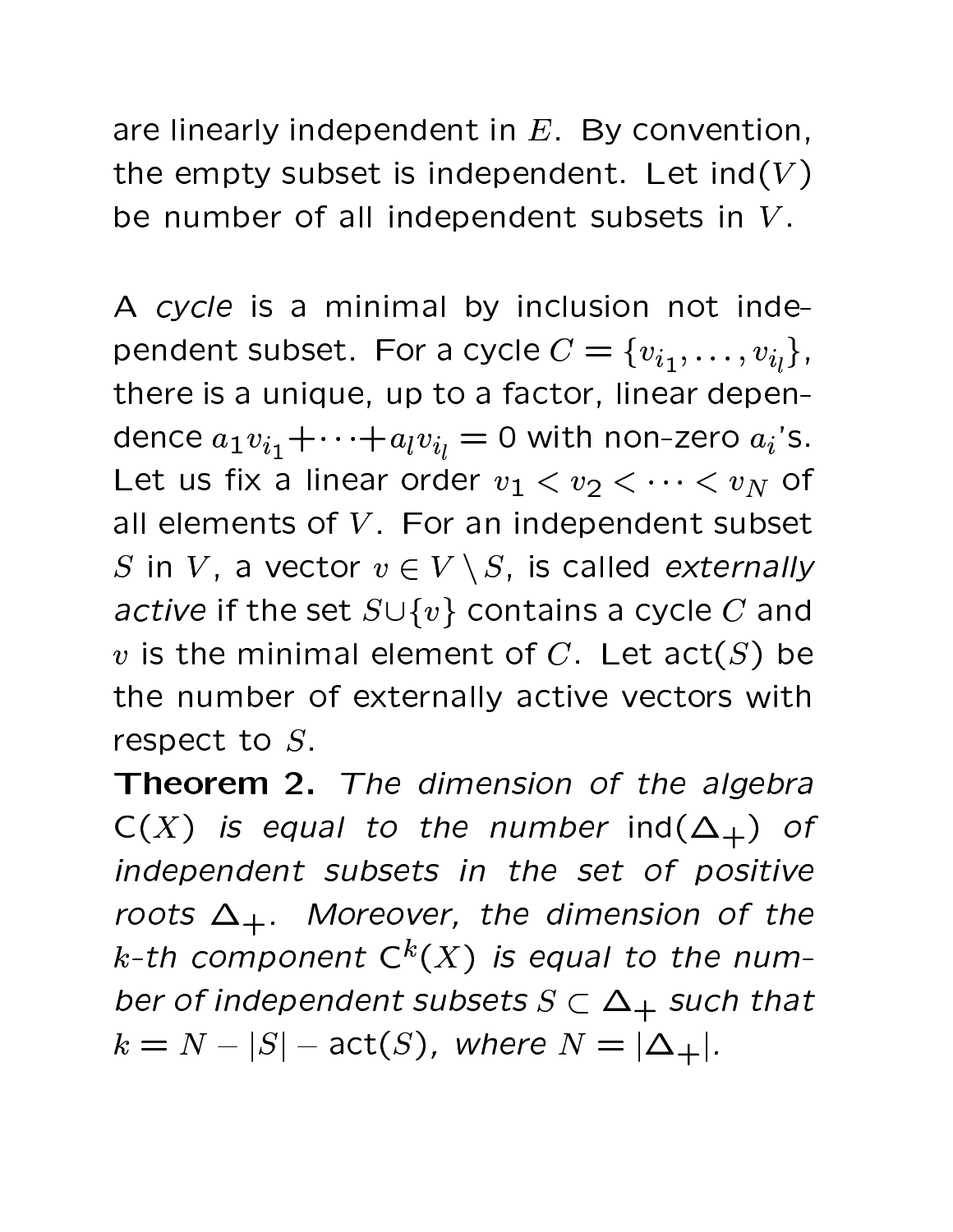$\mathsf{A}$  is the set of the set of  $\mathsf{A}$  . The set of  $\mathsf{A}$  is the set of  $\mathsf{A}$  is  $\mathsf{A}$  is the set of  $\mathsf{A}$ externally active vectors depends upon a par-A 3  $\pm$  3  $\pm$  3  $\pm$  6  $\pm$  3  $\pm$  3  $\pm$  3  $\pm$  3  $\pm$  3  $\pm$  4  $\pm$  3  $\pm$  4  $\pm$  3  $\pm$  3  $\pm$  3  $\pm$  3  $\pm$  3  $\pm$  3  $\pm$  3  $\pm$  3  $\pm$  3  $\pm$  3  $\pm$  3  $\pm$  3  $\pm$  3  $\pm$  3  $\pm$  3  $\pm$  3  $\pm$  3  $\pm$  3  $\pm$  3  $\pm$  3  $\blacksquare$   $\blacksquare$   $\blacksquare$   $\blacksquare$   $\blacksquare$   $\blacksquare$   $\blacksquare$   $\blacksquare$   $\blacksquare$   $\blacksquare$   $\blacksquare$   $\blacksquare$   $\blacksquare$   $\blacksquare$   $\blacksquare$   $\blacksquare$   $\blacksquare$   $\blacksquare$   $\blacksquare$   $\blacksquare$   $\blacksquare$   $\blacksquare$   $\blacksquare$   $\blacksquare$   $\blacksquare$ not depend upon a choice of ordering.

 $\mathbf{3} \mathbf{4} \mathbf{1}$  and  $\mathbf{4} \mathbf{1}$  and  $\mathbf{4} \mathbf{1}$  and  $\mathbf{4} \mathbf{1}$  and  $\mathbf{4} \mathbf{1}$  and  $\mathbf{4} \mathbf{1}$  and  $\mathbf{4} \mathbf{1}$  and  $\mathbf{4} \mathbf{1}$  and  $\mathbf{4} \mathbf{1}$  and  $\mathbf{4} \mathbf{1}$  and  $\mathbf{4} \mathbf{1}$  and  $\mathbf{4$ about an arbitrary collection of vectors  $V$ .  $\mathbf{f} = \mathbf{f} \cdot \mathbf{f} \mathbf{f} + \mathbf{f} \cdot \mathbf{f} \mathbf{f} + \mathbf{f} \cdot \mathbf{f} \mathbf{f} + \mathbf{f} \cdot \mathbf{f} \mathbf{f} + \mathbf{f} \cdot \mathbf{f} \mathbf{f} \mathbf{f} + \mathbf{f} \cdot \mathbf{f} \mathbf{f} \mathbf{f} + \mathbf{f} \cdot \mathbf{f} \mathbf{f} \mathbf{f} + \mathbf{f} \cdot \mathbf{f} \mathbf{f} \mathbf{f} \mathbf{f} + \mathbf{f} \cdot \mathbf{f} \$  $A \rightarrow A$  . A construction of the construction of the construction of the construction of the construction of the construction of the construction of the construction of the construction of the construction of the constructi , 8 " <sup>7</sup> 0@ <sup>4</sup> <sup>A</sup>  $\mathbb{R}$  Thug  $N \setminus \mathbb{R}$  at  $\mathbb{R}$  $\overline{R}$   $\overline{a}N$   $\overline{a}$   $\overline{a}$   $\overline{a}$   $\overline{a}$   $\overline{a}$   $\overline{a}$   $\overline{a}$   $\overline{a}$   $\overline{a}$   $\overline{a}$   $\overline{a}$   $\overline{a}$   $\overline{a}$   $\overline{a}$   $\overline{a}$   $\overline{a}$   $\overline{a}$   $\overline{a}$   $\overline{a}$   $\overline{a}$   $\overline{a}$   $\overline{a}$   $\overline$ ! 3 # @ 3  ,  <sup>4</sup> <sup>7</sup> # 4 <sup>A</sup>  $\mathcal{O}(\mathcal{A})$  and  $\mathcal{O}(\mathcal{A})$  and  $\mathcal{O}(\mathcal{A})$  and  $\mathcal{O}(\mathcal{A})$  and  $\mathcal{O}(\mathcal{A})$  and  $\mathcal{O}(\mathcal{A})$  and  $\mathcal{O}(\mathcal{A})$  $\blacksquare$  . A set of the set of the set of the set of the set of the set of the set of the set of the set of the set of the set of the set of the set of the set of the set of the set of the set of the set of the set of the s <sup>9</sup> \$ # 4 @ <sup>4</sup> <sup>3</sup> # <sup>3</sup>- <sup>4</sup> <sup>3</sup> 4@ 0 @ 4  $\overline{D}$   $\overline{1}$   $\overline{4}$   $\overline{1}$   $\overline{2}$   $\overline{1}$   $\overline{2}$   $\overline{1}$   $\overline{2}$   $\overline{1}$   $\overline{2}$   $\overline{1}$   $\overline{2}$   $\overline{1}$   $\overline{2}$   $\overline{1}$   $\overline{2}$   $\overline{1}$   $\overline{2}$   $\overline{1}$   $\overline{2}$   $\overline{1}$   $\overline{2}$   $\overline{1}$   $\overline{$  $\mathbf{A} = \mathbf{A} \cdot \mathbf{A} + \mathbf{A} \cdot \mathbf{A} + \mathbf{A} \cdot \mathbf{A} + \mathbf{A} \cdot \mathbf{A} + \mathbf{A} \cdot \mathbf{A} + \mathbf{A} \cdot \mathbf{A} + \mathbf{A} \cdot \mathbf{A} + \mathbf{A} \cdot \mathbf{A} + \mathbf{A} \cdot \mathbf{A} + \mathbf{A} \cdot \mathbf{A} + \mathbf{A} \cdot \mathbf{A} + \mathbf{A} \cdot \mathbf{A} + \mathbf{A} \cdot \mathbf{A} + \mathbf{A} \cdot \mathbf{A} + \mathbf$  - 4A " <sup>A</sup> @ -@ <sup>4</sup> 43@ <sup>4</sup> <sup>=</sup> "  $\mathcal{A}$  isoperator and plane as in  $\mathcal{N}$ 

discussion of the contract of the contract of the contract of the contract of the contract of the contract of ,  $A$  and  $A$  34  $\pm$  34  $\pm$  34  $\pm$  34  $\pm$  34  $\pm$  34  $\pm$  34  $\pm$  34  $\pm$  34  $\pm$  34  $\pm$  34  $\pm$ the chosen basis in F. Denote by  $\Phi_N$  the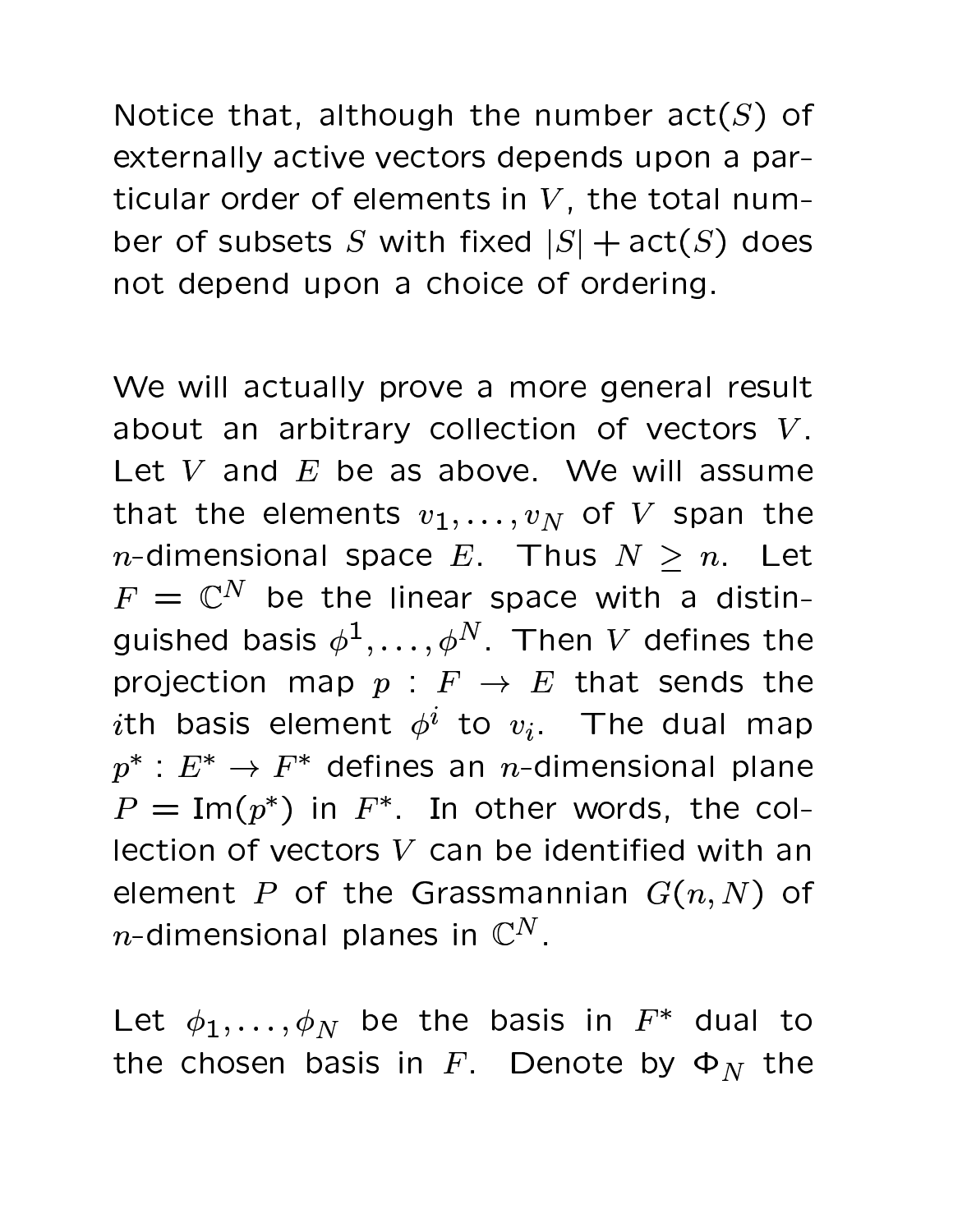$\alpha$  and  $\alpha$  is a set of the set of  $\alpha$  and  $\alpha$  are  $\alpha$  and  $\alpha$  are  $\alpha$   $\alpha$  if  $\alpha$  $\blacksquare$  . The state of the state  $\Lambda$  is the state of  $\Lambda$   $\Lambda$  $\mathbf{f}$  and  $\mathbf{f}$  are  $\mathbf{f}$  . The set of the set of a set of a set of a set of a set of a set of a set of a set of a set of a set of a set of a set of a set of a set of a set of a set of a set of a set of a set of  $\mathsf{A}$  $\mathbf{D}$  and  $\mathbf{F}$  is the set of  $\mathbf{A}$  and  $\mathbf{A}$  and  $\mathbf{A}$  and  $\mathbf{A}$ 3-a de maio de 1930, a 1940, a 1940, a 1940, a 1940, a 1940, a 1940, a 1940, a 1940, a 1940, a 1940, a 1940, a

- <sup>9</sup> > - \$  <sup>=</sup>

 @ ! @ @ @ <sup>4</sup> <sup>3</sup> ! @# <sup>34</sup>!  $\mathcal{A}^{\dagger}$   $\mathcal{A}^{\dagger}$   $\mathcal{A}^{\dagger}$   $\mathcal{A}^{\dagger}$   $\mathcal{A}^{\dagger}$   $\mathcal{A}^{\dagger}$   $\mathcal{A}^{\dagger}$   $\mathcal{A}^{\dagger}$   $\mathcal{A}^{\dagger}$   $\mathcal{A}^{\dagger}$   $\mathcal{A}^{\dagger}$   $\mathcal{A}^{\dagger}$   $\mathcal{A}^{\dagger}$   $\mathcal{A}^{\dagger}$   $\mathcal{A}^{\dagger}$   $\mathcal{A}^{\dagger$ 

Suppose  $E = \mathfrak{h}$  and V is the collections of  $\blacksquare$  . The  $\blacksquare$  . The  $\blacksquare$  . The  $\blacksquare$  . The  $\blacksquare$  . The  $\blacksquare$  . The  $\blacksquare$  . The  $\blacksquare$  . The  $\blacksquare$  . The  $\blacksquare$  . The  $\blacksquare$  . The  $\blacksquare$  . The  $\blacksquare$  . The  $\blacksquare$  . The  $\blacksquare$  . The  $\blacksquare$  . The  $\blacksquare$  . The  $p^*(\lambda) \ = \ \Theta(L_\lambda) \ \in \ F^*$  is the curvature form  $\mathcal{L}$  . The set of  $\mathcal{L}$  and  $\mathcal{L}$  and  $\mathcal{L}$  and  $\mathcal{L}$  and  $\mathcal{L}$  and  $\mathcal{L}$  and  $\mathcal{L}$  and  $\mathcal{L}$  and  $\mathcal{L}$  and  $\mathcal{L}$  and  $\mathcal{L}$  and  $\mathcal{L}$  and  $\mathcal{L}$  and  $\mathcal{L}$  and  $\mathcal{L}$  and  $\mathcal$ A harmonic contribution of  $\mathbf{A}$  . The set of  $\mathbf{A}$  is a set of  $\mathbf{A}$  and  $\mathbf{A}$  are  $\mathbf{A}$  -formulation of  $\mathbf{A}$  $\Theta(L_\lambda)$ .

 $\tau$  . The set of the set of the set of the set of the set of the set of the set of the set of the set of the set of the set of the set of the set of the set of the set of the set of the set of the set of the set of the s

**Theorem 3.** The dimension of the algebra  $\mathcal{C}_V$  is equal to the number ind(V) of independent subsets in  $V$ . Moreover, the dimension  $\mathcal{L}$  the 1 th second  $\mathcal{L}$   $\mathcal{L}$   $\mathcal{L}$  is a set  $\mathcal{L}$   $\mathcal{L}$   $\mathcal{L}$   $\mathcal{L}$   $\mathcal{L}$   $\mathcal{L}$   $\mathcal{L}$   $\mathcal{L}$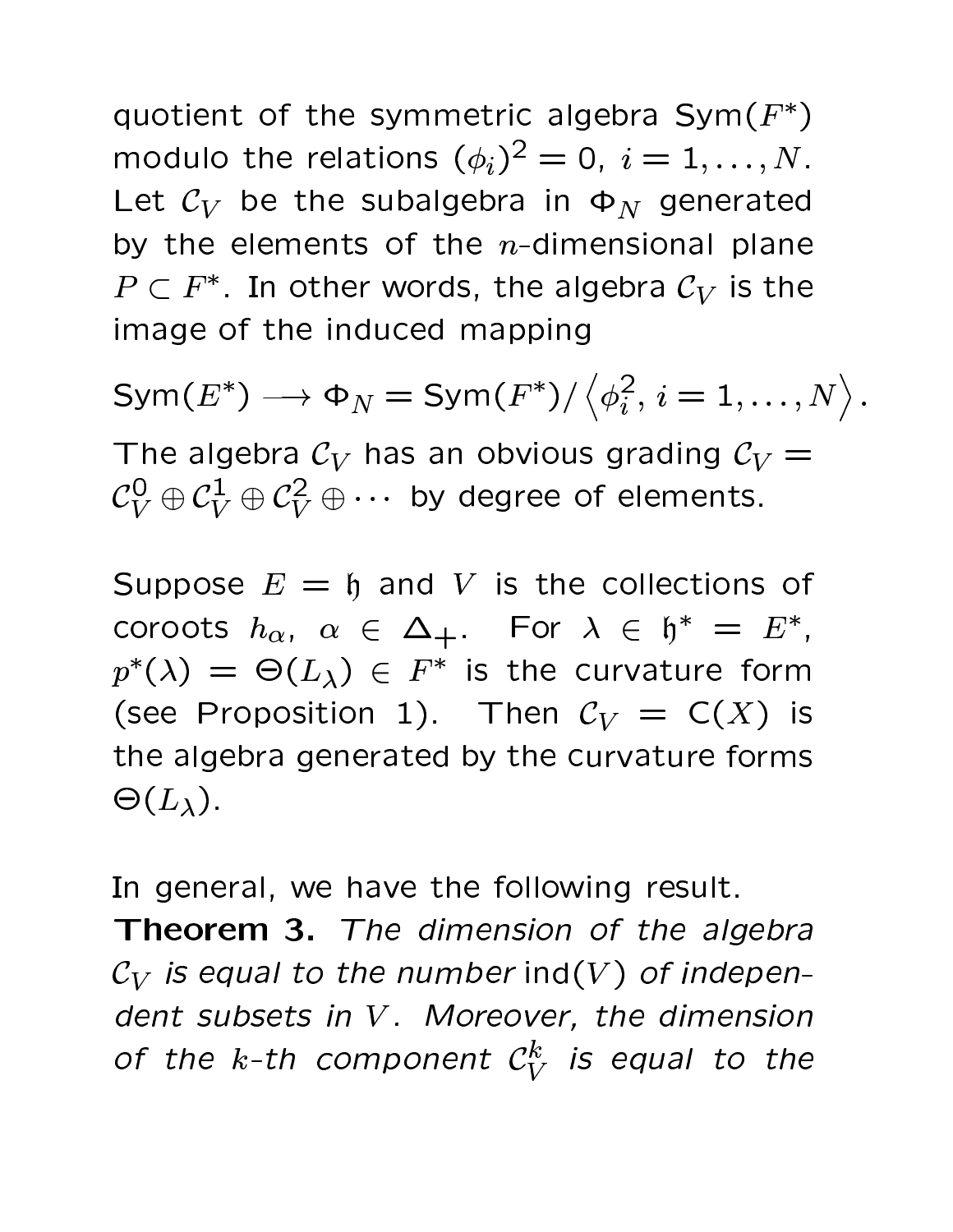number of independent subsets  $S \subset V$  such that  $k = N - |S| - \text{act}(S)$ .

We can also describe the algebra  $C_V$  as a quo-<sup>A</sup> 3 4A " @ 0 <sup>4</sup> - 3@ 34! 6A @ <sup>A</sup> @A  $\mathbf{1}$  and  $\mathbf{1}$  and  $\mathbf{1}$  and  $\mathbf{1}$  and  $\mathbf{1}$  and  $\mathbf{1}$  and  $\mathbf{1}$  and  $\mathbf{1}$  and  $\mathbf{1}$  and  $\mathbf{1}$  and  $\mathbf{1}$  and  $\mathbf{1}$  and  $\mathbf{1}$  and  $\mathbf{1}$  and  $\mathbf{1}$  and  $\mathbf{1}$  and  $\mathbf{1}$  and  $\overline{a}$  and  $\overline{a}$  and  $\overline{a}$  and  $\overline{a}$  and  $\overline{a}$  and  $\overline{a}$  and  $\overline{a}$  and  $\overline{a}$  and  $\overline{a}$  and  $\overline{a}$  and  $\overline{a}$  and  $\overline{a}$  and  $\overline{a}$  and  $\overline{a}$  and  $\overline{a}$  and  $\overline{a}$  and  $\overline{a}$  and  $1, \ldots, N \mid v_i \in H \}$  span the hyperplane H. Obviously, an essential hyperplane is uniquely  $A$  and  $A$  and  $A$  are a strong of the strong of the strong strong  $\mathcal{I}$  and  $\mathcal{I}$  are a strong strong strong strong strong strong strong strong strong strong strong strong strong strong strong strong strong strong  $\begin{array}{ccc} \text{f} & \text{f} & \text{f} & \text{f} & \text{f} & \text{f} & \text{f} & \text{f} & \text{f} & \text{f} & \text{f} & \text{f} & \text{f} & \text{f} & \text{f} & \text{f} & \text{f} & \text{f} & \text{f} & \text{f} & \text{f} & \text{f} & \text{f} & \text{f} & \text{f} & \text{f} & \text{f} & \text{f} & \text{f} & \text{f} & \text{f} & \text{f} & \text{f} & \text{f} & \text{f} & \text{$  $\mathbf{1}$   $\mathbf{1}$   $\mathbf{1}$   $\mathbf{1}$   $\mathbf{1}$   $\mathbf{1}$   $\mathbf{1}$   $\mathbf{1}$   $\mathbf{1}$   $\mathbf{1}$   $\mathbf{1}$   $\mathbf{1}$   $\mathbf{1}$   $\mathbf{1}$   $\mathbf{1}$   $\mathbf{1}$   $\mathbf{1}$   $\mathbf{1}$   $\mathbf{1}$   $\mathbf{1}$   $\mathbf{1}$   $\mathbf{1}$   $\mathbf{1}$   $\mathbf{1}$   $\mathbf{$  ?-? <sup>A</sup> <sup>4</sup> - " 3A 3  $\mathbf{A}$  and  $\mathbf{A}$  and  $\mathbf{A}$  and  $\mathbf{A}$  and  $\mathbf{A}$  and  $\mathbf{A}$  and  $\mathbf{A}$  and  $\mathbf{A}$  and  $\mathbf{A}$  and  $\mathbf{A}$  and  $\mathbf{A}$  and  $\mathbf{A}$  and  $\mathbf{A}$  and  $\mathbf{A}$  and  $\mathbf{A}$  and  $\mathbf{A}$  and  $\mathbf{A}$  and  $\mathbf{H} \mathbf{U} = \mathbf{H} \mathbf{U}$ <sup>9</sup> %A - <sup>9</sup> % <sup>0</sup> <sup>4</sup># <sup>34</sup>! <sup>A</sup> <sup>4</sup><sup>3</sup> tial hyperplanes  $H$  will be called  $V$ -essential <sup>=</sup> <sup>&</sup>gt;-, @ # 4 # <sup>0</sup> <sup>A</sup> @ <sup>4</sup> <sup>4</sup> " and " and " and " and " and " and " and " and " and " and " and " and " and " and " and " and " and " and "

**Theorem 4.** The algebra  $\mathcal{C}_V$  is naturally iso- $\mathcal{L} = \mathcal{L} + \mathcal{L}$  , and the set of  $\mathcal{L} = \mathcal{L} + \mathcal{L}$  . It is the set of  $\mathcal{L} = \mathcal{L} + \mathcal{L}$  $\mathcal{L} = \mathcal{L} \cap \mathcal{L}$   $\mathcal{L} = \mathcal{L} \cap \mathcal{L}$  $\overline{a}$ ,  $\overline{a}$ ,  $\overline{a}$ ,  $\overline{a}$ ,  $\overline{a}$ ,  $\overline{a}$ ,  $\overline{a}$ ,  $\overline{a}$ ,  $\overline{a}$ ,  $\overline{a}$ ,  $\overline{a}$ ,  $\overline{a}$ ,  $\overline{a}$ ,  $\overline{a}$ ,  $\overline{a}$ ,  $\overline{a}$ ,  $\overline{a}$ ,  $\overline{a}$ ,  $\overline{a}$ ,  $\overline{a}$ ,  $\overline{a}$ ,  $\overline{a}$ ,  $\mathbf{r}$  and  $\mathbf{r}$  and  $\mathbf{r}$  and  $\mathbf{r}$  and  $\mathbf{r}$  and  $\mathbf{r}$  and  $\mathbf{r}$  and  $\mathbf{r}$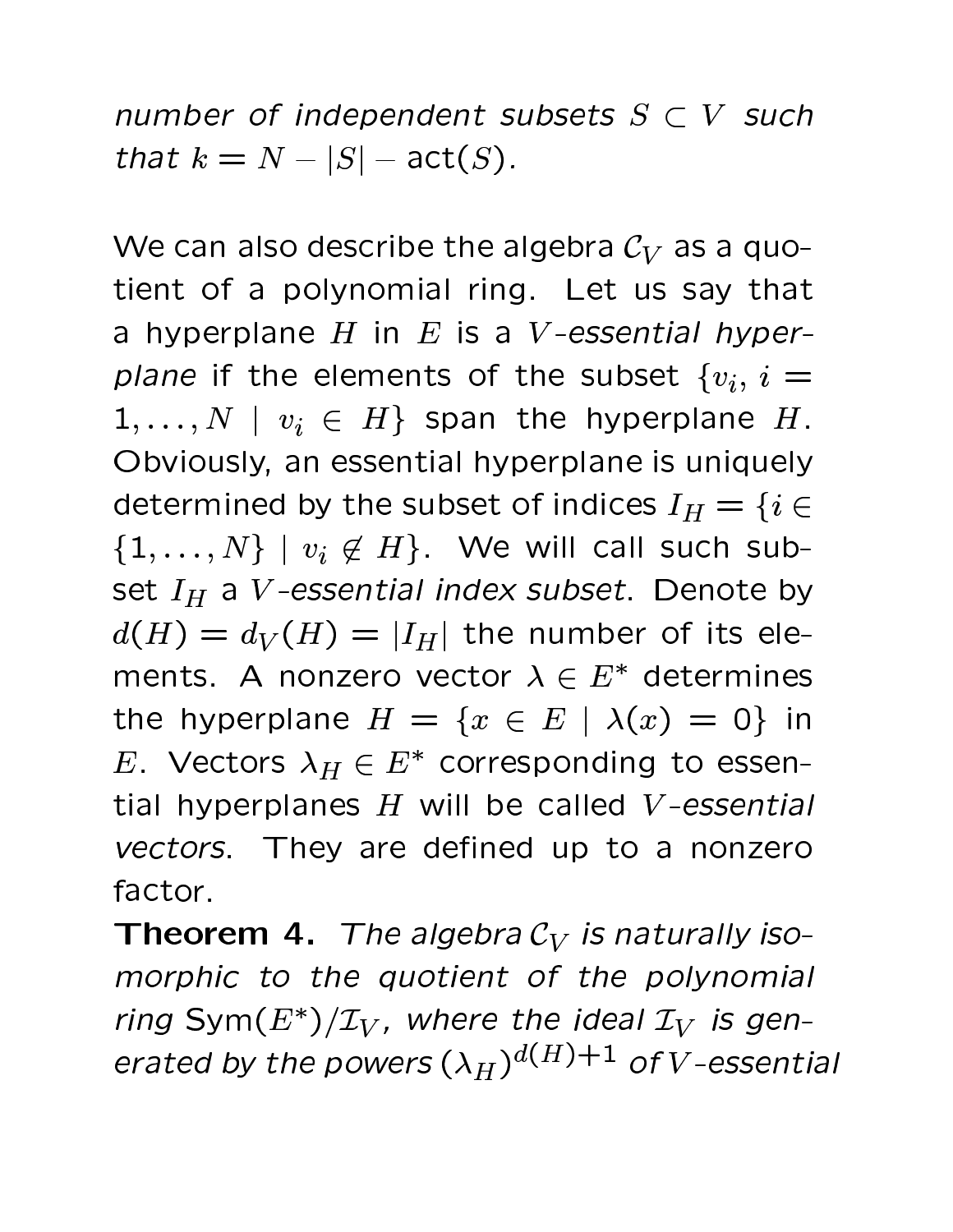<sup>=</sup> <sup>&</sup>gt;-, .- <sup>7</sup> ; =, , <sup>=</sup> <sup>&</sup>gt;<sup>&</sup>lt; )- <sup>7</sup> <sup>=</sup> 7 =, < <sup>9</sup> <sup>8</sup>  $\overline{\mathcal{L}}$  , the set of the set of  $\mathcal{L}$  , the definition of  $\mathcal{L}$  is the set of  $\mathcal{L}$ ding  $p^* : E^* \to F^*$ .

**Remark 5.** There are several equivalent def-<sup>34</sup> 3A <sup>3</sup> <sup>4</sup> " 4A 3@ A ) @ " .

 ${\bf 1.} \;\;$  An index subset  $I = \{i_1, \ldots, i_k\} \subset \{i_1, \ldots, i_k\}$  $, \ldots, i_k \} \subset \{1, \ldots, N\}$ is  $V$ -essential if and only if the following two conditions are satisfied: (i) the coordinate  $\alpha$  , and the set of the set of the set of the set of the set of the set of the set of the set of the set of the set of the set of the set of the set of the set of the set of the set of the set of the set of the set of t  $34.4$  and  $34.4$  and  $34.4$  and  $34.4$   $34.4$   $34.4$   $34.4$   $34.4$   $34.4$   $34.4$   $34.4$   $34.4$   $34.4$   $34.4$   $34.4$   $34.4$   $34.4$   $34.4$   $34.4$   $34.4$   $34.4$   $34.4$   $34.4$   $34.4$   $34.4$   $34.4$   $34.4$   $34.4$   $34.4$   $34.4$ proper subset in  $I$  that satisfies the condition (i). For an V-essential hyperplane  $H$ , the  $\mathbf{A} \mathbf{A} = \mathbf{A} \mathbf{A} + \mathbf{A} \mathbf{A} + \mathbf{A} \mathbf{A} + \mathbf{A} \mathbf{A} + \mathbf{A} \mathbf{A} + \mathbf{A} \mathbf{A} + \mathbf{A} \mathbf{A} + \mathbf{A} \mathbf{A} + \mathbf{A} \mathbf{A} + \mathbf{A} \mathbf{A} + \mathbf{A} \mathbf{A} + \mathbf{A} \mathbf{A} + \mathbf{A} \mathbf{A} + \mathbf{A} \mathbf{A} + \mathbf{A} \mathbf{A} + \mathbf{A} \mathbf{A}$ intersection of  $P$  and the coordinate plane @ % 3@A # . 3A -

**2.** Let  $\theta_1, \ldots, \theta_n$  $\alpha$  and  $\alpha$  is a set of  $\alpha$   $\alpha$   $\alpha$   $\alpha$   $\alpha$ <sup>7</sup> <sup>3</sup> 4A 3@ A @ <sup>34</sup> 4<sup>3</sup> <sup>A</sup> 3 4 % 3 0 <sup>4</sup># 4% . 3A <sup>A</sup> % % <sup>34</sup> <sup>A</sup> %A A  $\sim$  2008  $\sim$  3000  $\sim$  3000  $\sim$  3000  $\sim$  3000  $\sim$  3000  $\sim$  3000  $\sim$  3000  $\sim$  3000  $\sim$  3000  $\sim$ , ,  $\overline{a}$   $\overline{b}$   $\overline{c}$   $\overline{c}$   $\overline{c}$   $\overline{c}$   $\overline{c}$   $\overline{c}$   $\overline{c}$   $\overline{c}$   $\overline{c}$   $\overline{c}$   $\overline{c}$   $\overline{c}$   $\overline{c}$   $\overline{c}$   $\overline{c}$   $\overline{c}$   $\overline{c}$   $\overline{c}$   $\overline{c}$   $\overline{c}$   $\overline{c}$   $\overline{c}$   $\overline{$  ) <sup>A</sup> A ,  $\ldots, i_k$ } is  $V$ -essential.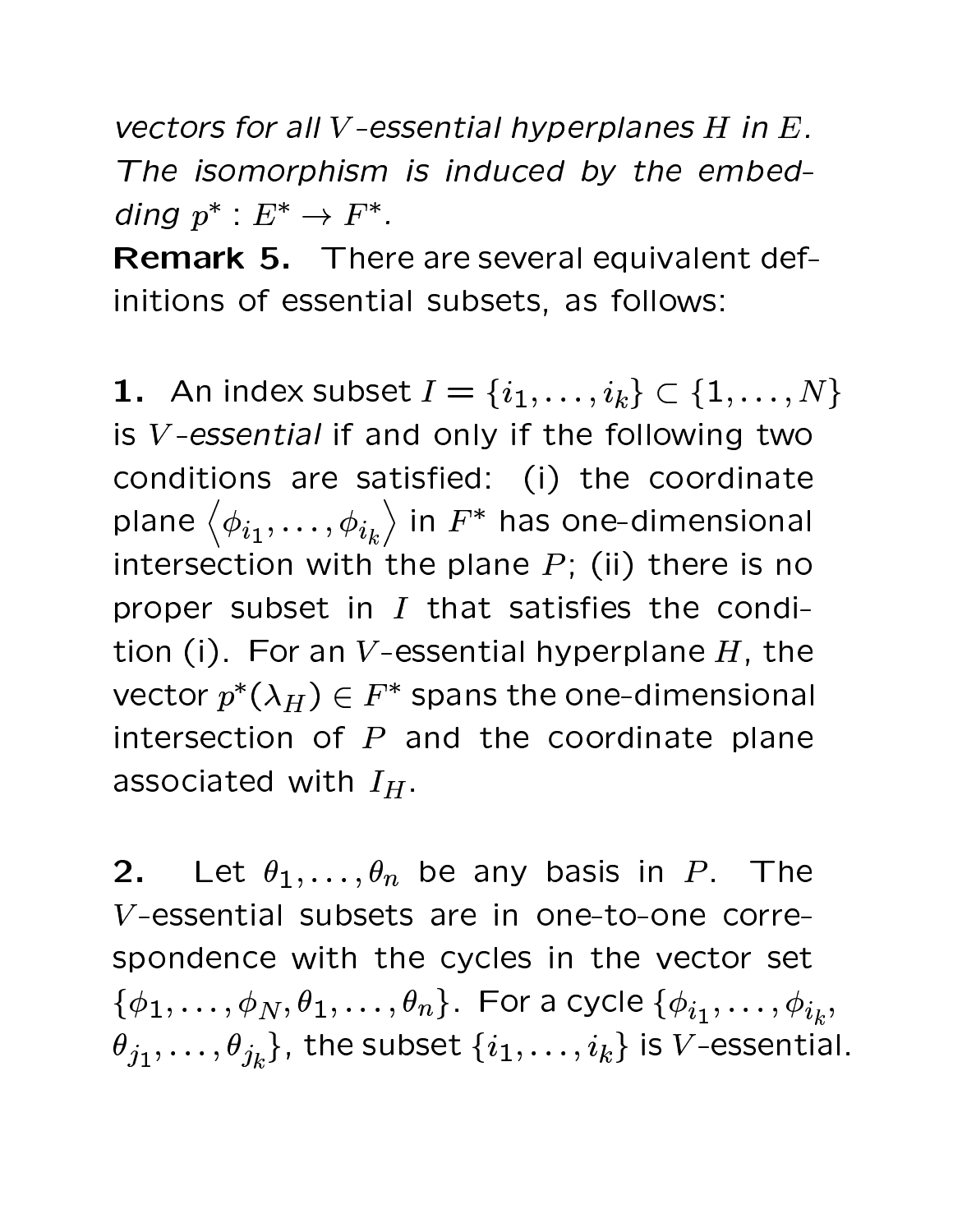$\mathbf{A}$  and a set of  $\mathbf{A}$   $\mathbf{A}$  and  $\mathbf{A}$   $\mathbf{A}$   $\mathbf{A}$   $\mathbf{A}$   $\mathbf{A}$   $\mathbf{A}$   $\mathbf{A}$   $\mathbf{A}$   $\mathbf{A}$   $\mathbf{A}$   $\mathbf{A}$   $\mathbf{A}$   $\mathbf{A}$   $\mathbf{A}$   $\mathbf{A}$   $\mathbf{A}$   $\mathbf{A}$   $\mathbf{A}$   $\mathbf{A}$   $\mathbf{A$ form.

A <sup>A</sup> @A <sup>A</sup> # % - 0 3A <sup>3</sup> <sup>4</sup> " <sup>A</sup> @ 3  $\cos\theta$   $\cos\theta$   $\cos\theta$   $\cos\theta$   $\sin\theta$   $\cos\theta$  $\mathbf{D}$  and  $\mathbf{D}$  and  $\mathbf{D}$  and  $\mathbf{D}$  and  $\mathbf{D}$  and  $\mathbf{D}$  and  $\mathbf{D}$  and  $\mathbf{D}$  and  $\mathbf{D}$  and  $\mathbf{D}$  and  $\mathbf{D}$  and  $\mathbf{D}$  and  $\mathbf{D}$  and  $\mathbf{D}$  and  $\mathbf{D}$  and  $\mathbf{D}$  and  $\mathbf{D}$  and A 3  $\sim$   $\sim$   $\sim$  34  $\sim$  4  $\sim$  4  $\sim$  4  $\sim$  4  $\sim$  4  $\sim$  4  $\sim$  4  $\sim$  4  $\sim$  4  $\sim$  4  $\sim$  4  $\sim$  4  $\sim$  4  $\sim$  4  $\sim$  4  $\sim$  4  $\sim$  4  $\sim$  4  $\sim$  4  $\sim$  4  $\sim$  4  $\sim$  4  $\sim$  4  $\sim$  4  $\sim$  4  $\sim$  4  $\sim$  4  $\sim$  4  $\sim$  $\mathcal{A}$  a set  $\mathcal{A}$  and  $\mathcal{A}$  and  $\mathcal{A}$   $\mathcal{A}$  and  $\mathcal{A}$  and  $\mathcal{A}$  and  $\mathcal{A}$  and  $\mathcal{A}$  and  $\mathcal{A}$  and  $\mathcal{A}$  and  $\mathcal{A}$  and  $\mathcal{A}$  and  $\mathcal{A}$  and  $\mathcal{A}$  and  $\mathcal{A}$  and  $\mathcal{A}$  and  $\$  $\Omega$  also also be a set of  $\Omega$   $\Omega$   $\Omega$ . ,  $P_0 \subset$  <sup>=</sup> . 3A <sup>A</sup> @- % %A <sup>3</sup> <sup>4</sup> " 4A 3@ A A A A A 4 A 4 A 4 A 4 A 4 A 4 A 4 A 4 A 4 A 4 A 4 A 4 A 4 A 4 A 4 A 4 A 4 %A <sup>3</sup> <sup>4</sup> . 3A @ % # 34@A 0@% 33 alently,  $P_1$  and  $P_2$  are in the same strata if and only if the corresponding collections of vectors  $V_1$  and  $V_2$  define the same matroid, where  $V_1$  $\mathbf{3}$  and  $\mathbf{4}$  are a set of the set of the set of the set of the set of the set of the set of the set of the set of the set of the set of the set of the set of the set of the set of the set of the set of the set of

 $\mathbf{f}$  and  $\mathbf{f}$  are  $\mathbf{f}$  and  $\mathbf{f}$  and  $\mathbf{f}$  and  $\mathbf{f}$  and  $\mathbf{f}$  and  $\mathbf{f}$  and  $\mathbf{f}$  and  $\mathbf{f}$  and  $\mathbf{f}$  and  $\mathbf{f}$  and  $\mathbf{f}$  and  $\mathbf{f}$  and  $\mathbf{f}$  and  $\mathbf{f}$  and  $\mathbf{f}$  and . . . . . .  $\omega$  $A \circ A$   $A \circ A$ . The state of the state of the state of the state  $\overline{a}$  and  $\overline{a}$  and  $\overline{a}$  and  $\overline{a}$  and  $\overline{a}$  and  $\overline{a}$  and  $\overline{a}$  and  $\overline{a}$  and  $\overline{a}$  and  $\overline{a}$  and  $\overline{a}$  and  $\overline{a}$  and  $\overline{a}$  and The contract of the set of the set of  $\mathbf{A}$  and  $\mathbf{A}$  and  $\mathbf{A}$  and  $\mathbf{A}$  and  $\mathbf{A}$  and  $\mathbf{A}$  and  $\mathbf{A}$  and  $\mathbf{A}$  and  $\mathbf{A}$  and  $\mathbf{A}$  and  $\mathbf{A}$  and  $\mathbf{A}$  and  $\mathbf{A}$  and  $\mathbf{A}$  and <sup>A</sup> @A  -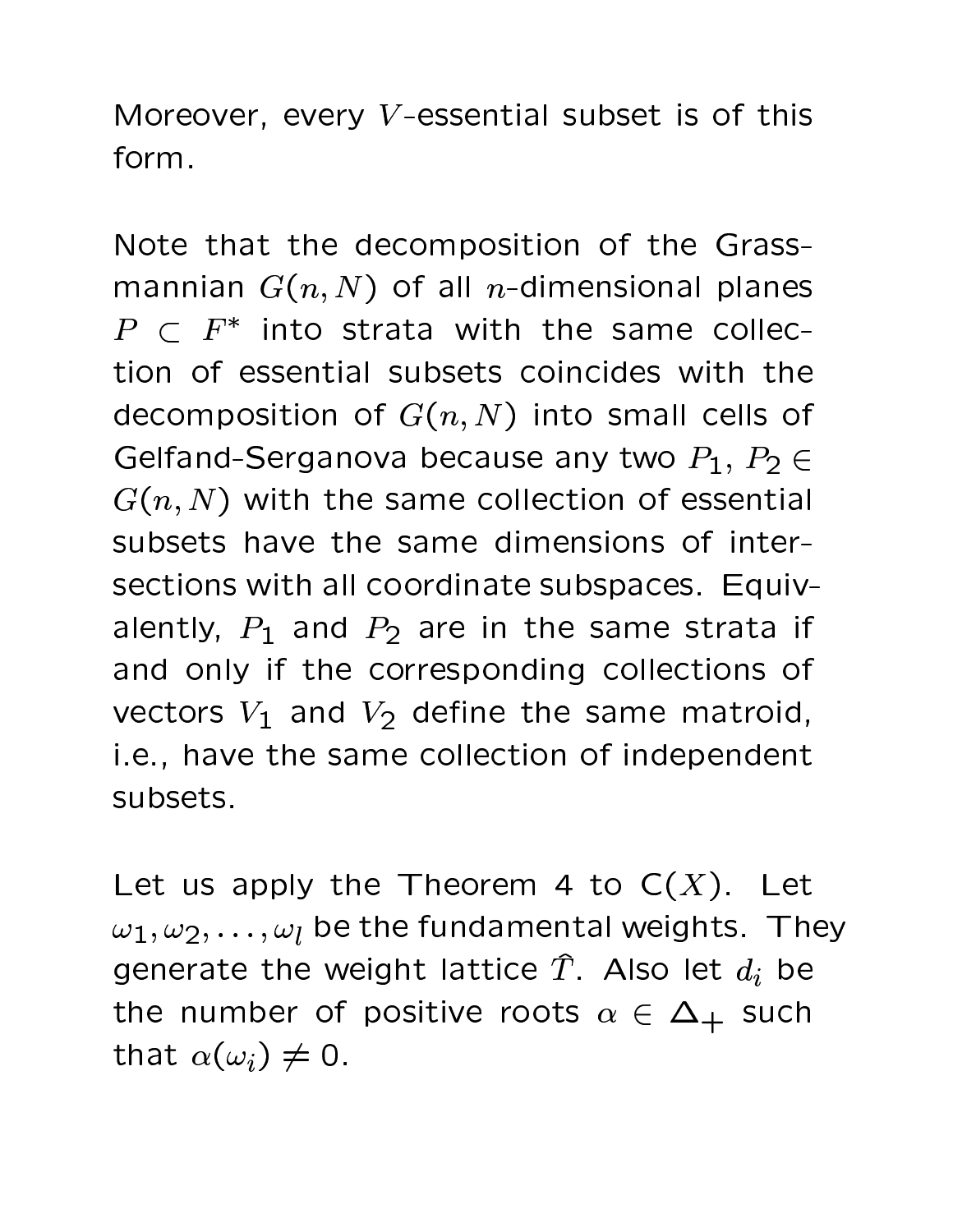**Corollary 6.** The algebra  $C(X)$  is naturally isomorphic to the quotient of the polynomial ring Sym(h<sup>\*</sup>)/*J*, the ideal  $J \in Sym(h^*)$  is generated by the elements  $(w \cdot \omega_i)^{d_i+1}$ , where  $i = 1, \ldots, l$  and w is an element of the Weyl group  $W$ . This isomorphism is induced by the projection Sym( $\mathfrak{h}^*$ )  $\to$  C(X) that send  $\lambda \in \hat{T}$ to the curvature form  $\Theta(L_{\lambda})$ .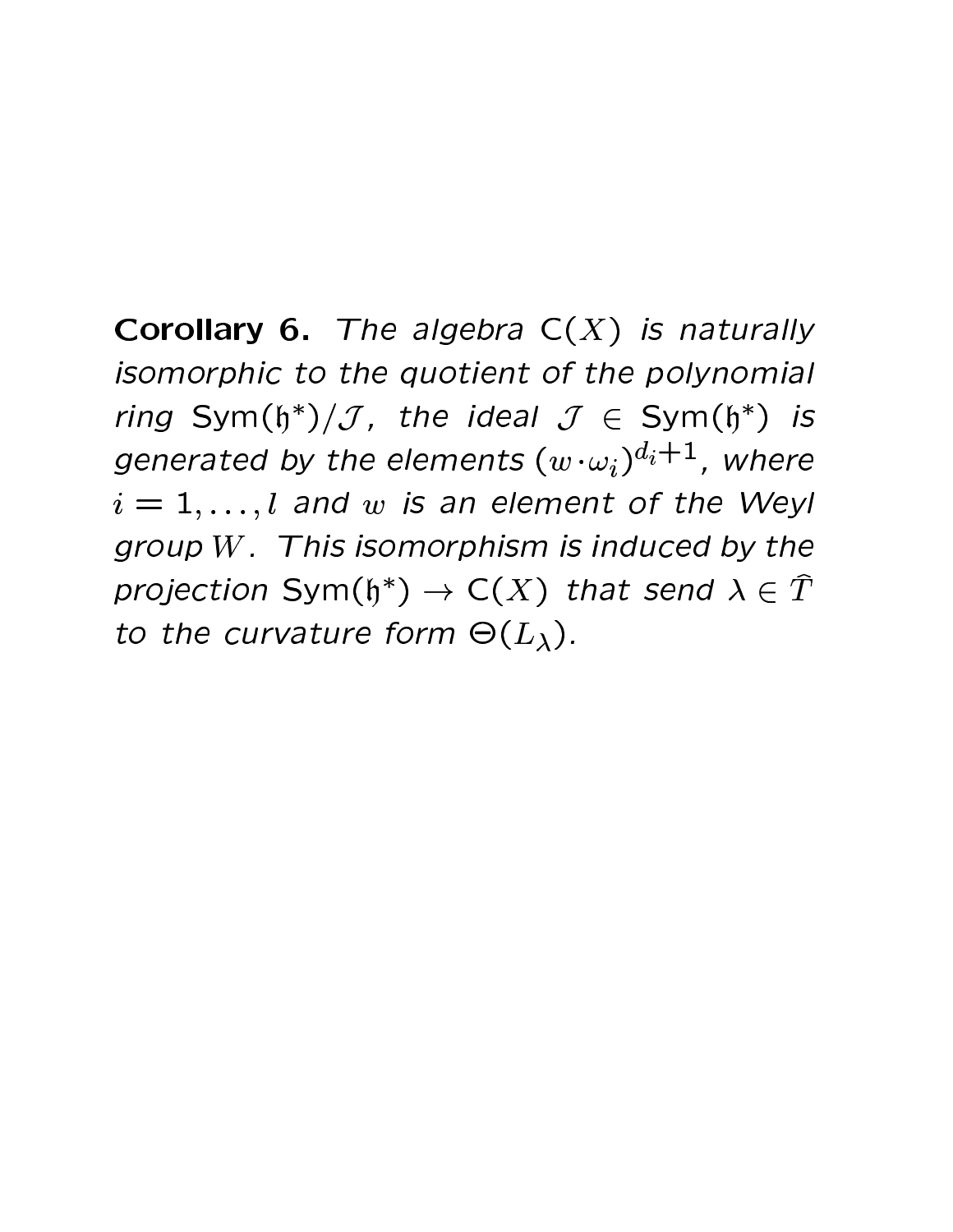# ! # -\$ # # \$ graph

# $\blacksquare$  . The set of the set of the set of the set of the set of the set of the set of the set of the set of the set of the set of the set of the set of the set of the set of the set of the set of the set of the set of the ideal associated to a digraph

 $\Lambda$  *noulting friending of cipe* is a sequence ,  $\mathbf{1}$   $\mathbf{1}$   $\mathbf{2}$   $\mathbf{6}$   $\mathbf{3}$   $\mathbf{4}$   $\mathbf{4}$   $\mathbf{5}$   $\mathbf{4}$   $\mathbf{1}$   $\mathbf{5}$   $\mathbf{3}$   $\mathbf{5}$   $\mathbf{4}$   $\mathbf{5}$   $\mathbf{5}$   $\mathbf{6}$   $\mathbf{5}$   $\mathbf{6}$   $\mathbf{6}$   $\mathbf{7}$   $\mathbf{8}$   $\mathbf{8}$   $\mathbf{8}$   $\mathbf{$ <sup>A</sup> @A 3A 34% @ <sup>34</sup>! @ @ <sup>4</sup>! - 4A , and the contract of the contract of the contract of the contract of the contract of the contract of the contract of the contract of the contract of the contract of the contract of the contract of the contract of the con - - - . We are the contract of the contract of the contract of the contract of the contract of the contract of the contract of the contract of the contract of the contract of the contract of the contract of the contract of the c the contract of the contract of the contract of the contract of the contract of the contract of the contract of  $\mathbf{3}$  and  $\mathbf{4}$  are  $\mathbf{4}$  and  $\mathbf{4}$  . The set of the set of the set of the set of the set of the set of the set of the set of the set of the set of the set of the set of the set of the set of the set of the se mulate this condition as  $\#\{i \mid b_i < r\} > r$ , for  $\mathcal{C}$  is a set of  $\mathcal{C}$  in the set of  $\mathcal{C}$  $n=1,\ldots,n$  . The parking functions of size  $n$ are known to be in bijective correspondence  $\mathbf{1}$   $\mathbf{1}$   $\mathbf{1}$   $\mathbf{1}$   $\mathbf{1}$   $\mathbf{1}$   $\mathbf{1}$   $\mathbf{1}$   $\mathbf{1}$   $\mathbf{1}$   $\mathbf{1}$   $\mathbf{1}$   $\mathbf{1}$   $\mathbf{1}$   $\mathbf{1}$   $\mathbf{1}$   $\mathbf{1}$   $\mathbf{1}$   $\mathbf{1}$   $\mathbf{1}$   $\mathbf{1}$   $\mathbf{1}$   $\mathbf{1}$   $\mathbf{1}$   $\mathbf{$  $\alpha$  a  $\alpha$  and  $\alpha$  and  $\alpha$  are  $\alpha$  . Then  $\alpha$  is a set of  $\alpha$  and  $\alpha$  are  $\alpha$  -  $\alpha$  -  $\alpha$  -  $\alpha$  -  $\alpha$  -  $\alpha$  -  $\alpha$  -  $\alpha$  -  $\alpha$  -  $\alpha$  -  $\alpha$  -  $\alpha$  -  $\alpha$  -  $\alpha$  -  $\alpha$  -  $\alpha$  -  $\alpha$  -  $\alpha$  -  $\alpha$  -  $\alpha$  -  $\mathcal{L}$   $\mathcal{C}$  if the distribution of  $\mathcal{L}$  and  $\mathcal{L}$  are defined by  $\mathcal{L}$  and  $\mathcal{L}$  and  $\mathcal{L}$  are defined by  $\mathcal{L}$ fugations of  $\sin \theta$  cause  $(1, 1)$  $n-1$  In this A 3 4 . 5 A  $\sim$  4 . 6 A  $\sim$  4 . 6 A  $\sim$  4 . 6 A  $\sim$  4 . 6 A  $\sim$  4 . 6 A  $\sim$  4  $\sim$  4 . 6 A  $\sim$  4 . 6 A  $\sim$ . The second constraints of the second constraints  $\mathcal{A} = \{ \mathcal{A} \mid \mathcal{A} \in \mathcal{A} \}$  , we can define a second constraint  $\mathcal{A} = \{ \mathcal{A} \mid \mathcal{A} \in \mathcal{A} \}$ 

for a  $\alpha$  -form  $\alpha$  -form  $\alpha$  and  $\alpha$  and  $\alpha$  and  $\alpha$  and  $\alpha$  and  $\alpha$  are  $\alpha$  $\wedge$  1  $\wedge$  ... the period is provided a subset hut  $\alpha$  , and a set of  $\alpha$  function  $\alpha$  . The set of  $\alpha$  is the set of  $\alpha$  is the set of  $\alpha$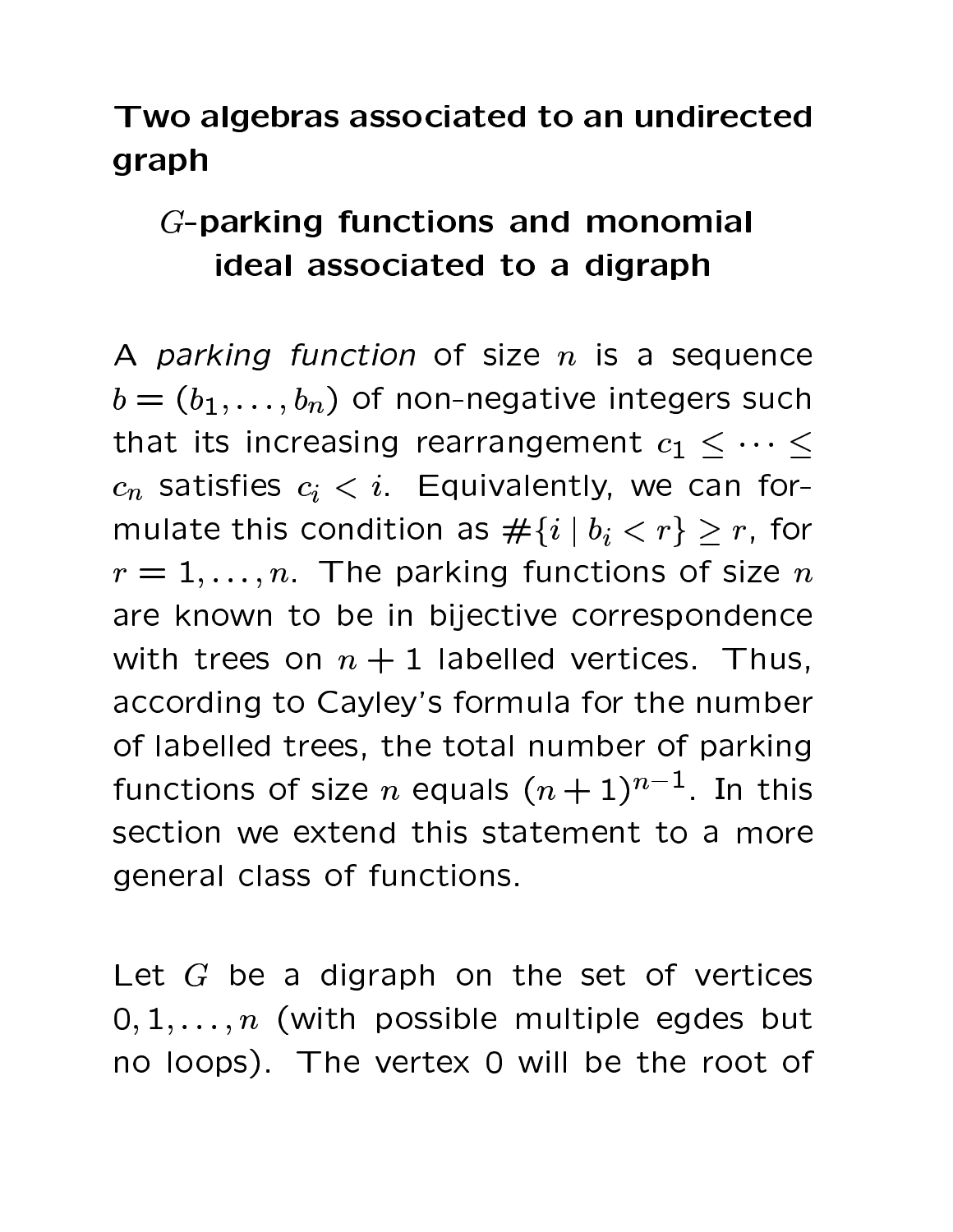$\alpha$  . The discussion  $\alpha$  is determined by the sub*jacency matrix*  $A = (a_{ij})_{0 \le i, i \le n}$ *, where*  ) . The state of the state of the state of the state of the state of the state of the state of the state of the state of the state of the state of the state of the state of the state of the state of the state of the state A has been assumed to a set of the set of the set of the set of the set of the set of the set of the set of the set of the set of the set of the set of the set of the set of the set of the set of the set of the set of the  $\mathbf{A}$  5  $\mathbf{A}$  5  $\mathbf{A}$  5  $\mathbf{A}$  5  $\mathbf{A}$  . The set of  $\mathbf{A}$  is a set of  $\mathbf{A}$  of  $\mathbf{A}$  and  $\mathbf{A}$  are  $\mathbf{A}$  and  $\mathbf{A}$  are  $\mathbf{A}$  and  $\mathbf{A}$  are  $\mathbf{A}$  and  $\mathbf{A}$  are  $\mathbf{A}$  and  $\mathbf{$  $\mathcal{S} = \mathcal{S} \cup \mathcal{S}$  . At  $\mathcal{S} = \mathcal{S}$  . At the set of the set of the set of the set of the set of the set of the set of the set of the set of the set of the set of the set of the set of the set of the set of the se -@A 35

 $\;$  -defined by  $\;$  -defined by  $\;$  ,  $\;$  ,  $\;$  ,  $\;$  ,  $\;$  ,  $\;$  ,  $\;$  ,  $\;$  ,  $\;$  ,  $\;$  ,  $\;$  ,  $\;$  ,  $\;$  ,  $\;$  ,  $\;$  ,  $\;$  ,  $\;$  ,  $\;$  ,  $\;$  ,  $\;$  ,  $\;$  ,  $\;$  ,  $\;$  ,  $\;$  ,  $\;$  ,  $\;$  ,  $\;$  G is a subgraph  $T \subset G$  such that there exists  $\alpha$  4  $\alpha$  3  $\alpha$  3  $\alpha$  4  $\alpha$  3  $\alpha$  4  $\alpha$  3  $\alpha$  4  $\alpha$  5  $\alpha$  6  $\alpha$  5  $\alpha$  5  $\alpha$  6  $\alpha$  6  $\alpha$  6  $\alpha$  6  $\alpha$  6  $\alpha$ A  $A$  -and  $A$  -and  $A$  -and  $A$  -and  $A$  -and  $A$  -and  $A$  -and  $A$  -and  $A$  -and  $A$  -and  $A$  -and  $A$  -and  $A$  -and  $A$  -and  $A$  -and  $A$  -and  $A$  -and  $A$  -and  $A$  -and  $A$  -and  $A$  -and  $A$  -and  $A$  -and  $A$  -and  $A$ is given by the Matrix-Tree Theorem:

$$
N_G = \det L_G,\tag{1}
$$

where  $L_C = (l_{ij})_{1 \leq i, j \leq n}$  the tr  $\sim$  11  $\sim$  11  $\sim$  11  $\sim$  11  $\sim$  11  $\sim$  11  $\sim$  11  $\sim$  11  $\sim$  11  $\sim$  11  $\sim$  11  $\sim$  11  $\sim$  11  $\sim$  11  $\sim$  11  $\sim$  11  $\sim$  11  $\sim$  11  $\sim$  11  $\sim$  11  $\sim$  11  $\sim$  11  $\sim$  11  $\sim$  11  $\sim$  11  $\sim$  11  $\sim$  11  $\sim$  A  $\overline{2}$  ,  $\overline{2}$  ,  $\overline{2}$  ,  $\overline{2}$  ,  $\overline{2}$  ,  $\overline{2}$  ,  $\overline{2}$  ,  $\overline{2}$  ,  $\overline{2}$  ,  $\overline{2}$  ,  $\overline{2}$  ,  $\overline{2}$  ,  $\overline{2}$  ,  $\overline{2}$  ,  $\overline{2}$  ,  $\overline{2}$  ,  $\overline{2}$  ,  $\overline{2}$  ,  $\overline{2}$  ,  $\overline{2}$  ,  $\mathbf{A} \cdot \mathbf{A}$  , and  $\mathbf{A} \cdot \mathbf{A}$  are  $\mathbf{A} \cdot \mathbf{A}$  . The  $\mathbf{A} \cdot \mathbf{A}$  of  $\mathbf{A} \cdot \mathbf{A}$  ,  $\mathbf{A} \cdot \mathbf{A}$  ,  $\mathbf{A} \cdot \mathbf{A}$  ,  $\mathbf{A} \cdot \mathbf{A}$  ,  $\mathbf{A} \cdot \mathbf{A}$  ,  $\mathbf{A} \cdot \mathbf{A}$  ,  $\mathbf{A} \cdot \mathbf{A}$  , given by

$$
l_{ij} = \begin{cases} \sum_{r \in \{0, \dots, n\} \setminus \{i\}} a_{ir} & \text{for } i = j, \\ -a_{ij} & \text{for } i \neq j. \end{cases}
$$
 (2)

 $\mathbf{z} \in \mathbb{R}$  . The set of  $\mathbb{R}$  is a set of  $\mathbb{R}$  is a set of  $\mathbb{R}$  . The set of  $\mathbb{R}$  is a set of  $\mathbb{R}$  is a set of  $\mathbb{R}$  is a set of  $\mathbb{R}$  is a set of  $\mathbb{R}$  is a set of  $\mathbb{R}$  is a set of then oriented spanning trees defined above are exactly the usual spanning trees of  $G$ ,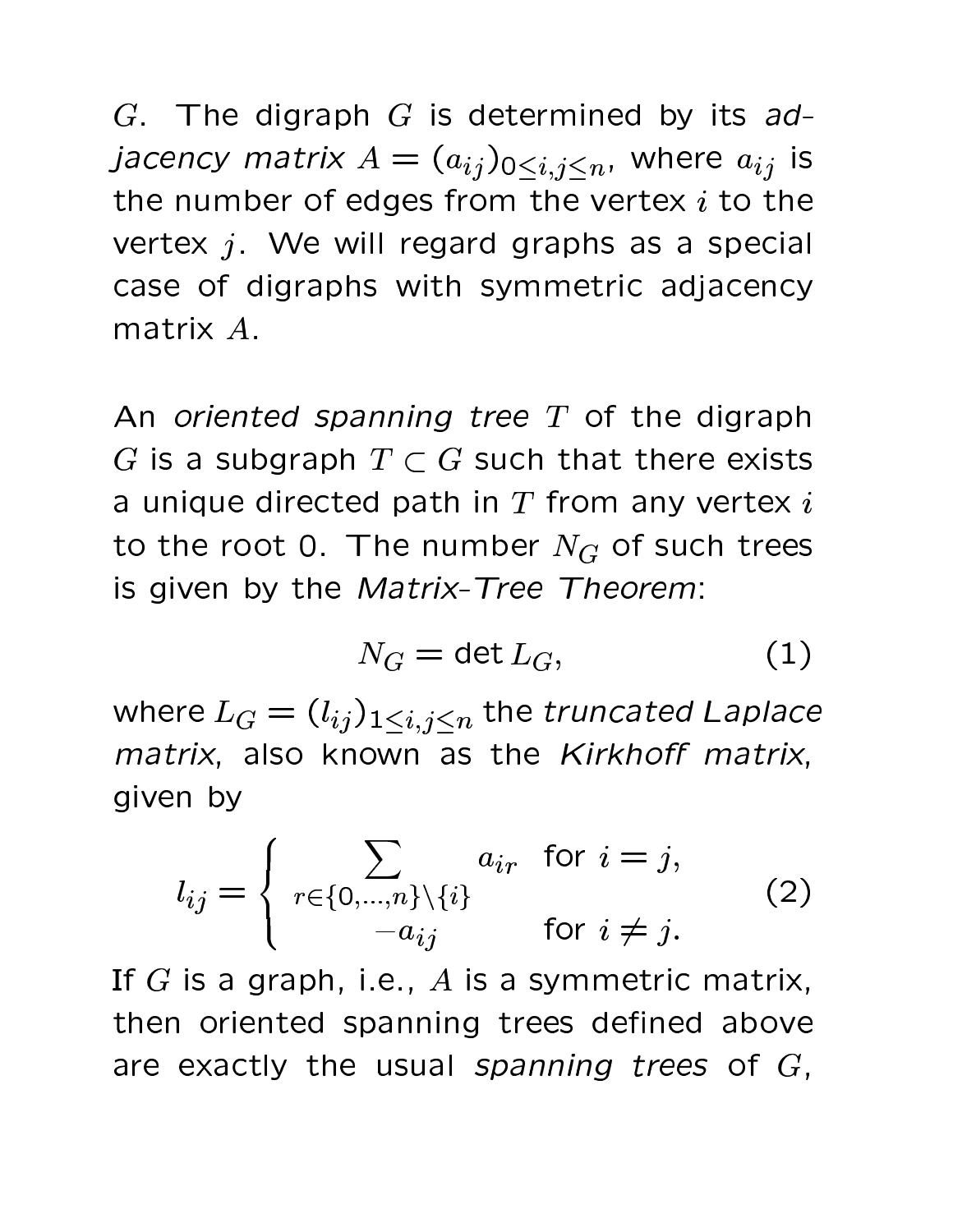which are connected subgraphs of  $G$  without cycles.

 @ A <sup>34</sup> - @ 4 @ A " let

$$
d_I(i) = \sum_{j \notin I} a_{ij},
$$

 $\overline{a}$  , and  $\overline{a}$  and  $\overline{a}$  and  $\overline{a}$  and  $\overline{a}$  and  $\overline{a}$  and  $\overline{a}$  and  $\overline{a}$  and  $\overline{a}$  and  $\overline{a}$  and  $\overline{a}$  and  $\overline{a}$  and  $\overline{a}$  and  $\overline{a}$  and  $\overline{a}$  and  $\overline{a}$  and  $\overline{a}$  an vertex  $i$  to a vertex outside of the subset  $I$ . . A construction of the construction of the construction of  $\mathcal{A}$  and  $\mathcal{A}$  and  $\mathcal{A}$  and  $\mathcal{A}$ non-negative integers is a  $G$ -parking function  $:$   $\mathsf{L}$   $\mathsf{L}$   $\mathsf{L}$   $\mathsf{L}$   $\mathsf{L}$   $\mathsf{L}$   $\mathsf{L}$   $\mathsf{L}$   $\mathsf{L}$   $\mathsf{L}$   $\mathsf{L}$   $\mathsf{L}$   $\mathsf{L}$   $\mathsf{L}$   $\mathsf{L}$   $\mathsf{L}$   $\mathsf{L}$   $\mathsf{L}$   $\mathsf{L}$   $\mathsf{L}$   $\mathsf{L}$   $\mathsf{L}$   $\mathsf{L}$   $\mathsf{L}$  the second that  $\mathbf{X} = \mathbf{X}$  is the set  $\mathbf{X} = \mathbf{X}$  . As  $\mathbf{X} = \mathbf{X}$ 

If  $\alpha$  is the separate separate  $\alpha$  is 1 vertices then  $K_{n+1}$ -parking functions are the . The contract of the contract of the contract of the contract of the contract of the contract of the contract of the contract of the contract of the contract of the contract of the contract of the contract of the contrac the beginning of this section.

**Theorem 7.** The number of G-parking functions equals the number  $N_G = \det L_G$  of oriented spanning trees of the digraph  $G$ .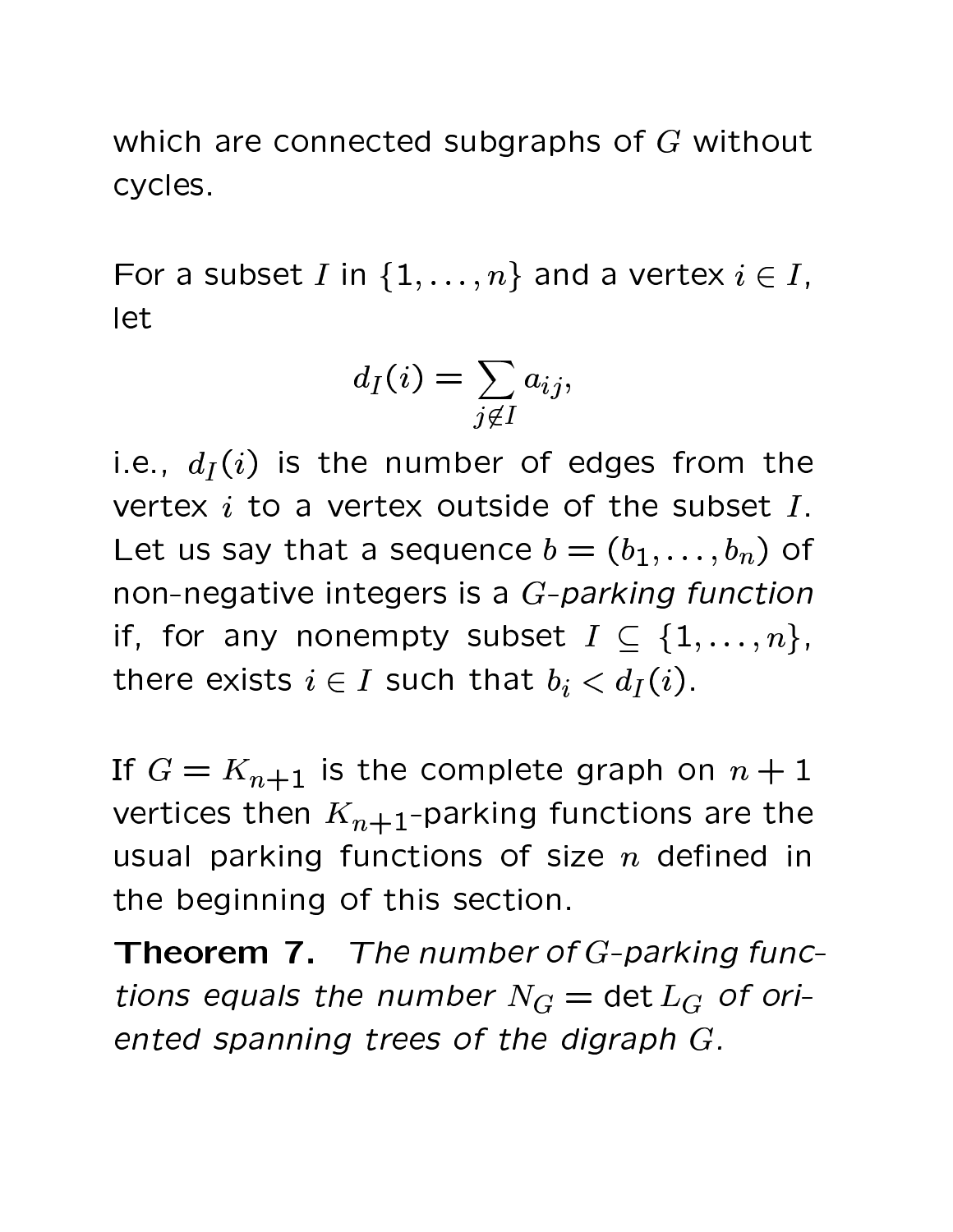We can reformulate the definition of  $G$ -parking functions in algebraic terms as follows. Throughout this paper we fix a field K. Let  $\mathcal{I}_G = \langle m_I \rangle$ be the monomial ideal in the polynomial ring  $\mathbb{K}[x_1,\ldots,x_n]$  generated by the monomials

$$
m_I = \prod_{i \in I} x_i^{d_I(i)},\tag{3}
$$

where I ranges over all nonempty subsets  $I \subseteq \{1, \ldots, n\}$ . Define the algebra  $\mathcal{A}_G$  as the quotient  $\mathcal{A}_G = \mathbb{K}[x_1,\ldots,x_n]/\mathcal{I}_G$ .

A non-negative integer sequence  $b = (b_1, \ldots, b_n)$ is a  $G$ -parking function if and only if the monomial  $x^b = x_1^{b_1} \cdots x_n^{b_n}$  is nonvanishing in the algebra  $A_G$ .

For a monomial ideal  $\mathcal{I}$ , the set of all monomials that do not belong to  $\mathcal I$  is a basis of the quotient of the polynomial ring modulo I, called the standard monomial basis. Thus the monomials  $x^b$ , where b ranges over  $G$ parking functions, form the standard monomial basis of the algebra  $A_G$ .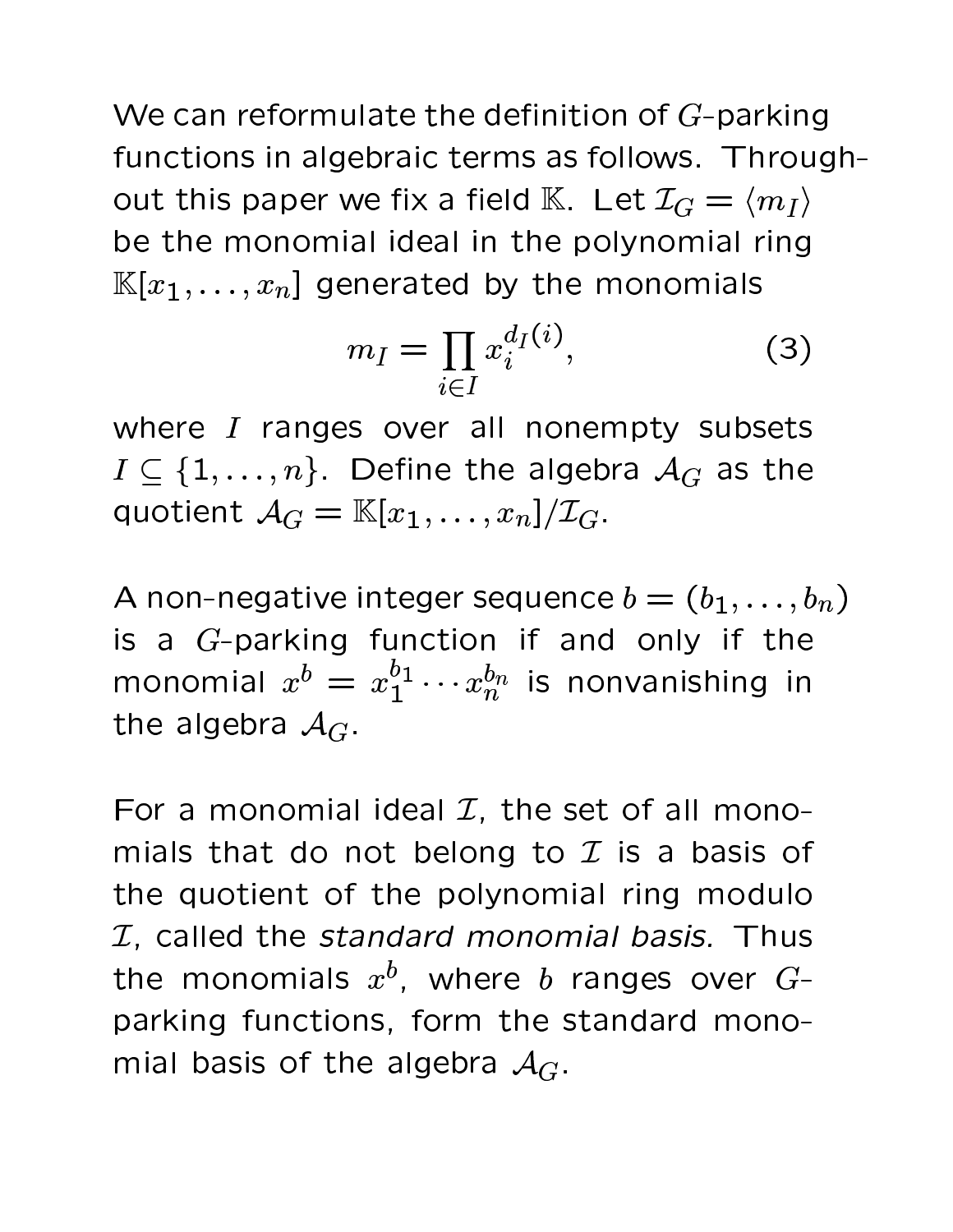Corollary 8.  $A_G$  is a finite-dimensional linear space over K. Its dimension is equal to the number of oriented spanning trees of the digraph G:

dim  $A_G = N_G$ .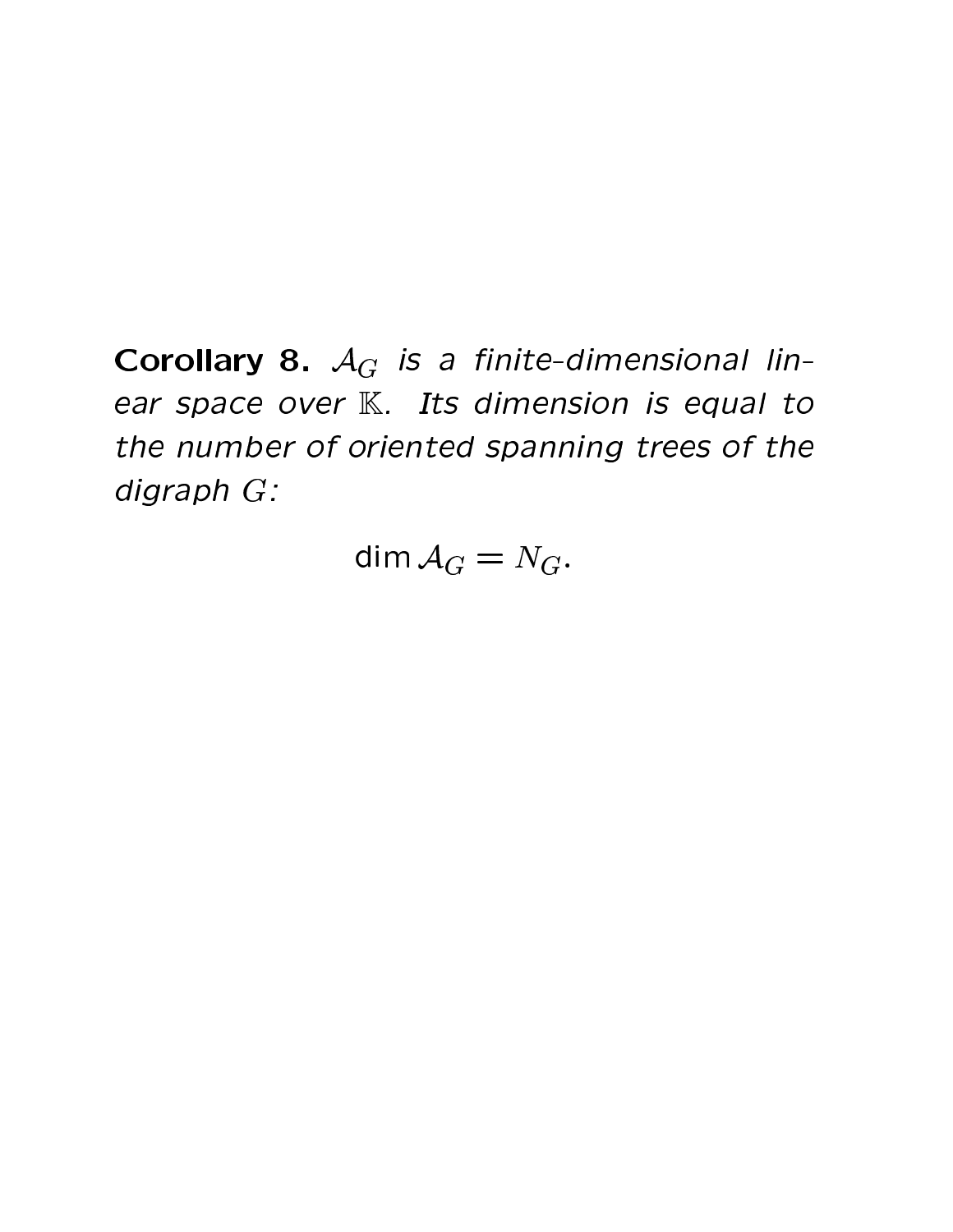## Power algebra associated to an undirected graph

Let  $G$  be an undirected graph on the set of vertices  $0, 1, \ldots, n$ . In this case the dimension of the algebra  $A_G$  is equal to the number of usual spanning trees of  $G$ .

For a nonempty subset I in  $\{1,\ldots,n\}$ , let  $D_I = \sum_{i \in I, j \notin I} a_{ij} = \sum_{i \in I} d_I(i)$  be the total number of edges that join some vertex in I with a vertex outside of  $I$ . For any nonempty subset  $I \subseteq \{1, \ldots, n\}$ , let

$$
p_I = \left(\sum_{i \in I} x_i\right)^{D_I}.
$$
 (4)

Let  $\mathcal{J}_G = \langle p_I \rangle$  be the ideal in the polynomial ring  $\mathbb{K}[x_1,\ldots,x_n]$  generated by the polynomials  $p_I$  for all nonempty subsets  $I$ . Define the algebra  $B_G$  as the quotient  $B_G =$  $\mathbb{K}[x_1,\ldots,x_n]/\mathcal{J}_G.$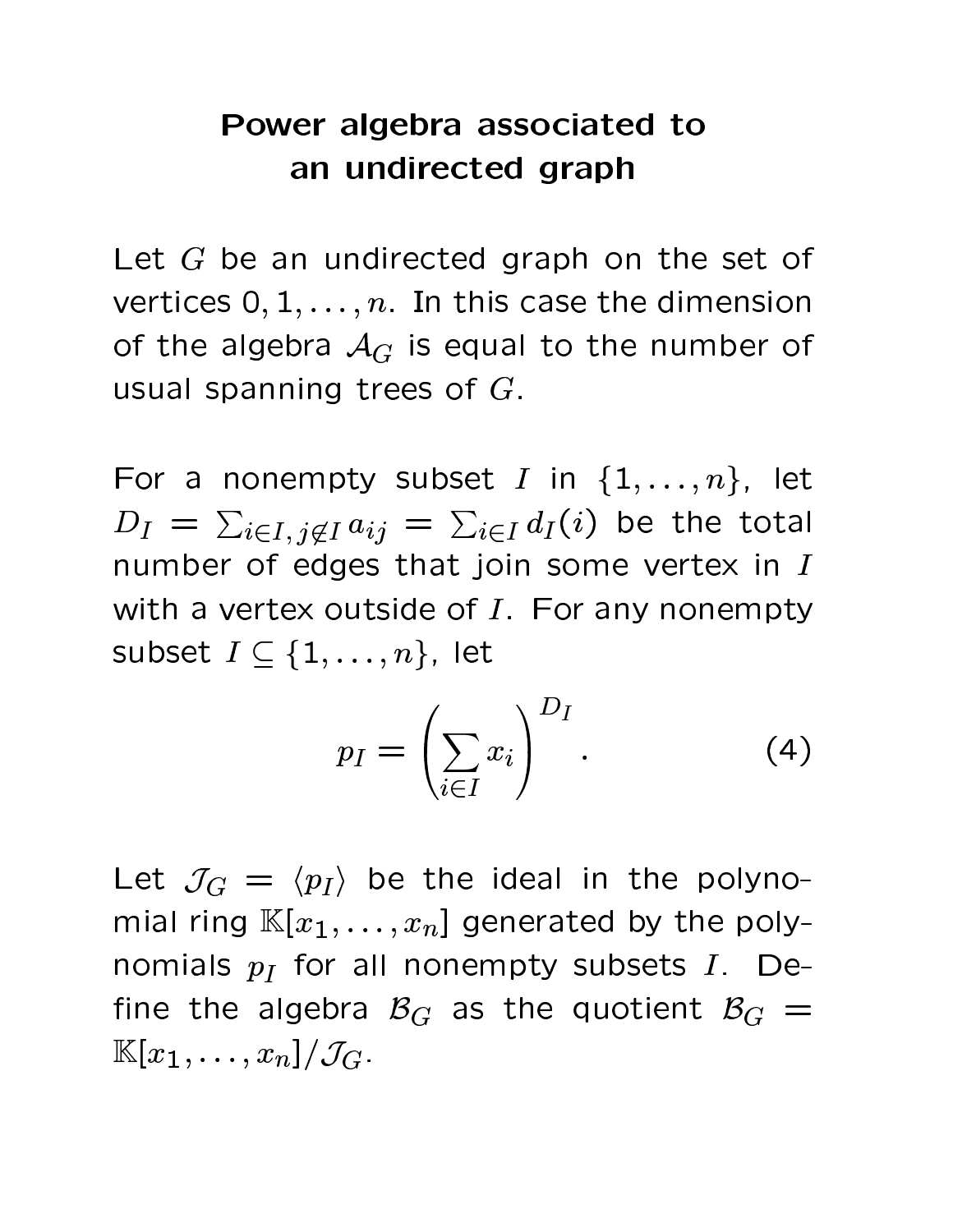The algebras  $A_G$  and  $B_G$  are graded. For a graded algebra  $\mathcal{A} = \mathcal{A}^0 \oplus \mathcal{A}^1 \oplus \mathcal{A}^2 \oplus \cdots$ , the Hilbert series of  $A$  is the formal power series in  $q$  given by

$$
\mathsf{Hilb}\,\mathcal{A}=\sum_{k\geq 0}q^k\,\mathsf{dim}\,\mathcal{A}^k.
$$

Our main proposition is as follows.

**Theorem 9.** The monomials  $x^b$ , where b ranges over G-parking functions, form a linear basis of the algebra  $\mathcal{B}_G$ . Thus the Hilbert series of the algebras  $A_G$  and  $B_G$  coincide termwise: Hilb  $A_G$  = Hilb  $B_G$ . In particular, both these algebras are finite-dimensional as linear spaces over  $K$  and

dim  $A_G =$  dim  $B_G = N_G$ 

is the number of spanning trees of the graph  $G$ .

**Example 10.** Let  $n = 3$  and let G be the graph given by

$$
G = \frac{1}{2} \begin{bmatrix} 0 \\ 3 \end{bmatrix}.
$$
 (5)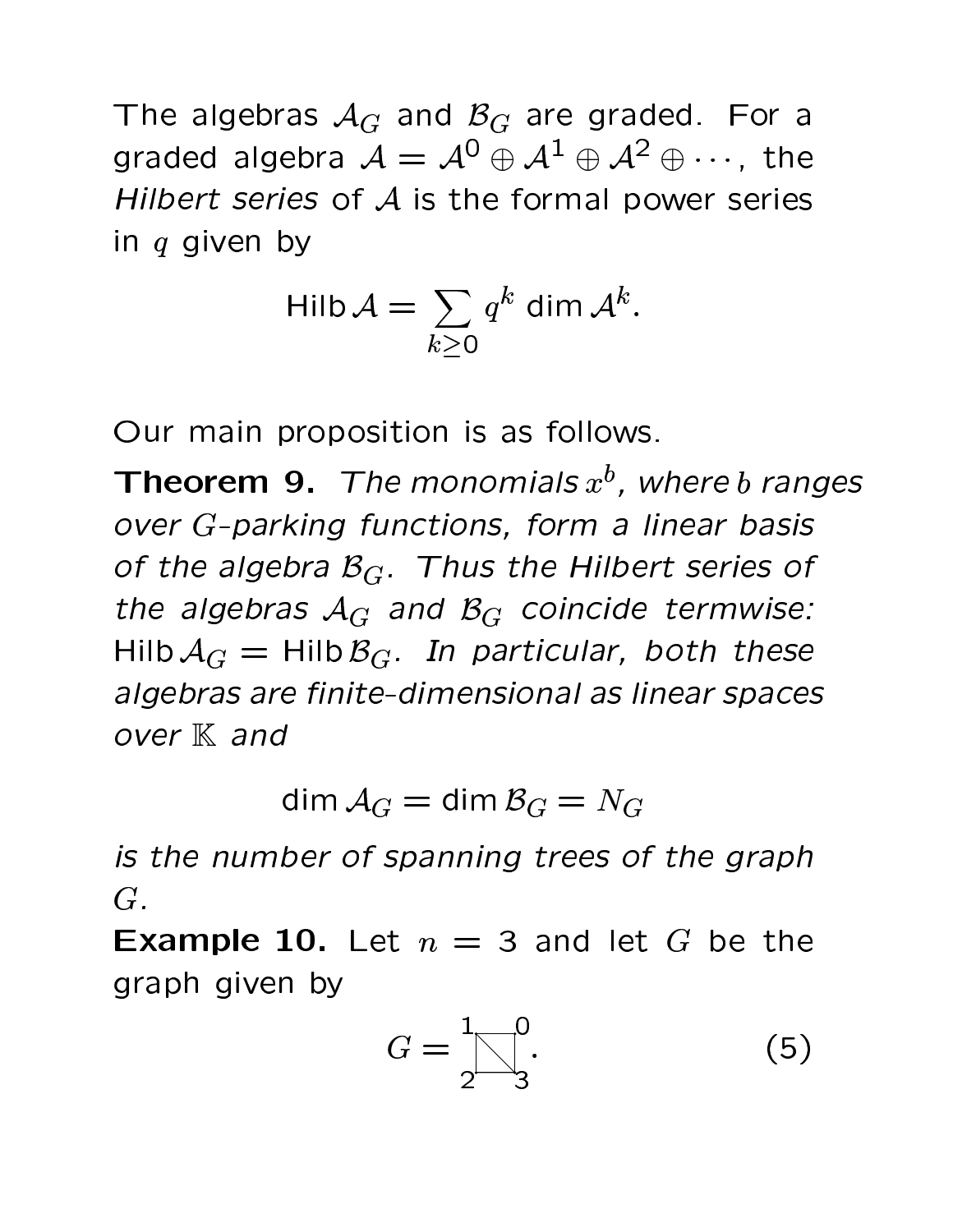The graph  $G$  has 8 spanning trees:



The ideals  $\mathcal{I}_G$  and  $\mathcal{J}_G$  are given by

$$
\mathcal{I}_G = \langle x_1^3, x_2^2, x_3^3, x_1^2 x_2, x_1^2 x_3^2, x_2 x_3^2, x_1 x_2^0 x_3 \rangle,
$$
  
\n
$$
\mathcal{J}_G = \langle x_1^3, x_2^2, x_3^3, (x_1 + x_2)^3, (x_1 + x_3)^4, (x_2 + x_3)^3,
$$
  
\n
$$
\langle x_1 + x_2 + x_3 \rangle^2 \rangle.
$$

The standard monomial basis of the algebra  $\mathcal{A}_G$  is  $\{1, x_1, x_2, x_3, x_1^2, x_1x_2, x_2x_3, x_3^2\}$ . The corresponding G-parking functions are the exponent vectors of the basis elements:

$$
(0,0,0),(1,0,0),(0,1,0),(0,0,1),(2,0,0),\\(1,1,0),(0,1,1),(0,0,2).
$$

We have dim  $A_G = \dim B_G = 8$  is the number of spanning trees of G, and Hilb  $A_G =$ Hilb  $B_G = 1 + 3q + 4q^2$ .

We will refine Theorem 9 and interpret dimensions of graded components of the algebras  $A_G$  and  $B_G$  in terms of external acticity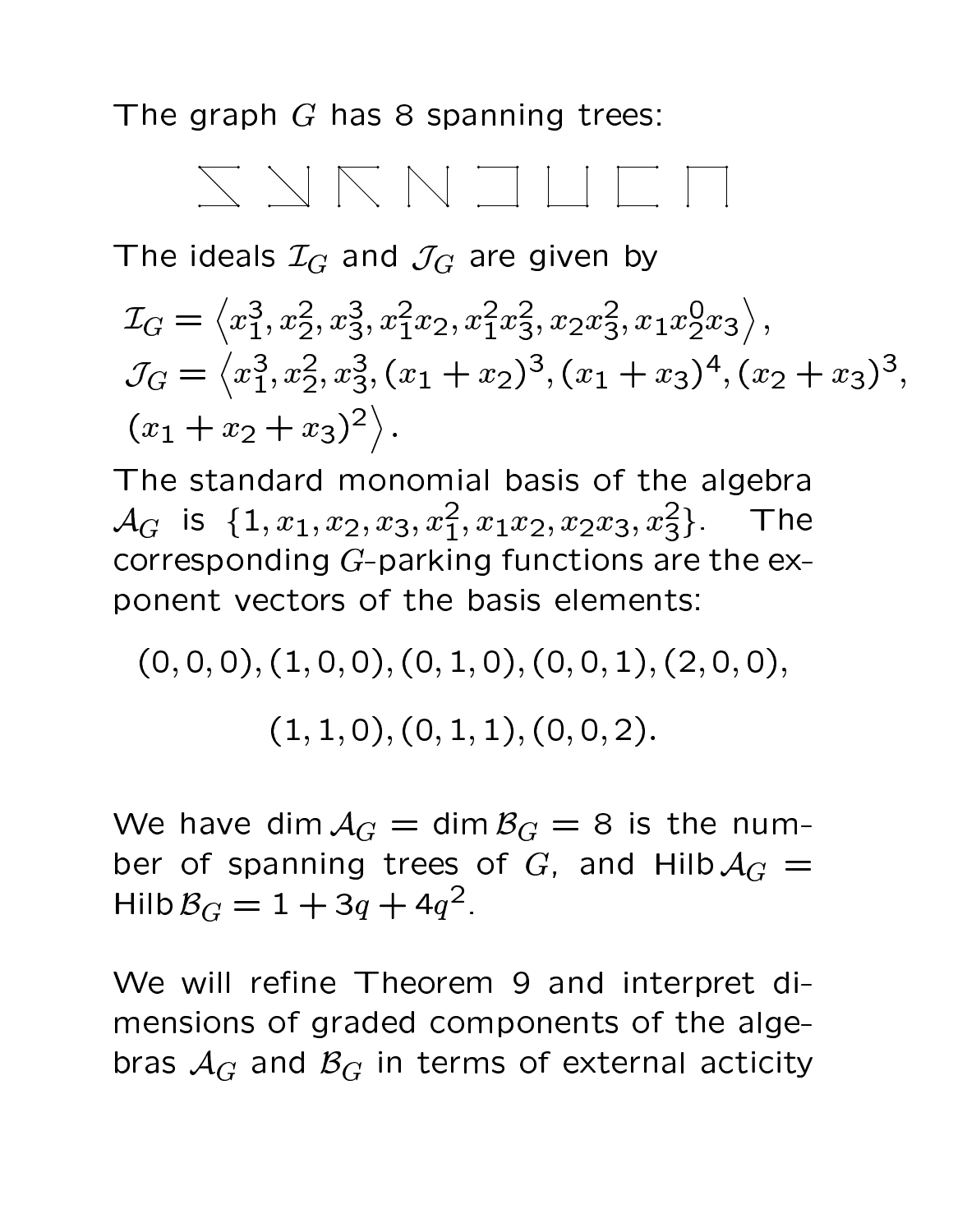of spanning trees. Let us fix a linear ordering of all edges of the graph  $G$ . For a spanning tree T of G, an edge  $e \in G \setminus T$  is called externally active if there exists a cycle  $C$  in the graph  $G$  such that  $e$  is the minimal edge of C and  $(C \setminus \{e\}) \subset T$ . The external activity of a spanning tree is the number of externally active edges. Let  $N_G^k$  denote the number of spanning trees  $T \subset G$  of external activity k. Even though the notion of external activity depends on a particular choice of ordering of edges, the numbers  $N_G^k$  are known to be invariant on the choice of ordering.

Let  $\mathcal{A}_G^k$  and  $\mathcal{B}_G^k$  be the k-th graded components of the algebras  $A_G$  and  $B_G$ , correspondingly.

**Theorem 11.** The dimensions of the  $k$ -th graded components  $\mathcal{A}_G^k$  and  $\mathcal{B}_G^k$  are equal to

$$
\dim \mathcal{A}_G^k = \dim \mathcal{B}_G^k = N_G^{|G|-n-k},
$$

the number of spanning trees of  $G$  of external activity  $|G| - n - k$ , where  $|G|$  denotes the number of edges of G.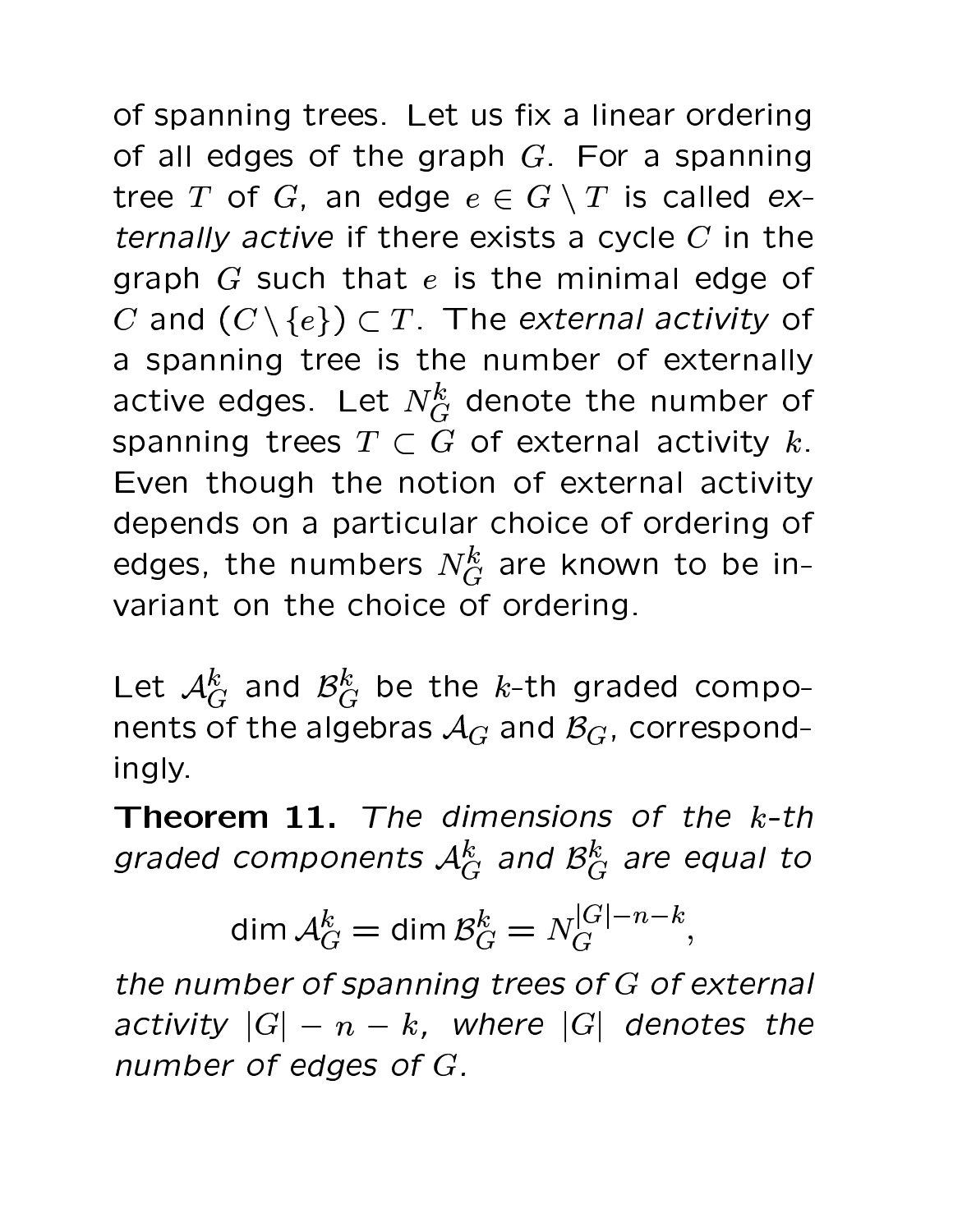# Examples: tree ideals and their generalizations Two algebras of dimension  $(n + 1)^{n-1}$

Suppose that  $G = K_{n+1}$  is the complete graph on  $n + 1$  vertices. As we have already mentioned, the  $K_{n+1}$ -parking functions are the usual parking functions of size  $n$  defined earlier.

Let  $\mathcal{I}_n = \langle m_I \rangle$  and  $\mathcal{J}_n = \langle p_I \rangle$  be the ideals in the polynomial ring  $\mathbb{K}[x_1,\ldots,x_n]$  generated by the monomials  $m_I$  and the polynomials  $p_I$ , correspondingly, given by

$$
m_I = (x_{i_1} \cdots x_{i_r})^{n-r+1},
$$
  

$$
p_I = (x_{i_1} + \cdots + x_{i_r})^{r(n-r+1)},
$$

where in both cases  $I = \{i_1, \ldots, i_r\}$  runs over all nonempty subsets of  $\{1,\ldots,n\}$ . Let  $\mathcal{A}_n =$  $\mathbb{K}[x_1,\ldots,x_n]/\mathcal{I}_n$  and  $\mathcal{B}_n = \mathbb{K}[x_1,\ldots,x_n]/\mathcal{J}_n$ .

Corollary 12. The graded algebras  $A_n$  and  $\mathcal{B}_n$  have the same Hilbert series. They are finite-dimensional, as linear spaces over  $K$ . Their dimensions are equal to

$$
\dim \mathcal{A}_n = \dim \mathcal{B}_n = (n+1)^{n-1}.
$$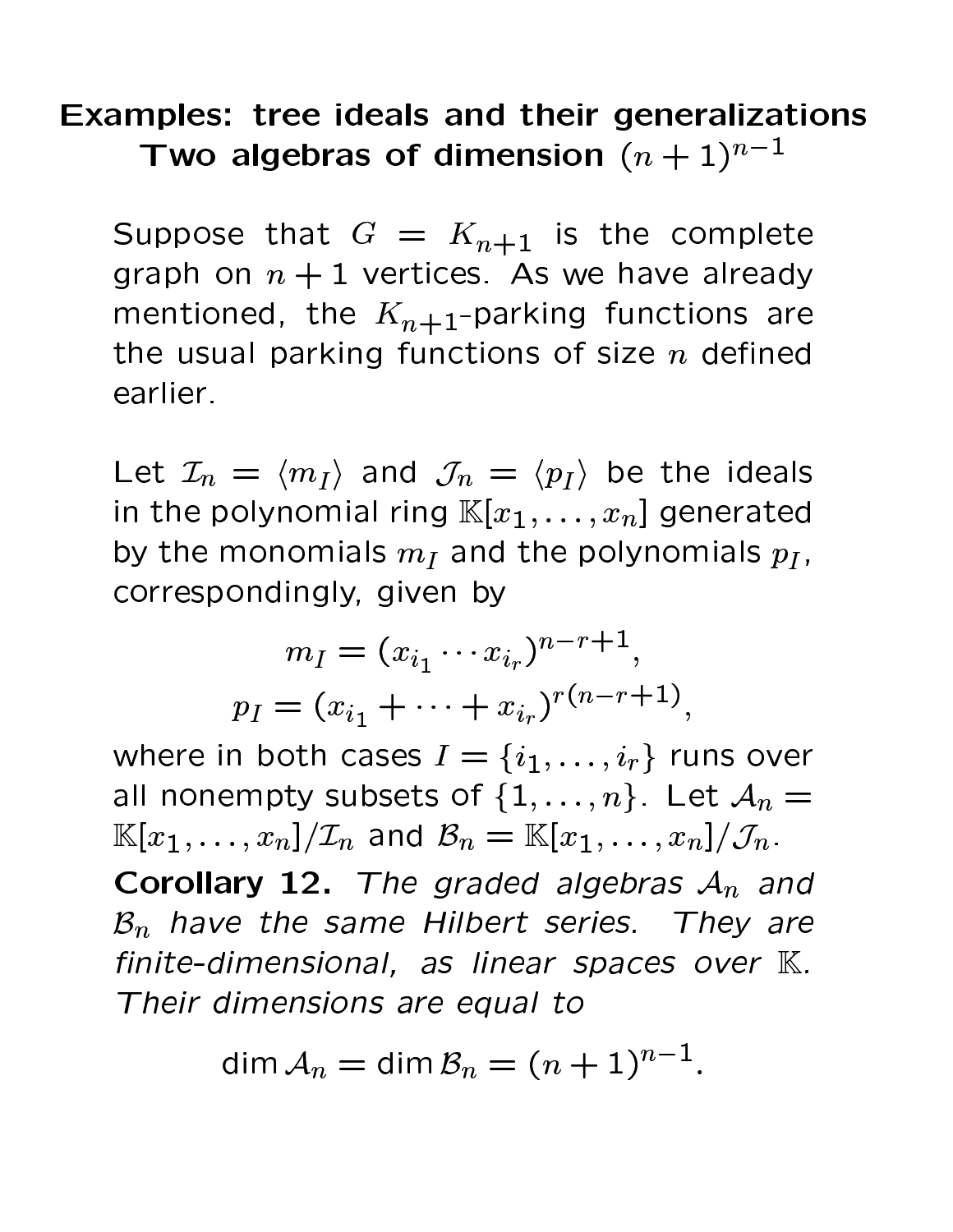The images of the monomials  $x^b$ , where b ranges over parking functions of size  $n$ , form linear bases in both algebras  $A_n$  and  $B_n$ .

An *inversion* in a tree T on the  $n+1$  vertices labelled  $0, \ldots, n$  is a pair of vertices labelled i and j such that  $i > j$  and the vertex i belongs to the shortest path in  $T$  that joins the vertex  $j$  with the root 0.

**Corollary 13.** The dimension dim  $A_n^k =$  dim  $B_n^k$ of the k-th graded components of the algebras  $A_n$  and  $B_n$  is equal to

- (A) the number of parking functions b of size *n* such that  $b_1 + \cdots + b_n = k$ ;
- (B) the number of trees on  $n+1$  vertices with external activity  $\binom{n}{2} - k$ ;
- (C) the number of trees on  $n+1$  vertices with  $\binom{n}{2} - k$  inversions.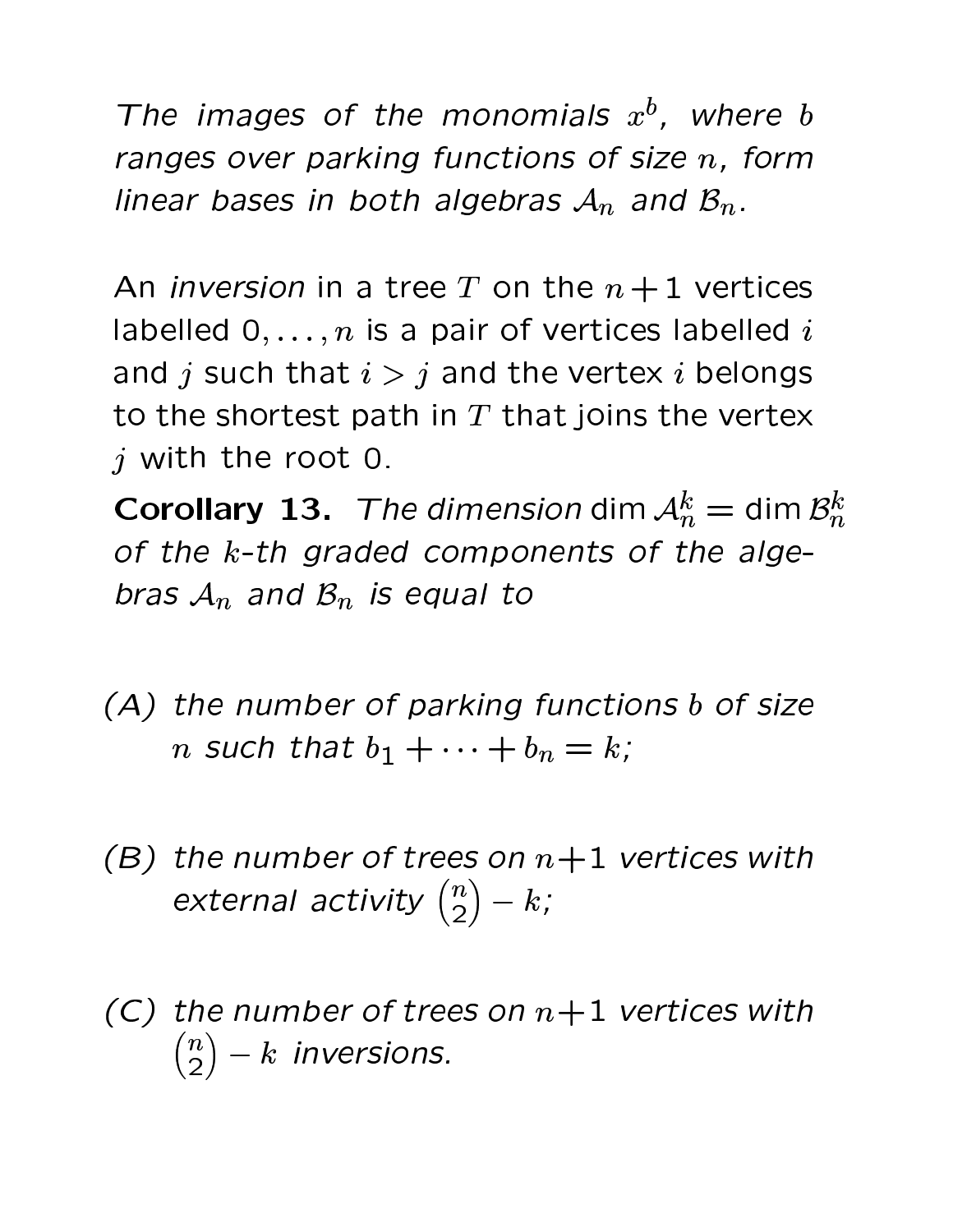It is well known that the numbers  $(A)$ ,  $(B)$ , and (C) are equal. The inversion polynomial is defined as the sum  $I_n(q) = \sum_T q^{\#}$  of inversions in T over all trees T on  $n + 1$  labelled vertices. Thus the Hilbert series of the algebras  $A_n$ and  $\mathcal{B}_n$  are equal to

$$
\mathsf{Hilb}\,\mathcal{A}_n = \mathsf{Hilb}\,\mathcal{B}_n = q^{\binom{n}{2}}\,I_n(q^{-1}).
$$

Two algebras of dimension  $l(l + kn)^{n-1}$ 

It is possible to extend the previous example as follows. Fix two non-negative integers  $k$ and *l*. Let  $G = K_{n+1}^{k,l}$  be the complete graph on the vertices  $0, 1, \ldots, n$  with the edges  $(i, j)$ ,  $i, j \neq 0$ , of multiplicity k and the edges  $(0, i)$ of multiplicity l. The  $K_{n+1}^{k,l}$ -parking functions are the non-negative integer sequences  $b =$  $(b_1,\ldots,b_n)$  such that, for  $r=1,\ldots,n$ ,

$$
\#\{i \mid b_i < l + k(r-1)\} \geq r.
$$

The definition of these functions can be also formulated as  $c_i < l + (i - 1)k$ , where  $c_1 \le$  $\cdots \leq c_n$  is the increasing rearrangement of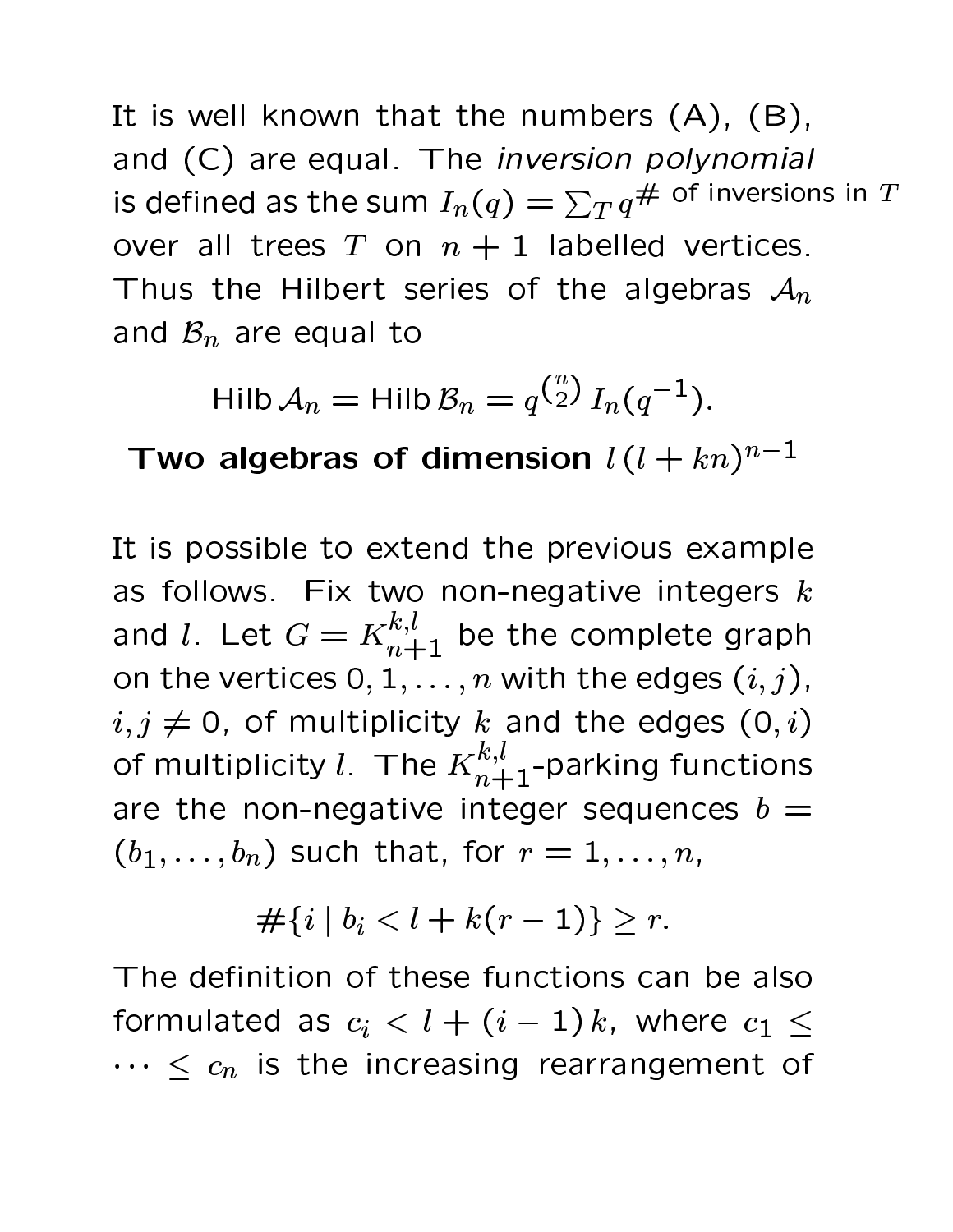elements of b. Such functions were studied by Pitman and Stanley and then by Yan. They demonstrated that their number equals  $l(l+kn)^{n-1}$ . One can show, using for example the Matrix-Tree Theorem (1), that the number of spanning trees in the graph  $K^{k,l}_{n+1}$ equals  $l(l + kn)^{n-1}$ . Thus Theorem 7 recovers the above formula for the number of  $K_{n+1}^{k,l}$ -parking functions.

Let  $\mathcal{I}_{n,k,l} = \langle m_I \rangle$  and  $\mathcal{J}_{n,k,l} = \langle p_I \rangle$  be the ideals in the ring  $\mathbb{K}[x_1,\ldots,x_n]$  generated by the monomials  $m_I$  and the polynomials  $p_I$ , correspondingly, given by

$$
m_I = (x_{i_1} \cdots x_{i_r})^{l+k(n-r)},
$$
  

$$
p_I = (x_{i_1} + \cdots + x_{i_r})^{r(l+k(n-r))},
$$

where in both cases  $I = \{i_1, \ldots, i_r\}$  runs over all nonempty subsets of  $\{1,\ldots,n\}$ . Let  $\mathcal{A}_{n,k,l} =$  $\mathbb{K}[x_1,\ldots,x_n]/\mathcal{I}_{n,k,l}$  and  $\mathcal{B}_{n,k,l} = \mathbb{K}[x_1,\ldots,x_n]/\mathcal{J}_{n,k,l}.$ Corollary 14. The graded algebras  $A_{n,k,l}$  and  $\mathcal{B}_{n,k,l}$  have the same Hilbert series. They are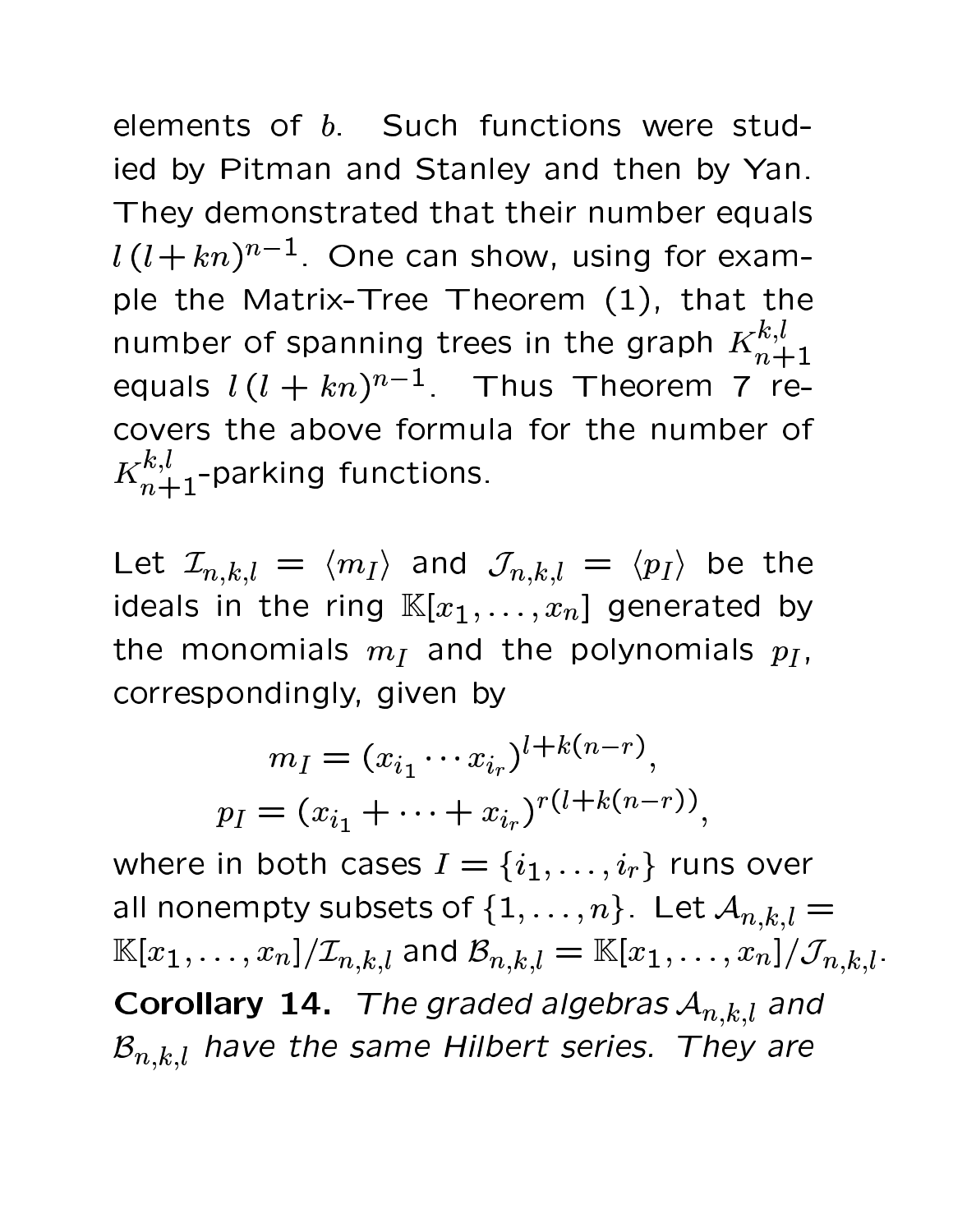finite-dimensional, as linear spaces over K. Their dimensions are

dim  $A_{n,k,l} = \dim B_{n,k,l} = l(l+kn)^{n-1}$ .

The images of the monomials  $x^b$ , where b ranges over  $K^{k,l}_{n+1}$ -parking functions, form linear bases in both algebras  $\mathcal{A}_{n,k,l}$  and  $\mathcal{B}_{n,k,l}$ .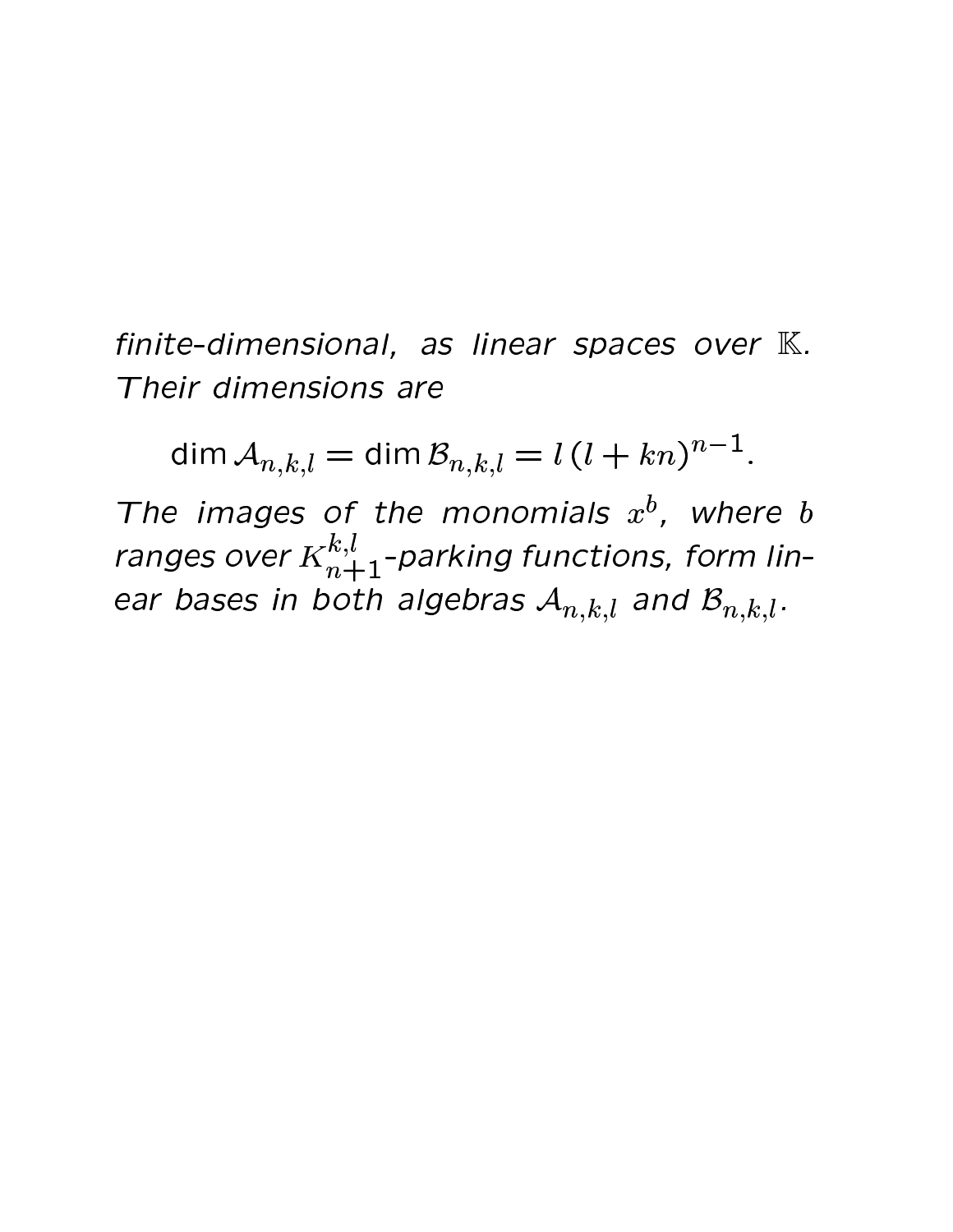## Monotone monomial ideals and their deformations

A monotone monomial family is a collection  $\mathcal{M} = \{m_I | I \in \Sigma\}$  of monomials in the polynomial ring  $\mathbb{K}[x_1,\ldots,x_n]$  labelled by a set  $\Sigma$ of nonempty subsets in  $\{1,\ldots,n\}$  that satisfies the following three conditions:

- (MM1) For  $I \in \Sigma$ ,  $m_I$  is a monomial in the variables  $x_i, i \in I$ .
- (MM2) For  $I, J \in \Sigma$  such that  $I \subset J$  and  $i \in I$ , we have deg $_{x_i}(m_I)\geq \deg_{x_i}(m_J)$ .
- (MM3) For  $I, J \in \Sigma$ ,  $\text{lcm}(m_I, m_J)$  is divisible by  $m_K$  for some  $K \supset I \cup J$  in  $\Sigma$ .

The monotone monomial ideal  $\mathcal{I} = \langle \mathcal{M} \rangle$  associated with a monotone monomial family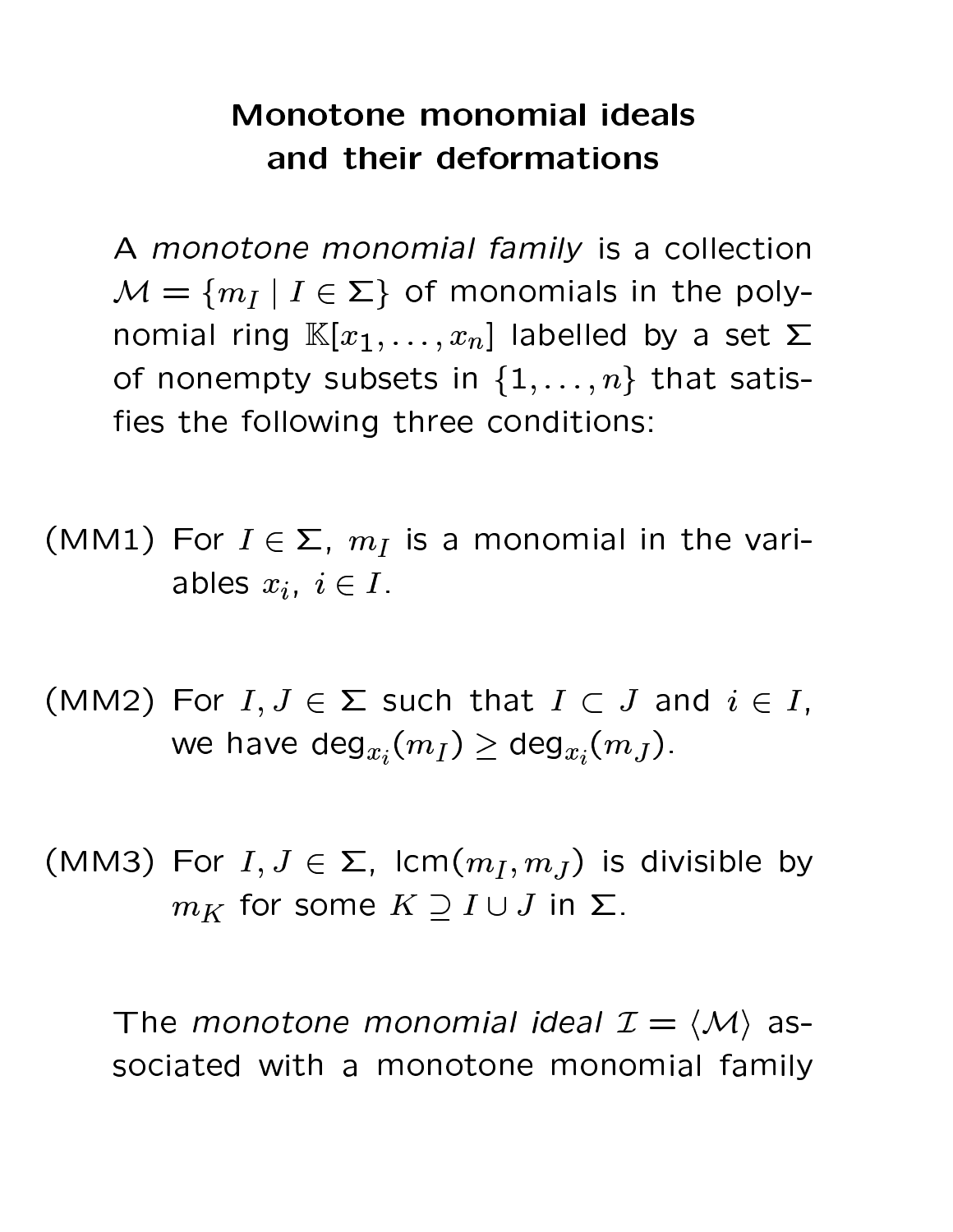M is the ideal in the polynomial ring  $\mathbb{K}[x_1,\ldots,x_n]$ generated by the monomials  $m_I$  in M.

It follows from (MM1) and (MM2) that condition (MM3) can be replaced by the condition: For  $I, J \in \Sigma$  there is  $K \supset I \cup J$  in  $\Sigma$  such that  $m_K$  is a monomial in the  $x_i$ ,  $i \in I \cup J$ . This condition is always satisfied if  $I, J \in \Sigma$ implies that  $I \cup J \in \Sigma$ .

The monomial ideal  $\mathcal{I}_G$  constructed in Section for a digraph  $G$  is monotone. In this case  $\Sigma$  is the set of all nonempty subsets in  $\{1,\ldots,n\}$  and  $m_I$  is given by (3).

Let  $I = \{i_1, \ldots, i_r\}$ . For a monomial  $m \in$  $\mathbb{K}[x_{i_1},\ldots,x_{i_r}],$  an *I-deformation* of m is a homogeneous polynomial  $p \in \mathbb{K}[x_{i_1},...,x_{i_r}]$  of degree deg $(p) = \deg(m)$  satisfying the generosity condition

$$
\mathbb{K}[x_{i_1},\ldots,x_{i_r}] = \langle R_m \rangle \oplus (p), \qquad (6)
$$

where  $\langle R_m \rangle$  is the linear span of the set  $R_m$ of monomials in  $\mathbb{K}[x_{i_1},\ldots,x_{i_r}]$  which are not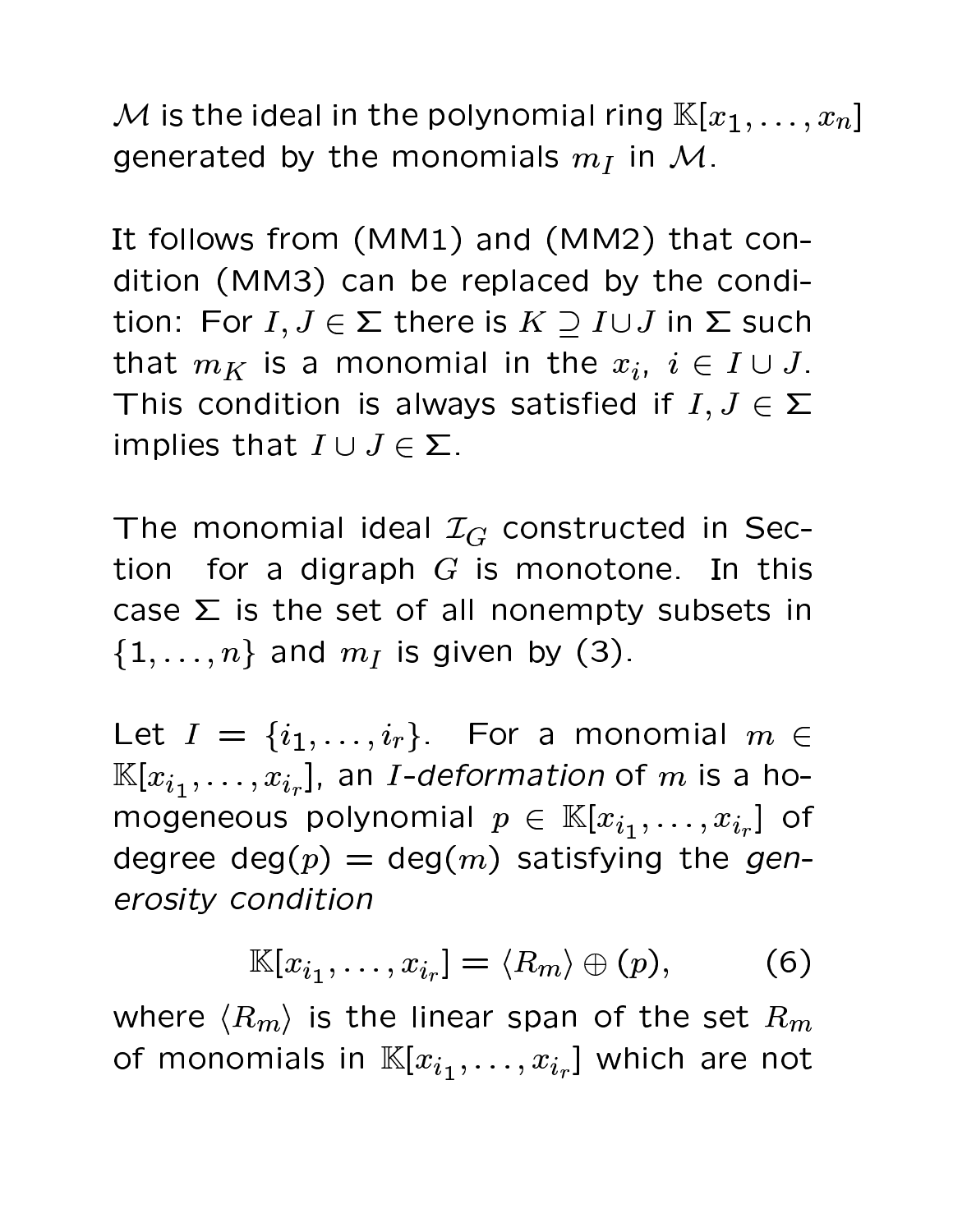divisible by  $m$ ,  $(p)$  is the ideal in  $\mathbb{K}[x_{i_1}, \ldots, x_{i_r}]$ generated by  $p$ , and " $\oplus$ " stands for a direct sum of subspaces. Notice that the generosity condition is satisfied for a Zarisky open set of polynomials in  $\mathbb{K}[x_{i_1},\ldots,x_{i_r}]$  of degree  $deg(m)$ . For example, the polynomial  $p =$  $a x_1 + b x_2$  is a  $\{1, 2\}$ -deformation of the monomial  $m = x_1$  if and only if  $a \neq 0$ .

The following lemma describes a class of Ideformations of monomials.

**Lemma 15.** Let  $I = \{i_1, ..., i_r\}$ , let m be a monomial in  $\mathbb{K}[x_{i_1},\ldots,x_{i_r}]$ , and let  $\alpha_1,\ldots,\alpha_r\in$  $K \setminus \{0\}$ . Then the polynomial

$$
p = (\alpha_1 x_{i_1} + \dots + \alpha_r x_{i_r})^{\deg m}
$$

is an I-deformation of the monomial  $m$ .

A *deformation* of a monotone monomial ideal  $\mathcal{I} = \langle m_I | I \in \Sigma \rangle$  is an ideal  $\mathcal{J} = \langle p_I | I \in \Sigma \rangle$ generated by polynomials  $p_I$  such that  $p_I$  is an *I*-deformation of  $m_I$  for each  $I \in \Sigma$ . For example, according to Lemma 15, the ideal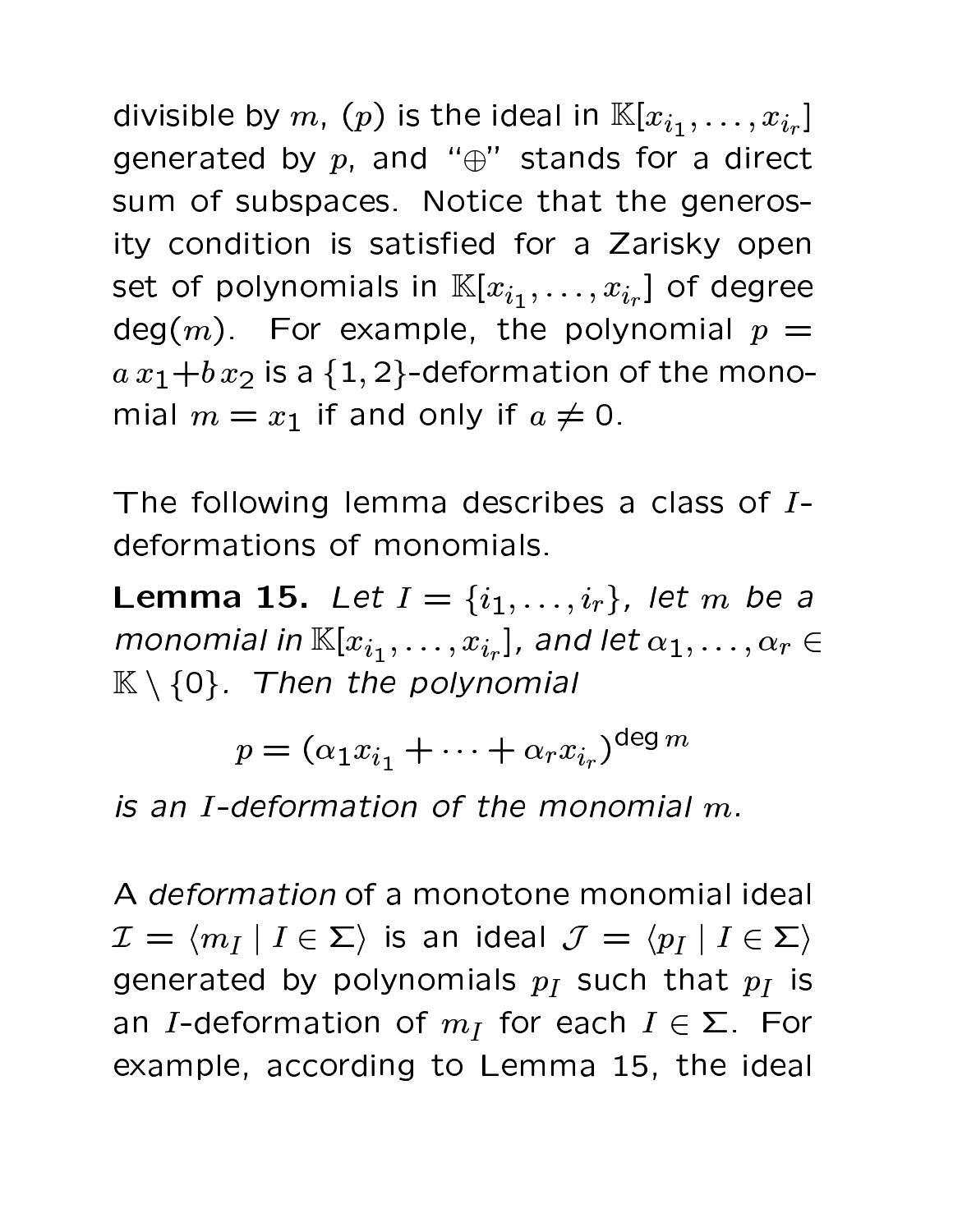$\mathcal{J}_G$  given in Section is a deformation of the monotone monomial ideal  $\mathcal{I}_G$ .

**Theorem 16.** Let  $I$  be a monotone monomial ideal, and  $R$  be the standard monomial basis of the algebra  $\mathcal{A} = \mathbb{K}[x_1, \ldots, x_n]/\mathcal{I}$ , i.e., R is the set of monomials that do not belong to  $I$ . Let  $J$  be a deformation of the ideal  $I$ , and  $\mathcal{B} = \mathbb{K}[x_1,\ldots,x_n]/\mathcal{J}$ .

Then the monomials in  $R$  linearly span the algebra B.

Remark that the set of monomials  $R$  may or may not be a basis for  $B$ .

Corollary 17. Let I be a monotone monomial ideal,  $J$  be a deformation of the ideal  $I$ ,  $\mathcal{A} = \mathbb{K}[x_1,\ldots,x_n]/\mathcal{I}$ , and  $\mathcal{B} = \mathbb{K}[x_1,\ldots,x_n]/\mathcal{J}$ . Then we have the following termwise inequalities for the Hilbert series:

Hilb  $\mathcal{I}$  < Hilb  $\mathcal{J}$  $Hilb A > Hilb B.$  $\Leftrightarrow$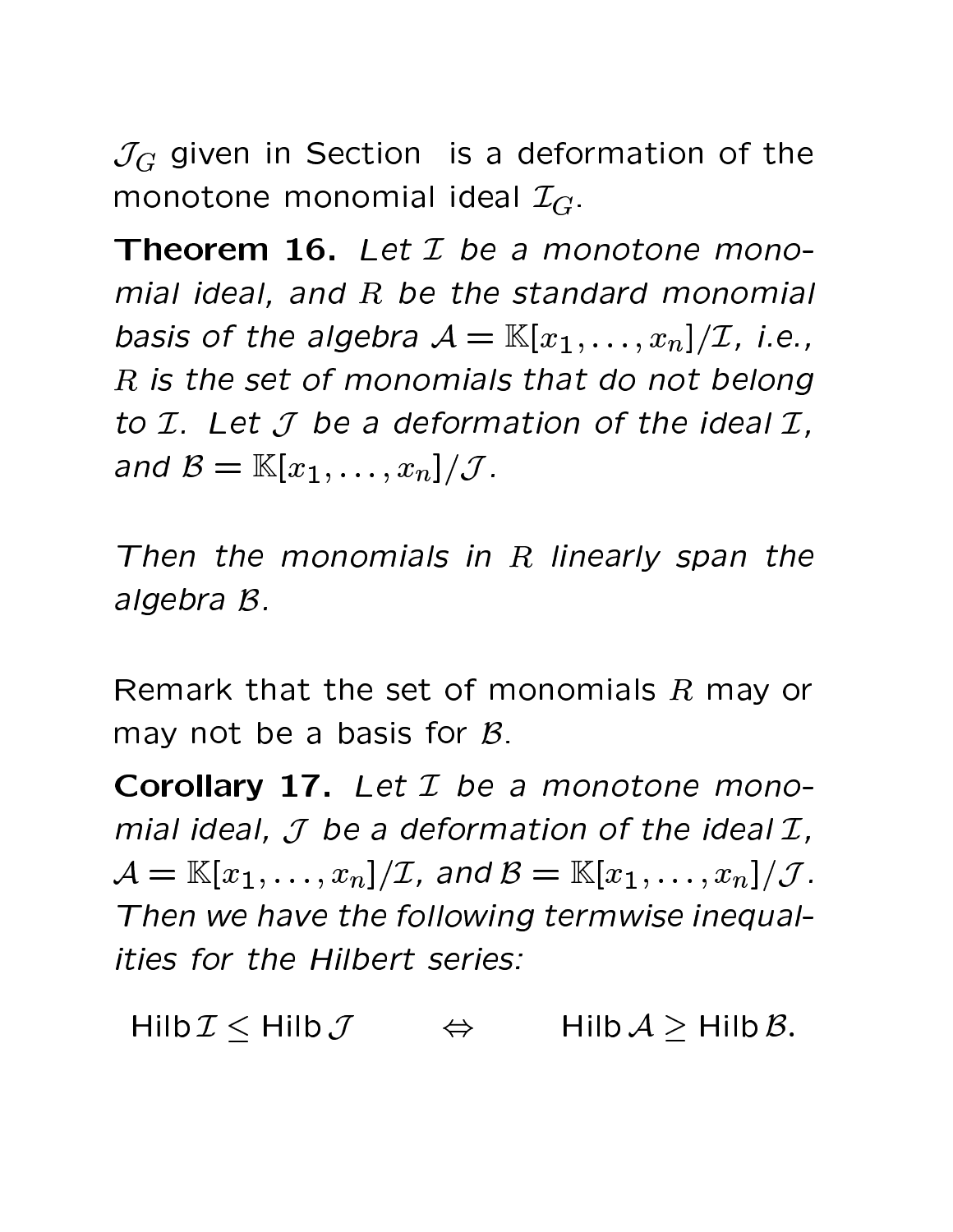In some cases the Hilbert series are actually equal to each other. According to Theorem 9, Hilb  $A_G = Hilb \mathcal{B}_G$ , for any graph G. However in general the Hilbert series may not be equal to each other. It would be interesting to describe a general class of monotone monomial ideals and their deformations with equal Hilbert series.

There is an obvious correspondence between the generators  $m_I$  of a monotone monomial ideal  $\mathcal I$  and the generators  $p_I$  of its deformation  $J$ . Notice however that (except for very special cases) the monomial generator  $m_I$ does not belong to the boundary of the Newton polytopes of it polynomial deformation  $p_I$ . Thus the monomial  $m_I$  is not the leading term of the polynomial  $p_I$  for any term order. This shows that the above results cannot be tackled by the standard Gröbner bases technique.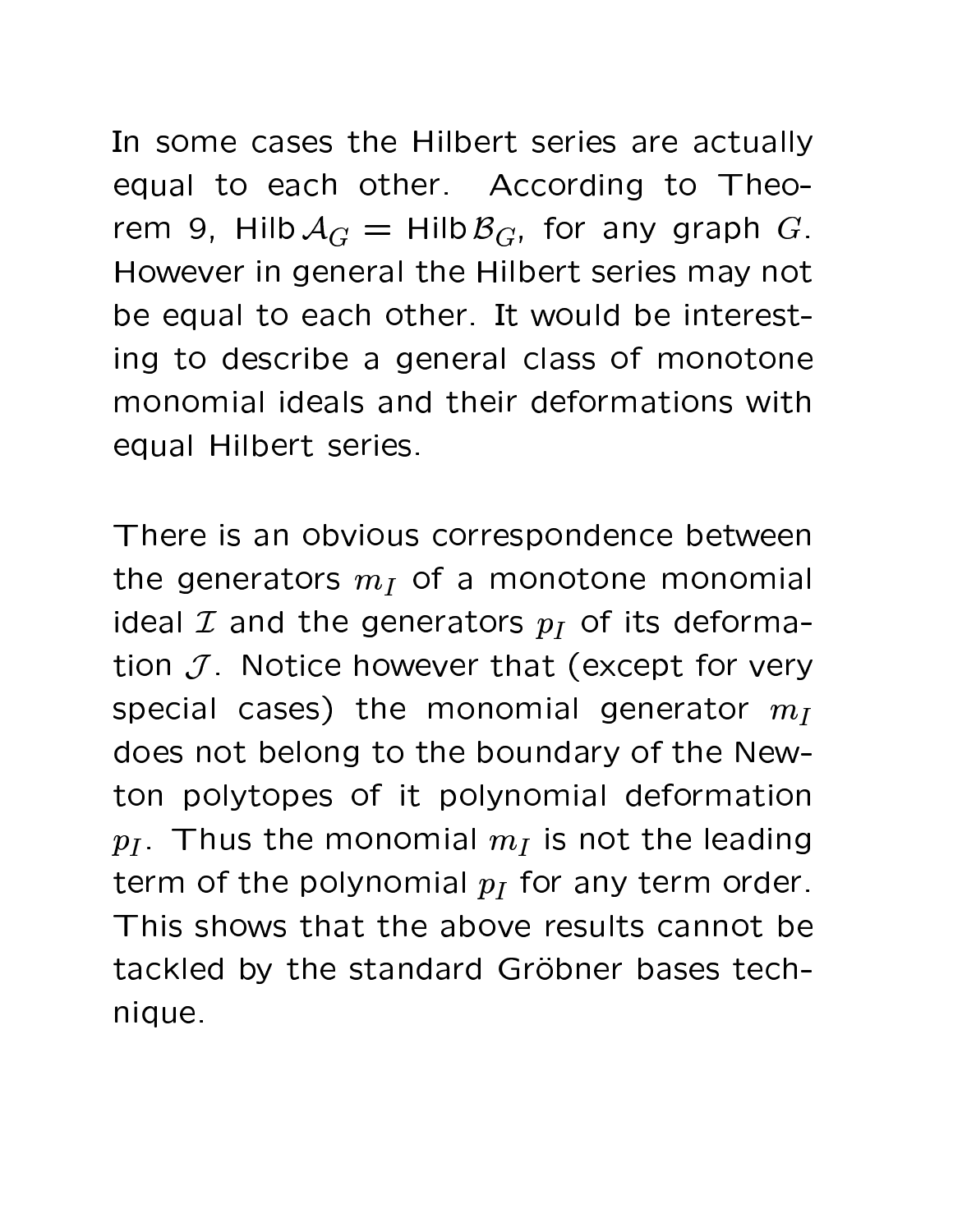### **Hilbert series and dimensions** of monotone monomial ideals

In this section we give formulas for the Hilbert series and dimensions of monotone monomial ideals. Then we prove Theorem 7.

Let  $\{m_I \mid I \in \Sigma\}$ ,  $m_I = \prod_{i \in I} x_i^{\nu_I(i)}$ , be a monotone monomial family, let  $\mathcal{I} = \langle m_I \rangle$  be the corresponding ideal in the polynomial ring  $\mathbb{K}[x_1,\ldots,x_n],$  and let  $\mathcal{A}=\mathbb{K}[x_1,\ldots,x_n]/\mathcal{I}.$ Proposition 18. The Hilbert series of the algebra A equals

$$
\mathsf{Hilb}\,\mathcal{A} = \frac{1 + \sum_{k \geq 1} (-1)^k \sum_{I_1 \subsetneq \dots \subsetneq I_k} q^{d(I_1, \dots, I_k)}}{(1 - q)^n},
$$

where the sum is over all strictly increasing chains in  $\Sigma$  and the number  $d(I_1,\ldots,I_k)$  is the degree of the monomial  $m_{\{I_1,...,I_k\}}$ .

Remark that if  $I_1, \ldots, I_k$  is not a chain of subsets then  $|\tilde{M}_{I_1} \cap \cdots \cap \tilde{M}_{I_k}|$  may not be a polynomial in the  $\nu_I(i)$ . It may include